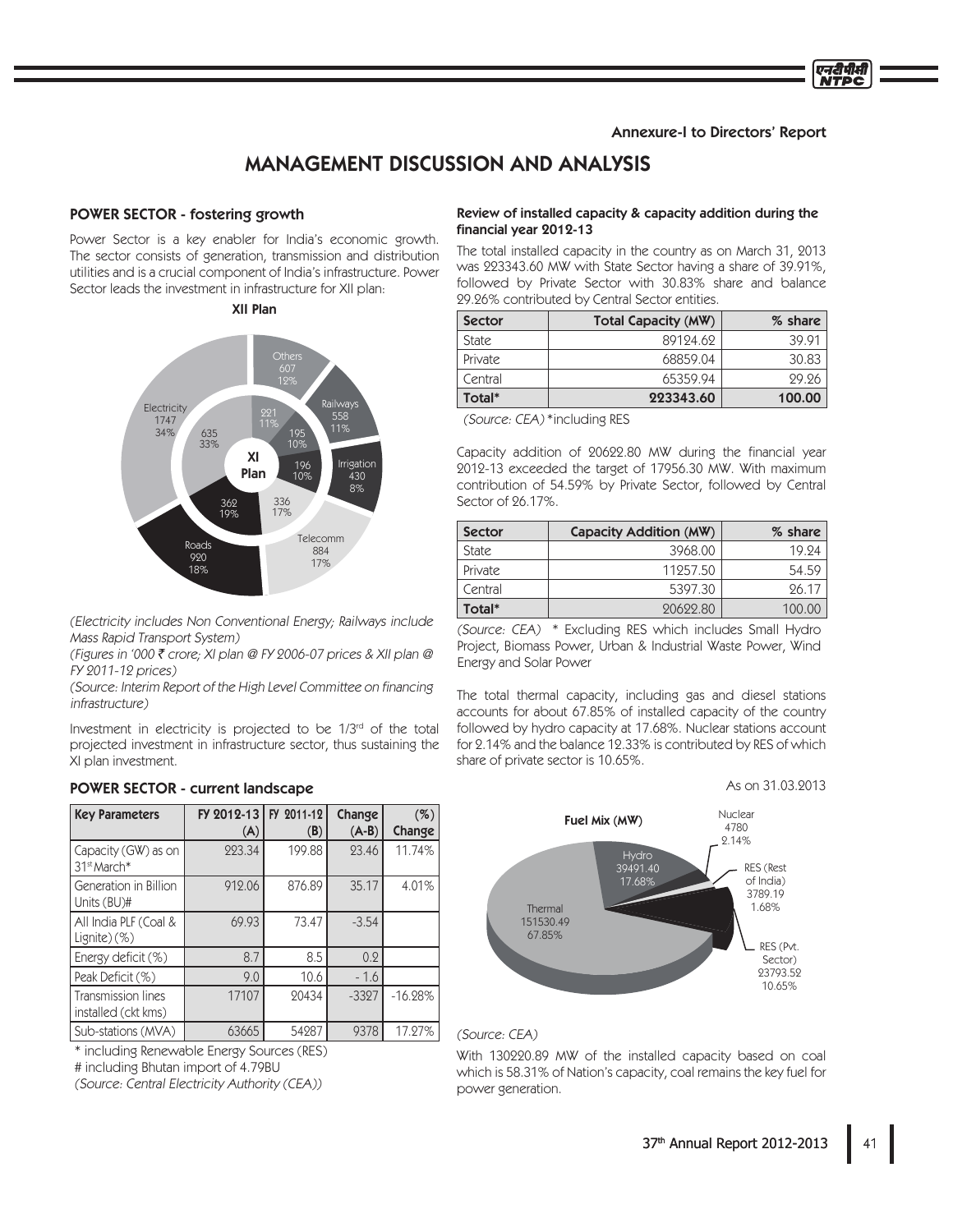#### Capacity Utilization

Capacity utilisation in the Indian power sector is measured by Plant Load Factor (PLF). The PLF has shown a decline during the financial year 2012-13 vis a vis financial year 2011-12.

## Sector wise PLF (Thermal) (%)

| <b>Sector</b> | FY 2012-13 | FY 2011-12 | Change  |
|---------------|------------|------------|---------|
| Central       | 79.18      | 82.01      | $-2.83$ |
| <b>State</b>  | 65.54      | 68.35      | $-2.81$ |
| <b>IPP</b>    | 62.16      | 67.27      | $-5.11$ |
| Private       | 75.69      | 76.19      | $-0.5$  |
| All India     | 69.93      | 73.47      | $-3.54$ |

(Source: CEA)

PLF of thermal stations declined from 73.47% to 69.93%. The decline in PLF was mainly on account of shortage / poor quality of coal, backing down/ shut down of units on account of low schedule from beneficiary states and delay in stabilization of new units.

## **GENERATION**

#### Existing Generation

The total power generation in the country during the financial year 2012-13 was 912.06 BU as compared to 876.89 BU during last year, registering a growth of 4.01%.

Sector wise and fuel wise break-up of generation in BU for the financial year 2012-13 and financial year 2011-12 is detailed as under:

| <b>Sector</b> | <b>FY</b><br>2012-13 | <b>FY</b><br>$ 2011-12 $ | <b>Fuel</b>    | <b>FY</b><br>2012-13 | <b>FY</b><br>$ 2011 - 12 $ |
|---------------|----------------------|--------------------------|----------------|----------------------|----------------------------|
| Central       | 375.97               |                          | 364.00 Thermal | 760.68               | 708.81                     |
| <b>State</b>  | 347.15               | 367.96 Hydro             |                | 113.72               | 130.51                     |
| Private       | 184.15               |                          | 139.65 Nuclear | 32.87                | 32.29                      |
| Others*       | 4.79                 |                          | $5.28$ Others* | 4.79                 | 5.28                       |
| <b>Total</b>  | 912.06               | 876.89 Total             |                | 912.06               | 876.89                     |

\* Import from Bhutan

(Source: CEA)

Of the total national generation during the financial year 2012-13, the State Sector contributed 38.06%, Central Sector utilities contributed 41.22% where as Private Sector has contributed 20.19%. The overall generation during the year was  $\sim$  2 % less than the program/target.

#### Demand and Supply Position

The energy deficit increased marginally on a year-on-year basis in financial year 2012-13 to 8.7% from 8.5% in financial year 2011-12. However, the Peak deficit, decreased to 9.0% in financial year 2012-13 from 10.6% in the previous year. Overall, the sector is characterized by acute shortages of power. The demand and supply position during the last five year in the

country is indicated as under:



(Source: CEA- power supply position)

#### Consumption

In terms of per capita power consumption, India ranks among the lowest in the world. The per capita consumption of power in India has increased from 631.40 units in financial year 2005-06 to 879.22 units in financial year 2011-12 (provisional). (Source: CEA)

Major end users of power can be broadly classified into industrial, agricultural, domestic and commercial consumers. These consumers represented approximately 45%, 17%, 22% and 9%, respectively, of power consumption measured by units of electricity consumed in financial year 2011-12. Traction & Railways and others represented about 7% of power consumption. (Source: Ministry of Statistics and Programme Implementation-Energy Statistics 2013).

#### XII PLAN - a look ahead

An important gain in the XI plan was the ramping up of the pace of addition to generation capacity though it was lower than the planned capacity addition. The main physical milestones achieved during XI plan are summarised as under:

#### Achievements in Power Sector during the XI Plan

- Capacity addition during the XI Plan period has been at 54964 MW which is 69.8% of the original target and 88.1% of the Mid-term Appraisal target of 62374 MW.
- Total installed capacity as on 31<sup>st</sup> March 2012, including RES of the country was 199877 MW. The share of renewable energy capacity is about 12 %.
- Approximately 69926 circuit km (ckm) of transmission lines were added. 150362 MVA capacity of alternating current (AC) substations and 1750 MW capacity of High-Voltage Direct Current (HVDC) substations were added to the existing transmission systems. (Source: Draft 12th plan)

To keep up the pace of achievements in XI plan, government has also set ambitious targets for XII plan.

#### Capacity and Generation Targets for XII plan

The Working Group on power has estimated a capacity addition requirement of 75785 MW corresponding to 9 % GDP growth during the XII plan period. However, in order to reduce the deficits, and provide for faster retirement of the old energyinefficient plants, the target for the XII plan has been fixed at 88537 MW (excluding RES). Since the growth rate of GDP for the XII plan is likely to be  $8.2$  % and not 9 %, the target for capacity addition contains an element of slack of about 10 %. (Source: Draft 12<sup>th</sup> plan)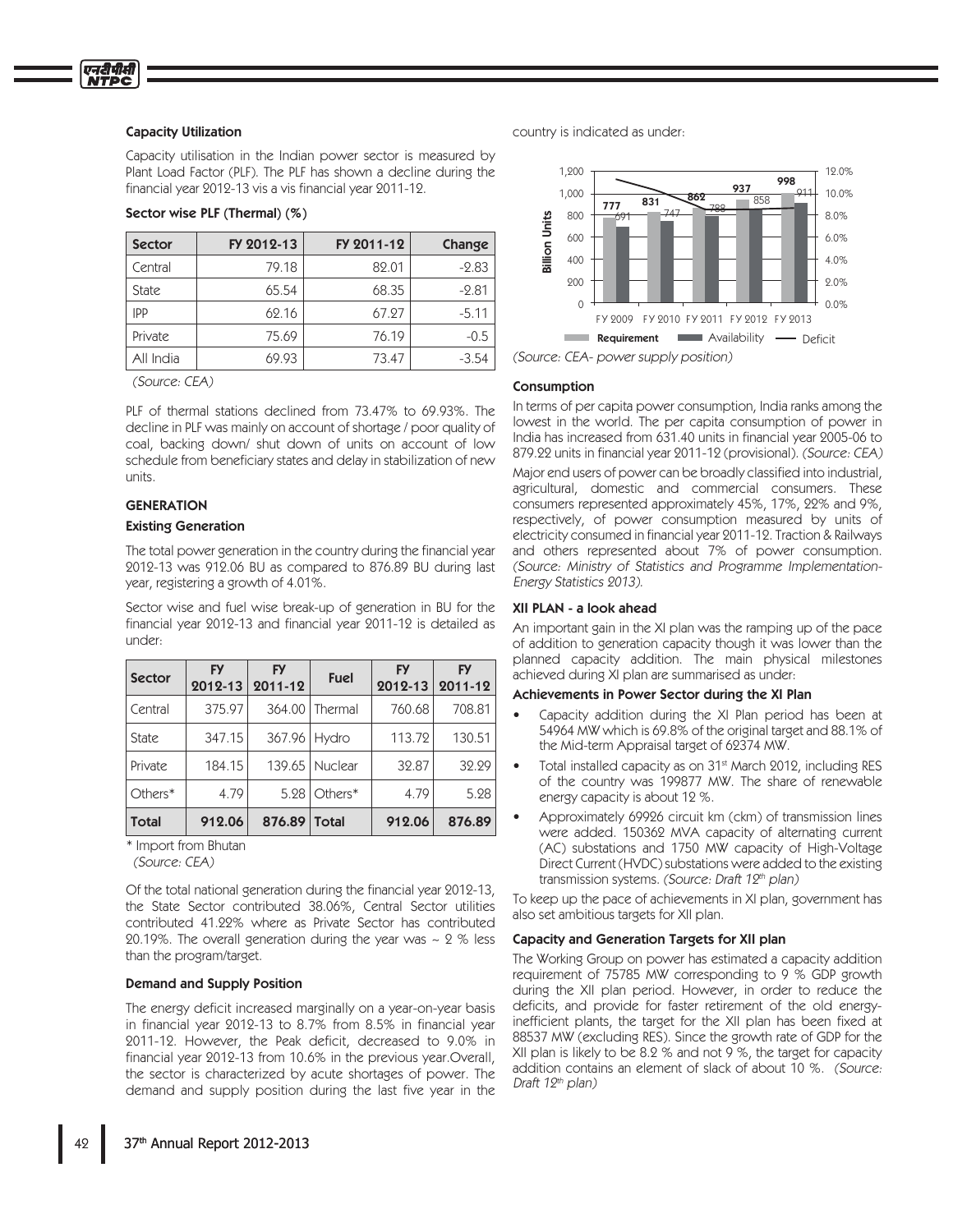As shown in table below, the share of the private sector in the additional capacity will be 53%, followed by central sector with 30% & state sector with 17%.

| <b>Sector</b>           | <b>Hydro</b> | <b>Thermal</b> | <b>Nuclear</b> | Total  |
|-------------------------|--------------|----------------|----------------|--------|
| Central                 | 6004         | 14878          | 5300           | 26182  |
| <b>State</b>            | 1608         | 13922          | 0              | 15530  |
| Private                 | 3285         | 43540          | 0              | 46825  |
| Total (excl.RES)        | 10897        | 72340          | 5300           | 88537  |
| <b>RES</b>              |              |                |                | 30000  |
| <b>Total (Incl.RES)</b> | 10897        | 72340          | 5300           | 118537 |

(Source: Draft 12th plan)

The share of new capacity addition during XII plan based on fossil fuel remains high at ~82% (excluding RES).

The initiatives taken by Government of India for rapid growth of power sector including setting-up of Ultra Mega Power Projects and development of power projects on tariff based bidding, allocation of captive coal blocks, bulk tendering of super-critical units etc. are expected to yield benefits during XII plan. Already more than 20 GW (excluding RES) of capacity has been added during the financial year 2012-13 i.e. the first year of XII plan, as compared to 9 GW (approx.) added during the first year of XI plan. Thus, first year of the XII plan has ended on a positive note.

The XII plan target seems realisable subject to availability of fuel, land acquisition, environment clearances, availability of water, transmission capacity and Power Purchase Agreements (PPAs).

The Working Group for the XII plan has estimated a requirement of 1403 BU by financial year 2016-17, after taking into account energy conservation measures and demand-supply management.

## FUEL MIX - directed towards clean energy

India has come to terms with the fact that renewable energy may be the new order in the age of energy security. The projected change in the mix of generation by fuel by end of 2030 depicted below shows the huge emphasis of Government on Clean Energy:



(Source: Draft 12th plan)

The reliance on fossil based fuel is expected to reduce from current 77% to 61% by the year 2030. For realizing sustainable development an amalgam of fuels for power generation is envisaged by Government. (Source: draft 12th plan)

## **TRANSMISSION AND DISTRIBUTION**

## Transmission

The large expansion in generation and consumption of electricity has to be supported by a significant expansion and strengthening of the transmission network. The transmission systems that are in place in the country consist of Inter-State Transmission System (ISTS) and Intra-State Transmission System (Intra-STS). ISTS is mainly owned and operated by Power Grid Corporation of India Limited which is also Central Transmission Utility.

The power system in the country is demarcated into five regions. Four regional grids have been operating in synchronous mode as a single system for the past few years. Only the southern grid is yet to be connected to the rest of the system. The high voltage Raichur-Sholapur 765 KV line to connect southern grid is under construction and expected to be commissioned during the financial year 2013-14.

Transmission lines in the country upto March 2013 are 274588 ckm and Sub Stations are 473216 MVA. A total of about 107440 ckm of transmission lines; 270000 MVA of AC transformer capacity and 12750 MW of HVDC systems are expected to be added during the XII plan.

The total capacity to transfer power across regions at the end of the XI plan was about 27750 MW and this is expected to increase by 136 % to 65550 MW by the end of XII plan. (Source: CEA & Draft 12<sup>th</sup> plan)

The proposed rapid expansion of the capacity to transmission capacity can be met if some serious challenges, viz. right of way, flexibility in line loading and regulation of power and improvement of operational efficiency are adequately dealt with.

## **Distribution**

The financial viability of the distribution system is under severe strain.

#### Losses of Utilities selling directly to consumers

The aggregate losses of utilities selling directly to consumers on subsidy received basis increased from  $\bar{\zeta}$  34.728 crore in the financial year 2008-09 to ₹43,433 crore in financial year 2009-10. In the financial year 2010-11 these losses stood at ₹38,821 crore a reduction of ₹4,612 crore (10.62%) over financial year 2009-10.

The aggregate losses without considering subsidy of these utilities increased from ₹50,441 crore in the financial year 2008-09 to ₹62,508 crore in the financial year 2009-10. The losses decreased to ₹59,200 crore in the financial year 2010-11 a reduction of ₹3,308 crore (5.29%) over financial year 2009-10. (Source: PFC report on State Power Utilities)

Many States have now started to increase tariffs in the last couple of years to bridge the revenue gap. The Cabinet has also approved a Financial Restructuring Plan (FRP) for Distribution Companies (Discoms).

Under FRP, Cabinet has approved a debt restructuring plan for all State Discoms having accumulated losses and facing difficulties in financing operational losses. The highlights are as follows:

50 % of the outstanding short term liabilities (STL) as of 31<sup>st</sup> March 2012 to be taken over by State Governments. This shall be first converted into bonds to be issued by Discoms to participating lenders duly backed by the State Government quarantee.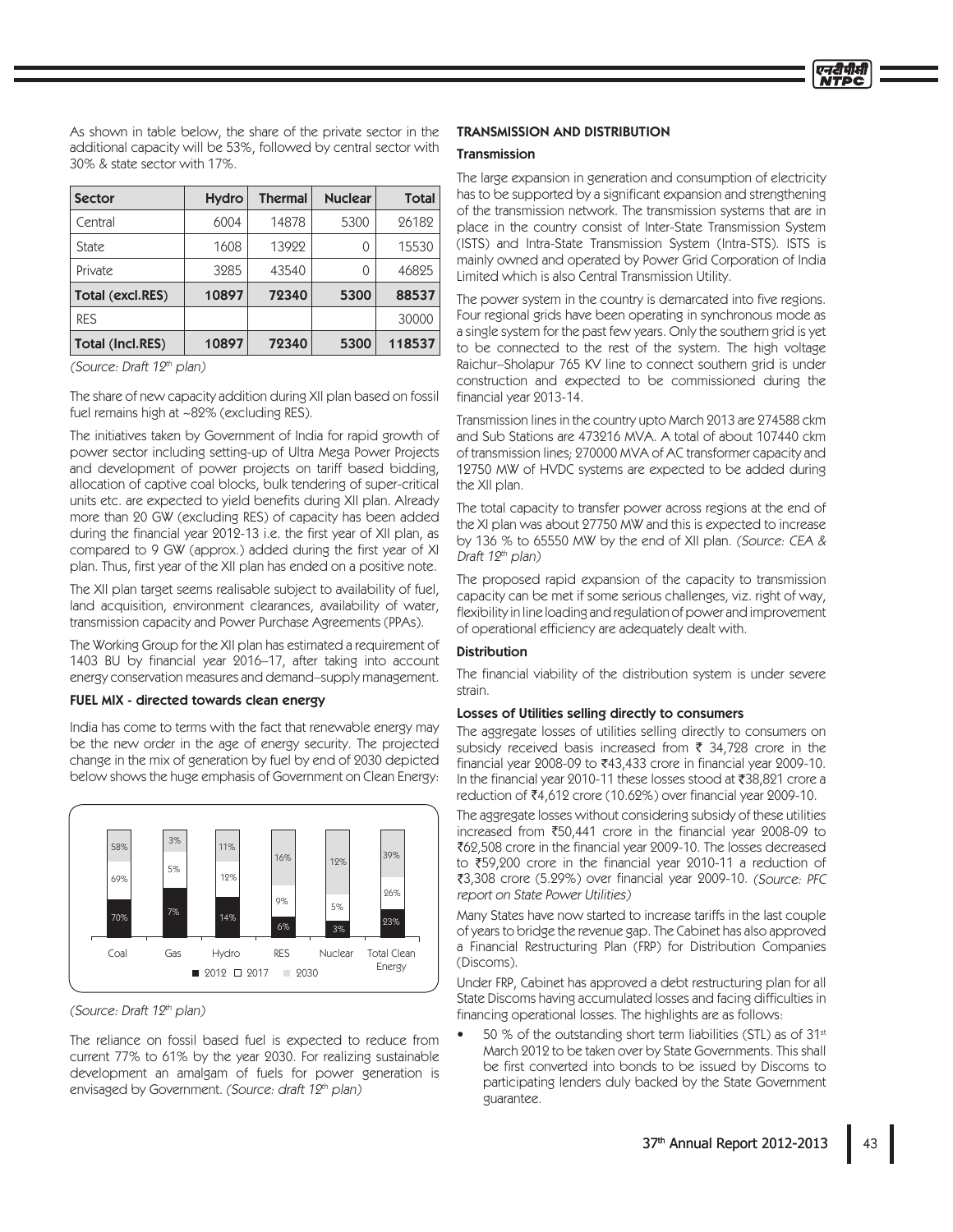- The State Government will take over the liability during the next two to five years by issuance of special securities in favour of participating lenders in a phased manner.
- Balance 50 % of the STL will be rescheduled by lenders and serviced by the Discoms with a moratorium of three years on principal and would be backed by a State Government guarantee.
- The restructuring/re-schedulement of loan is to be accompanied by concrete and measurable action by the Discoms/States to improve the operational performance of the distribution utilities (Source: Draft 12th Plan)

Effective implementation of the restructuring package during the XII plan would send a powerful signal that the power sector is on the path of financial viability.

It is important to note that Aggregate Technical and Commercial (AT&C) losses remained high at 26.15% in financial year 2010-11 and needs to be brought down. (Source: CEA)

## **SHORT TERM POWER MARKET**

A short-term power market can help electricity providers procure unplanned and fluctuating power requirements, and on the sellers' side, enable power producers as well as procurers to sell their surplus power. Trading of electricity in India has picked up considerably after the advent of Electricity Act, 2003 (EA 2003) which recognizes trading as a distinct licensed activity. In future, the quantum of electricity traded in the short term market is likely to grow considerably as the new generating capacity of many IPPs plants is not tied up in long term PPAs.

The following chart shows the classification of short term transactions of electricity and percentage of such transactions of total generation:



(Source: CERC, Report on Short Term Power Market 2011-12 & Market Monitoring Reports 2012-13)

Major players in power trading business include PTC India Ltd. NTPC Vidyut Vyapar Nigam Ltd., Tata Power Trading Co. (P) Ltd., JSW Power Trading Company Ltd., Adani Enterprise Ltd. and Reliance Energy Trading (P) Ltd. Around 80% share of electricity was transacted by these licensees in financial year 2012-13. (Source: CERC)

## **Open Access**

The Electricity Act, 2003, mandates that non-discriminatory open access for inter-state as well as intra-state transmission and distribution networks be provided by the utilities.

During the financial year 2011-12, 24111 inter-state short term open access transactions (including bilateral and collective) were approved for sale of 66987 MU. During the financial year 2012-13 (up to November, 2012) sale of 48008 MU has been approved through 21185 interstate bilateral and collective short-term open access transaction. (Source: Economic Survey 2012-13)

## **EXPANDING ACCESS TO POWER**

## **Rural Electrification**

The Central Government launched a scheme 'Rajiv Gandhi Grameen Vidyutikaran Yojana' (RGGVY) in April 2005 with the goal of electrifying all un-electrified villages and hamlets and providing access to electricity to all households. Under RGGVY, over 1 lakh villages have been electrified and over 2 crore connections have been provided to Below Poverty Line (BPL) households up to 15.06.2013. Rural electrification contributes in a long way to the Government's objective of inclusive growth. (Source: RGGVY website)

## **R-APDRP**

Restructured Accelerated Power Development and Reforms Programme (R-APDRP) was approved as a Central sector scheme on 31.07.2008 with total outlay of ₹ 51,577 crore. The focus of R-APDRP is on actual, demonstrable performance in terms of reduction in Aggregate Technical and Commercial (AT&C) losses through application of information technology for energy auditing and accounting and through technological up-gradation and strengthening of distribution infrastructure. Projects under R-APDRP are presently taken up in two parts. (Source: Draft  $19<sup>th</sup>$  Plan)

Part A focused on establishing reliable and automated system for sustained collection of accurate baseline data, and the adoption of IT in the areas of energy accounting and auditing and consumerbased services. Part B includes projects to strengthen the distribution system.

Most of Part A projects have been awarded. These are under implementation and at a stage of advanced progress in several States.

APDRP and R-APDRP have been successful in bringing down the AT&C losses from 38.86% in 2001-02 to 26.15% in 2010-11. However, losses are still at a higher level and far behind the targeted reduction of AT&C losses to 15%. (Source: CEA)

## **POLICY FRAMEWORK**

The Indian power sector is governed by the Electricity Act, 2003 which provides the overall legislative framework.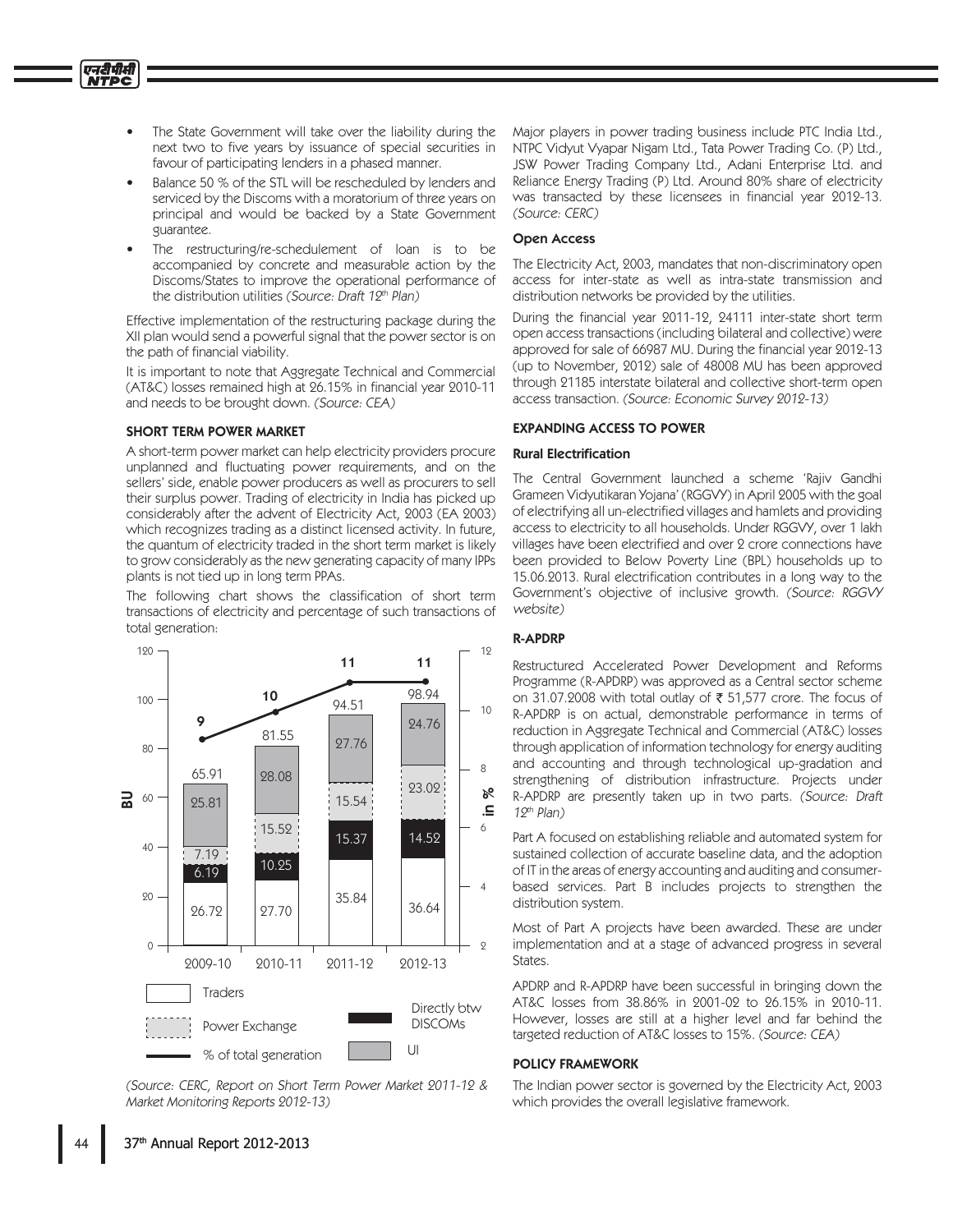Electricity Act, 2003 has promoted a liberal, transparent and enabling legal framework for power development for creation of a competitive environment and reforming distribution segment of power industry. It allows open access in transmission and distribution. It provides for regulatory oversight for fixation of tariff.

Central Government has also framed following policies for overall development of the sector:

- National Electricity Policy, 2005
- Tariff Policy, 2006
- Rural Electrification Policy, 2006
- Hydro Power Policy, 2008
- Revised Mega Power Project Policy, 2009

## **VARIOUS INITIATIVES OF THE GOVERNMENT**

Major policy/ plans/regulatory initiatives:

- a) Development of power projects on tariff based bidding
- b) Development of Ultra Mega Power Projects
- Allocation of captive coal blocks  $\mathcal{L}$ )
- d) Hydro power policy, 2008
- e) Private sector participation in transmission Sector
- Jawaharlal Nehru National Solar Mission -towards building f) solar India
- **R-APDRP**  $\mathcal{Q}$ )
- $h)$ Inter-State Trading Margin Regulations, 2010
- New Indian Electricity Grid Code (IEGC), 2010  $i)$
- $i)$ CERC (Open Access in Inter-State Transmission) Regulations. 9008
- $k)$ Regulations on "Terms and Conditions for Tariff determination from Renewable Energy Sources", 2009.
- Financial Restructuring Plan for Discoms  $\vert$ )
- m) Demand Side Management Initiatives e.g.
	- i. National Mission for Enhanced Energy Efficiency (NMEEE)
	- ii. Perform Achieve and Trade Scheme
	- iii. Energy Conservation Building Code (ECBC)

#### **REGULATORY DEVELOPMENTS IN FINANCIAL YEAR 2012-13**

The important regulatory developments of financial year 2012-13 are as follows:

## 1. Third amendment to Central Electricity Regulatory Commission (CERC) Tariff Regulations 2009-14:

CERC has issued the Third Amendment to 2009-14 Tariff Regulations on 31.12.2012. The salient points of this amendment are as follows:

- Expenditure incurred or projected to be incurred on account of creation of infrastructure for supply of reliable power to rural household within a radius of 5 km of the power station, if the generating company does not intend to meet such expenses as part of its CSR has been allowed as part of capital cost after cut-off date. (However, scheme for providing electricity within 5 km radius of Central Power Plants has been withdrawn by Ministry of Power on 25.03.2013).
- Generating company shall provide to the beneficiaries details of parameters of GCV and price of all kinds of fuel, details of

blending ratio of imported coal, proportion of e-auction coal and weighted average GCV as received.

- Return on Equity (ROE) for pumped storage hydro generating stations and run of the river stations with pondage has been increased from 15.5% to 16.5%.
- Fees and charges of Regional Load Dispatch Centres (RLDCs) paid by generating companies and inter-state transmission licensees shall be a pass through in tariff.

## 2. CERC order on Benchmarking of Capital Cost

CERC has issued an order on the benchmarking of capital cost of coal based thermal power projects on 04.06.2012. The salient points of this order are as follows:

- CERC has developed benchmark norms (at December 2011 prices) for capital cost of thermal power units of 500/600/660/800 MW based on a broad based dynamic financial/pricing model.
- The financing cost, IDC, taxes and duties, right of way charges, cost of R&R are not factored in benchmark cost.
- CERC will use the benchmark cost for prudence check of the overall cost and not package wise cost.
- Mandatory packages have been factored in the model whereas optional packages like MGR, Railway siding, locomotive etc. will be accounted separately based on facts of case and deviation caused.
- Indices are used on various components of the package like material, labour etc. to arrive at the cost at any particular date. Deviation on account of indices used or any other specific issues like cost of civil works depending upon site specific details would be dealt on case to case basis.
- Benchmark cost may be reviewed and updated on 6 monthly basis or at such interval as may be decided by the CERC.

#### Third Amendment to grant of connectivity, long-term 3. access and medium term open access Regulations

Through this amendment CERC allowed connectivity for any renewable energy generating station of 5 MW capacity and above but less than 50 MW capacity being developed by a generating company in its existing generating station and seeking connectivity to the existing connection point with inter-state transmission system through the electrical system of the generating station.

## POWER SECTOR OPPORTUNITIES AND THREATS **OPPORTUNITIES**

With population and economy growing at a rapid pace and a wide gap between demand and supply, the Indian power sector offers strong opportunity to industry participants.

## Huge Investments envisaged for Power Sector

Total investments for the Indian power sector, as projected by the Interim Report of High Level Committee on financing infrastructure, August 2012 for the XII plan, stand at ₹17,47,323 crore (including non conventional energy). This provides enough opportunities to various entities in the power sector in core activities of generation, transmission and distribution as well as infrastructure finance institutions.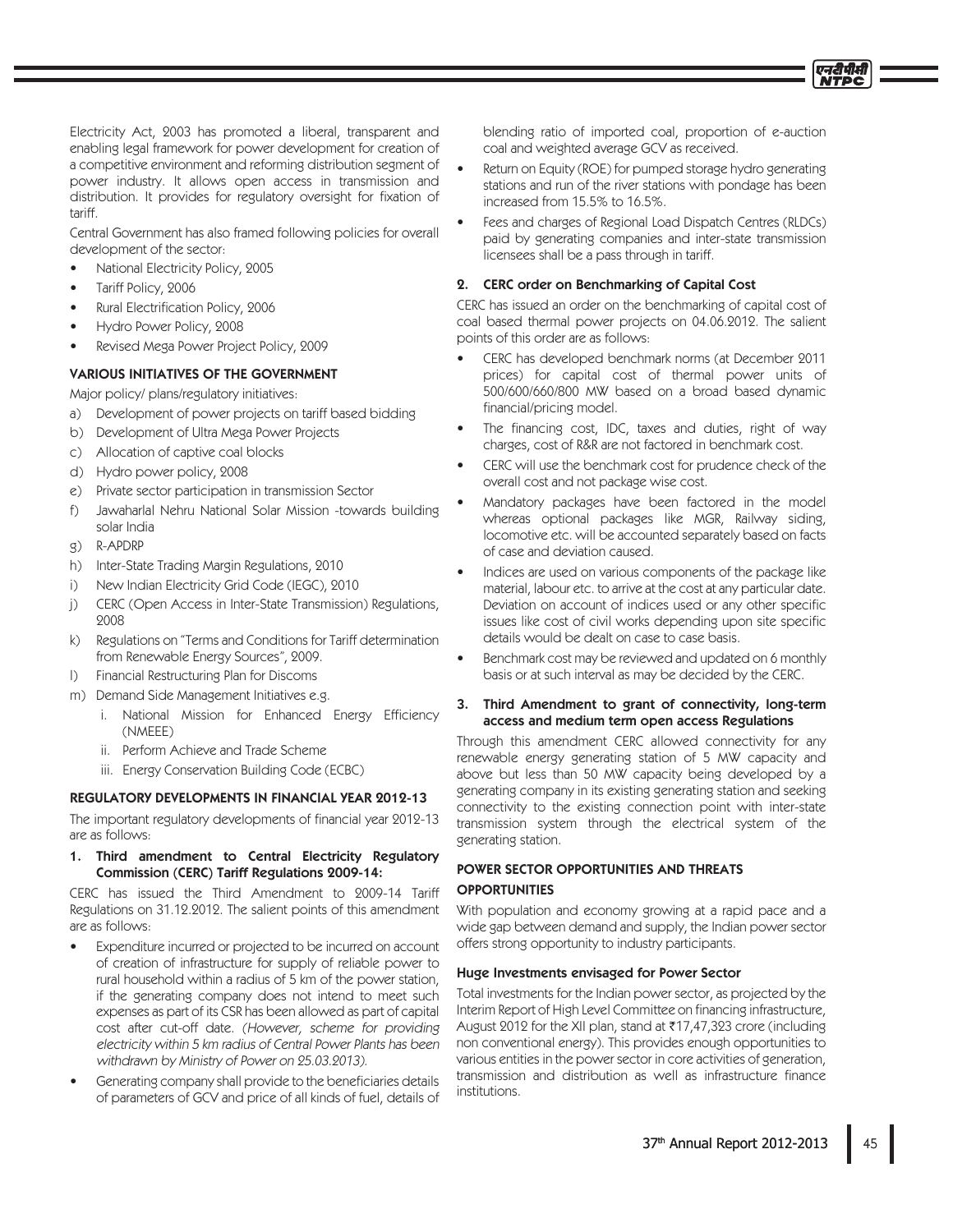#### **Demand for Electricity**

The demand for power has outstripped the supply. The energy deficit & peak deficit, high transmission and distribution (T&D) and AT&C losses and the electricity demand by end of XII plan entails large capacity expansion by Central, State and Private sector/players together.

### **Transmission**

Strengthening of transmission network with emphasis on reduction in AT&C losses is important along with expansion of generation capabilities. The technological innovations for transmission lines of 765 KV and 1,000-1,200 KV are of great relevance to reduce land requirement and transmission losses. Greater reliance will have to be placed on gas insulated substations which need about 20 % of the space required for conventional stations. This is an area where public investment can be supplemented by private investment and a start has been made in the XI plan.

#### Renewable Energy Sources (RES)

All over the world, investment in renewable energy sources has been increasing. India has been a late entrant into the field of renewable energy, but it is beginning to make rapid strides in this sector.

Some of the key issues facing renewable power generation are:

- $1.$ Regional concentration of renewable energy potential
- 2. Insufficiency and high cost of evacuation infrastructure
- $\mathcal{E}$ Renewable power, especially solar, is significantly costlier than conventional power

Out of a target of 4 GW RES capacity addition under Grid Interactive Power, 3 GW has been actually deployed during the financial year 2012-13. Cumulative achievement of RES upto 31.03.2013 is approximately 28 GW. (Source: MNRE Website)

Draft 12<sup>th</sup> plan, in line with projections of Ministry of New and Renewable Energy, plans ~30 GW for capacity addition of gridinteractive renewable power during the XII plan.



XII plan RES Capacity Addition Projection

An important initiative by Government to boost RES is introduction of Renewable Energy Certificate Scheme (REC). REC enables distribution companies, captive plants and open access consumers to fulfil their Renewable Purchase Obligations. While

renewable generators can receive additional revenue, buyers are able to meet obligations without investing into generating capacities. The REC trading in India is picking up gradually. Several other initiatives by government include establishment of National Institute of Solar Energy, National Bio-Energy Corporation of India, Renewable Energy Development Fund etc.

#### Hydro Potential - large untapped potential

The identified hydroelectric potential of the country is above 145320 MW (excluding small hydro projects of less than 25 MW). However, installed capacity of hydro electric projects, as on 31.03.2013, is only 39491.40 MW. The main reasons for slow development of hydroelectric power are inaccessible potential sites, difficulties in land acquisition, geological surprises, evacuation of power etc.

#### **Nuclear Potential**

India's long-term nuclear power programme is based on utilising the vast indigenous thorium resources for electricity generation. India's uranium resources can support a first-stage programme of about 10000 MW based on Pressurised Heavy Water Reactors using natural uranium as fuel and heavy water as moderator and coolant. Energy potential of natural uranium can be increased in the second stage through Fast Breeder Reactors which utilize plutonium obtained from the recycled spent fuel of the first stage along with thorium as blanket, to produce U-233. With the deployment of thorium at third stage using U-233 as fuel, the energy potential for electricity generation will be large and substantial, thus, providing the industry tremendous opportunity in manufacturing equipments, components and handling of mega package contracts for these reactors (Source: NPCIL).

As on 31.03.2013, Nuclear Power installed capacity was 4780 MW comprising 2.14% of the total installed capacity of the country.

The Indian nuclear power industry is expected to undergo a significant expansion in the coming years due to U.S.-India Civil Nuclear Agreement. This agreement will allow India to significantly enhance its power generation capacity.

#### Research and Development (R&D) in Power Sector

Thermal, hydro, renewable energy sources are the key areas in the generation sector. R&D initiatives are particularly required to improve equipment performance, automation, mechanism for bulk utilisation of fly ash, control of CO<sub>o</sub>, SOx, NOx and mercury in coalbased thermal power plants. Affordable renewable energy etc. need to be focussed on. Major Public Sector Units & Private players involved should be encouraged to do the necessary R&D.

## **THREATS**

## **Inadequate Fuel Supply**

Although the pace of creation of generation capacity has picked up considerably, the fuel supply capability has not kept pace and serious fuel supply problems have arisen in the last year of the XI plan. Since approximately 80% of the additional generating capacity will be coal-based, resolution of coal supply to the power plants coming on stream will be crucial. The requirement of coal, lignite & gas for power sector at the end of XII plan period i.e. financial year 2016-17 is as under: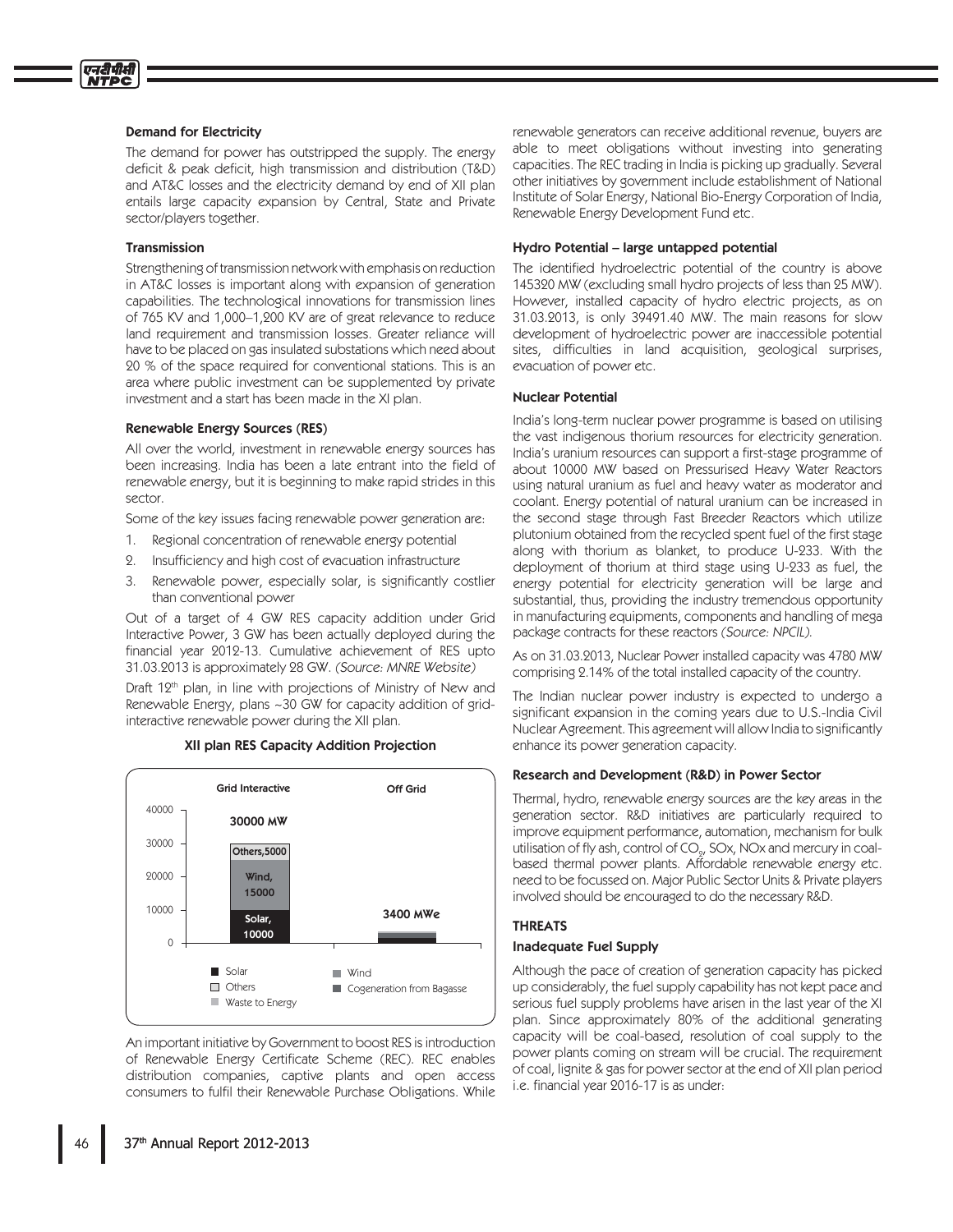| <b>Fuel</b> | <b>Requirement</b> | <b>Availability</b> |
|-------------|--------------------|---------------------|
| Coal        | 730 MT             | 550 MT              |
| Lignite     | 46 MT              | 46 MT               |
| Gas/LNG     | 207 MMSCMD         | 102 MMSCMD          |

(Source: Draft 12th plan)

The widening gap between demand and supply has to be met by imports.

Recently, Cabinet Committee on Economic Affairs has approved a new mechanism to ensure coal availability to 78 GW of power projects likely to be commissioned by March 2015.

In addition to tapping fuel source or organizing its availability, it is also necessary to create the requisite infrastructure to facilitate fuel to reach the intended destination. The gestation period in the development of mines and even transport facilities is in some cases longer than the gestation period for setting up of thermal power stations which further compounds the problem of availability of fuel.

However, Government is taking initiatives for availability of inputs for the development of the power sector. Due to unfavorable demand-supply balance of hydrocarbons in India, Government is encouraging national oil companies to pursue equity oil and gas opportunities overseas. Director General of Hydrocarbons has also initiated steps to identify prospective areas for shale gas exploration as India has several shale formations which seem to hold gas.

Inspite of various measures taken by Government, non-availability of coal and gas in desired quantity would have an adverse impact on the overall performance of the power sector.

#### Financial health of state distribution utilities

The distribution segment plays a crucial role in the overall functioning of the power sector as it is the part of the system which generates the revenues needed to pay generation and transmission utilities. The viability of the power sector as a whole is therefore critically dependent on the health of the distribution sector. Poor financial health of utilities has resulted in underinvestment in the distribution network causing poor upkeep and maintenance. Consequently, the quality of supply is hampered, leading to customer dissatisfaction and poor recovery. This, in turn, leads to further deterioration of financial health of utilities. This vicious cycle needs to be broken.

Effective implementation of the financial restructuring plan during the XII plan would be a positive step towards the path of financial viability.

### **Other Key Concerns:**

- (a) Difficulty in obtaining environmental approvals and land clearances.
- (b) The enhanced compensation for land acquisition in the new Land Acquisition Bill will make the setting up of projects costly.
- (c) Availability of water for power plants and use of new technologies to reduce the requirement of water.

#### **LONG TERM OUTLOOK**

The long term outlook of the sector can be gauged from the following statistics relating to electricity as projected by the 18th Electric Power Survey (18th EPS):

| <b>Parameters</b>                            | FY 2021-22 | FY 2026-27 | FY 2031-32 |
|----------------------------------------------|------------|------------|------------|
| <b>Electrical Energy</b><br>Requirement (BU) | 1904.86    | 2710.06    | 3710.08    |
| Peak Electric Load<br>(GW)                   | 283.47     | 400.71     | 541.82     |
| $T&D$ Losses $(\%)$                          | 15.39      | 15.34      | 15.29      |
| Load Factor                                  | 76.93      | 76.43      | 75.93      |

As reflected above, the demand is set to double from financial year 2021-22 to financial year 2031-32, indicating huge growth potential of the sector.

## **COMPANY OVERVIEW**

#### NTPC LEADERSHIP POSITION IN INDIAN POWER SECTOR

Your company is the undisputed leader in Indian power sector, with approximately 18.44% of total installed capacity of the country as on 31.03.2013, your Company contributes to around 27.37% of the country's generation during the financial year  $9019 - 13$ 

|                           | <b>All India</b> | <b>NTPC</b> | % share |
|---------------------------|------------------|-------------|---------|
| Capacity (MW)             | 223344           | 35820       | 16.04   |
| Generation (BU)           | 912.06*          | 232.03      | 25.44   |
| Capacity incl. JVs (MW)   | 223344           | 41184       | 18.44   |
| Generation incl. JVs (BU) | $912.06*$        | 249.59**    | 27.37   |

\* include imports from Bhutan, \*\*include 2.60 BU captive (Source: All India Data - CEA)

Your Company is ranked 1<sup>st</sup> in Asia among global electric utilities as per Forbes Global 2000 ranking published in the year 2013. It is also ranked as 384<sup>th</sup> largest company in the world in the Forbes Global, 2013 rankings. Your Company is also ranked no.1 Independent Power Producer and Energy Trader globally in the Platts Top 250 Global energy company rankings -2012.

Your Company aspires to be the world's largest and best power producer, with a mission to develop and provide reliable power, related products and services at competitive prices, integrating multiple energy sources with innovative and eco-friendly technologies and contribute to society.

#### **STRENGTHS Operational Performance**

The operating performance of the Company has been considerably above the national average. During the financial year 2012-13, your Company has generated ~27% of the country's total power generation with an installed capacity of ~18% of the total installed capacity. Over the years, your Company has consistently operated at much higher operating efficiency as compared to all India operating performance.

In order to sustain the impressive operational efficiency levels, the company's strategy includes:

With the aim of improving system wide reliability, reducing maintenance costs and outages, SACS (Special Analytics & Computational Services) Centre has been established at its Engineering Office in Noida. It provides early warning of slowly evolving equipment problems to the remotely located plant personnel using state of the art technologies.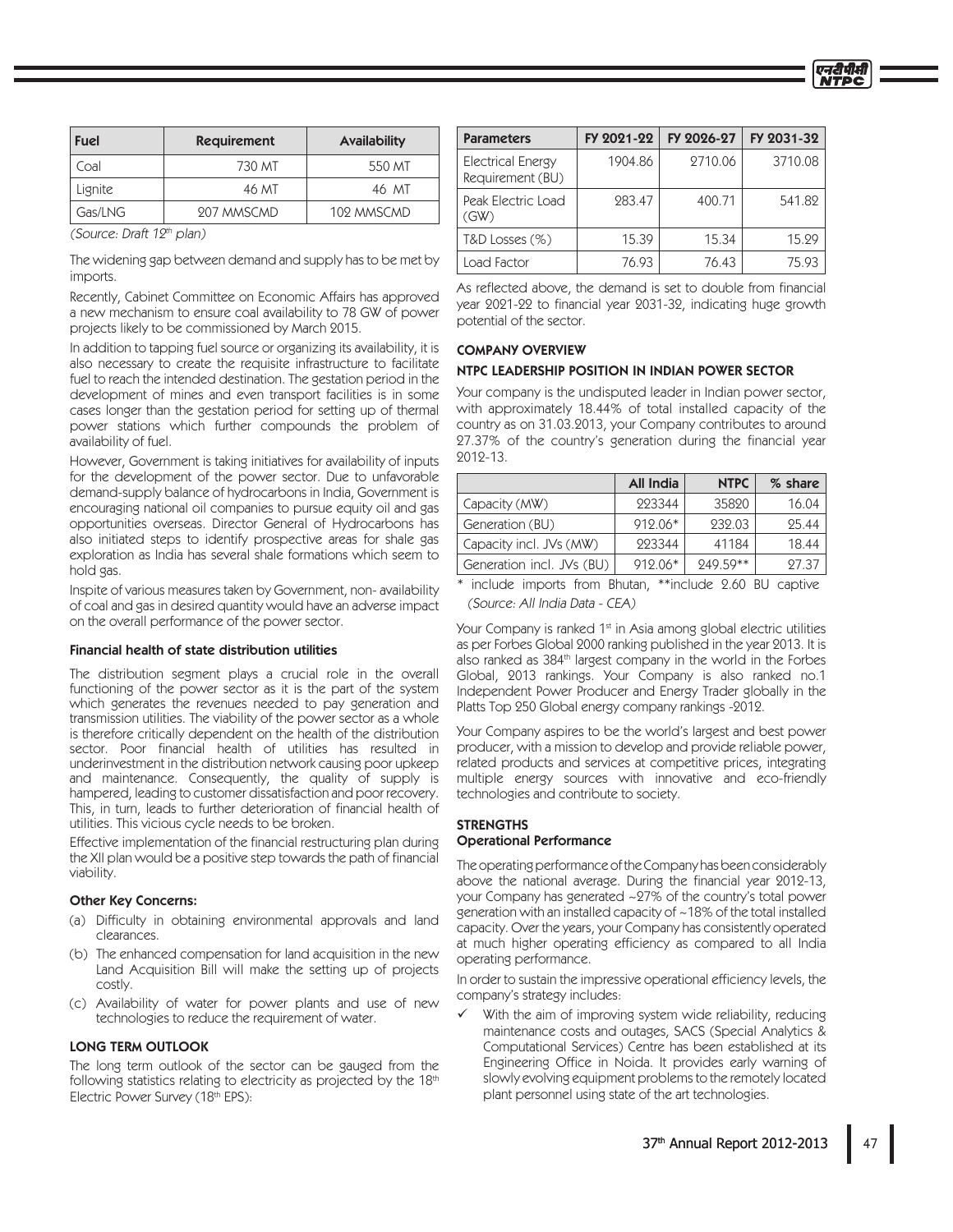- Use of tools like IDAAS (Integrated Data Acquisition and Analysis System) for on-site efficiency evaluation and mathmodeling tools like PEPSE (Performance Evaluation of Power System Efficiencies) for verifying equipment and system efficiencies and gap identification; Steam path audit for estimation of solid particle erosion (SPE) and efficiency of steam turbine components etc.
- Introduction and roll out of RCM (Reliability Centered Maintenance), including REAP (Risk Evaluation and Prioritization).
- Enhancing quality of Plant Overhauls to target zero forced outage by design.
- Implementation of Overhauling Performance Index (OPI) for systematic and advanced planning of overhauls.
- Setting up a Central Repair Facility at Rihand to undertake inhouse repair of large equipment including turbines and HT motors, in order to improve availability and reliability as well as to reduce downtime of the units.
- Creation of peer group knowledge teams for each equipment to harmonize the best practices at enterprise level.
- Use of a comprehensive Performance Evaluation Matrix (PEM) for relative evaluation of the performance of various power plants over a set of comprehensive performance indicators to create an environment of in-house challenge and competition.
- Use of PI System & PI System based applications for real time efficiency & loss calculations for ensuring early actions to minimize station losses.

#### **Project Management**

Your Company has adopted an integrated system for the planning, scheduling, monitoring and control of approved projects under implementation. To co-ordinate and synchronise all the support functions of project management it relies on a three-tiered project management system known as the Integrated Project Management and Control System (IPMCS) which integrates its engineering management, contract management and construction management control centers. The IPMCS addresses all stages of project implementation from concept to commissioning.

Needless to say, that the identification of critical issues and their timely resolution is crucial for faster project implementation. To achieve this, your Company has established a state-of-the-art IT enabled Project Monitoring Centre (PMC) for facilitating fast track project implementation. PMC facilitates monitoring of key project milestones and also acts as decision support system for the management. PMC is integrated enterprise-wide as a web based collaborative system to facilitate consolidation of project related issues and its resolution. Features like SMS based information delivery, real time video capture, storage & retrieval facility and video conference facility are extensively utilized for project tracking, issues resolution and management interventions on a regular basis.

Your Company has realized that there is a need to have an ERP platform which shall integrate all functions responsible directly or indirectly with project implementation and shall act as a tool to identify critical issues and continuously address them during project implementation phase itself. Your Company is establishing an integrated ERP platform for monitoring and controlling of critical project activities spread across various functions engineering, contracts, finance and execution. This will help in decision support through timely identification of critical inputs and provide a holistic approach towards project implementation. The benefit expected to be accrued through the interface is focused monitoring of various inputs including drawings, materials and execution w.r.t major project milestones.

Your Company has successfully effected standardization and bulk ordering of 660 MW and 800 MW to reduce engineering time and thereby reduce project execution time. Towards this endeavour, your Company has so far awarded nine 660 MW units at Solapur & Mouda in Maharashtra, Meja in Uttar Pradesh (JV with UPRVNL) and Nabinagar (JV with BSPGCL) in Bihar; seven 800 MW units at Kudgi in Karnataka, Lara in Chhattisgarh and Gadarwara in Madhya Pradesh.

#### **Robust financials and systems**

Your Company has strong financial systems in place. It believes in prudent management of its financial resources and strives to reduce the cost of capital. It has robust financials leading to strong cash flows which are being progressively deployed in generating assets. Your Company has a strong balance sheet coupled with low gearing and healthy coverage ratios. As a result, your Company has been able to raise resources for its capital expansion projects at very competitive interest rates. Your Company has been accorded AAA (Triple A) rating for domestic loans & bonds from CRISIL, ICRA and CARE. Your Company has also got 'NIL Comments' from Comptroller and Auditor General (CAG) for 4 consecutive years.

## **Sound Corporate Governance**

NTPC's Corporate Governance philosophy is based on openness, conscience. fairness. professionalism and accountability. These qualities are ingrained in its value system and are reflected in its policies, procedures and systems. Your Company not only believes in adopting best corporate governance systems but also in proactive inclusion of public interest in its corporate priorities and has developed extensive social outreach. In recognition of NTPC's excellence in Corporate Governance, various national and international accolades have been conferred in recent years.

#### **Human Resources**

Your Company has a highly talented team of committed professionals and has been able to induct, develop and retain the best talent. The commitment of the employees is also reflected in terms of financial parameters such as sales per employee, PAT per employee, value added per employee etc. We have a pool of  $\sim$ 25,000 employees creating value for the Company. Over the years, NTPC has been consistently ranked among the best employers in prestigious surveys. NTPC has a very low executive attrition rate.

#### Long term power purchase agreements with our customers & Payment Security Mechanism

Each of our stations has PPAs with its customers. Almost the entire output of NTPC's power stations has been contracted for under long-term PPAs. Due to existence of secured payment mechanism, NTPC has been able to realize its 100% dues for last ten consecutive years.

Beyond 2016, the sales are secured through supplementary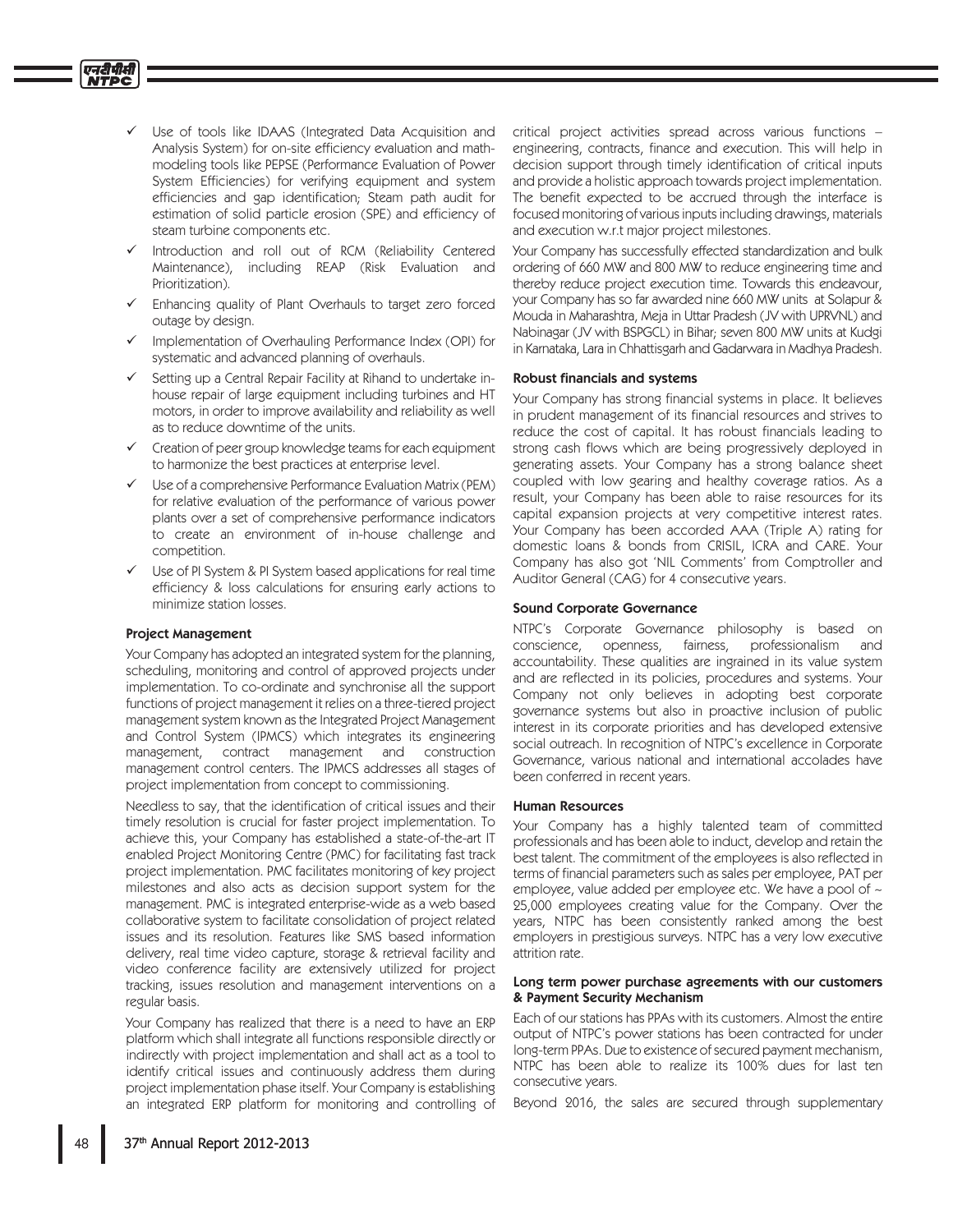agreements with the customers under which the customers have agreed to create a first charge on their own receivables in our favour and in the event of a payment default assign such receivables into an escrow account.

### **Low Cost Producer**

Most of the NTPC's coal based stations are pit head stations which provides cost advantage to your Company as compared to its peers. The average cost of tariff for the financial year 2012-13 was ₹2.96/kWh. Low average tariff of your Company ensures least risk of power off-take.

### **RISKS & CONCERNS**

To retain the status of sector leader, your Company has drawn a long term corporate plan to become a 128 GW company by 2032 which means tripling the capacity from the existing levels. Ambitious capacity addition program brings number of challenges for the company. We recognize that risks are not only inherent to any business but are also dynamic in nature. We are also susceptible to certain risks arising out of various activities undertaken in the normal course of our business. We have adequate measures in place to overcome/manage these risks. These risks also provide the challenges and opportunities to view the business with a different perspective. NTPC has adopted multi-pronged strategy which includes adoption of new technology such as super-critical units of 660 MW and above, enhanced delegation of power for quick decision making, state of the art project monitoring centre to have on-line monitoring of progress of projects.

In addition, diversifications into new areas like coal mining, hydro electric, nuclear power bring challenges which are new to company. With its proven execution and operational experience and highly skilled and motivated man power, the Company is geared to take such challenges in its stride.

Sectoral challenges such as fuel risk and poor financial health of discoms are key concerns which may impact the sustainable development of the sector. As far as, fuel risk is concerned, your Company has taken several steps which include development of coal mines in India.

Your Company has also commissioned two 5 MW solar power projects and has a target of 1000 MW RES capacity by financial year 2016-17, thus, reflecting its resolve to diversify the fuel risk.

#### **COMPETITION**

Due to the gap between demand and supply in the Indian power sector, there has generally been a stable market for power generation companies in India. As already brought above, your Company is the largest power utility in India followed by the Maharashtra State Power Generation Company Ltd. with an installed capacity of 10237 MW (Source -website of Mahagenco) and a market share of about ~4.5% as on 31.03.2013.

Government of India has taken several policy measures which have provided an enabling environment for private investors to participate in power sector. With the entry of private players in power sector, the competition is expected to intensify. However, your Company is geared to face any competition. With proven in house engineering capabilities built in the past and wide ranging experience of project execution and with long term PPAs of over 100000 MW in place, we are confident that we shall be able to

retain our leadership position in the industry. Further, our high operational efficiency enables us to sell power at competitive prices and achieve savings. We believe that our monitoring and maintenance techniques offer us a competitive advantage in an industry where reliability and maintenance costs are a significant determinant of profitability.

The share of private sector capacity has increased to  $\sim$  69 GW which is ~31% of the total installed capacity of the country as on March 31, 2013. However, private sector has contributed ~20% of total electricity generation in the financial year 2012-13.

### **RISK MANAGEMENT**

Your Company has an elaborate Enterprise Risk Management (ERM) framework in place. As part of implementation of the ERM framework, an Enterprise Risk Management Committee (ERMC) comprising Executive Directors representing geographically dispersed regions and core functions of the Company is in place. ERMC has been entrusted with the responsibility to identify and review the risks and formulate action plans and strategies for risk mitigation on short-term as well as long-term basis. For the financial year 2012-13, ERMC has identified following as the High/ Medium risks for the Company:

## **High Risks:**

- Risks relating to coal mining
- $\bullet$ Difficulties in acquisition of land
- Compliance of emission, ash utilization and regulatory norms
- Sustaining efficient plant operations
- Threat to safety & security of people and property

## **Medium Risks:**

- Delay in execution of projects
- Inadequate fuel supply
- Risk of not getting schedule
- Challenges in attracting and retaining skilled and experienced  $\bullet$ employees

These areas are being regularly monitored through reporting of key performance indicators of identified risks and exceptions with respect to risk assessment criteria are being reported to the top management. The ERMC meets every quarter to deliberate on strategies to mitigate the risks to ensure least impact on operational efficiency/profitability of your Company.

## **INTERNAL CONTROL**

Your Company has robust internal systems and processes in place for smooth and efficient conduct of business and complies with relevant laws and regulations. A comprehensive delegation of power exists for smooth decision making which is being further reviewed to align it with changing business environment and speedier decision making. Elaborate guidelines for preparation of accounts are followed consistently for uniform compliance. In order to ensure that all checks and balances are in place and all internal control systems are in order, regular and exhaustive internal audits are conducted by experienced firms of Chartered Accountants in close co-ordination with the Company's own Internal Audit Department. Besides, the Company has two committees of the Board viz. Audit Committee and Committee on Management Controls to keep a close watch on compliance with Internal Control Systems.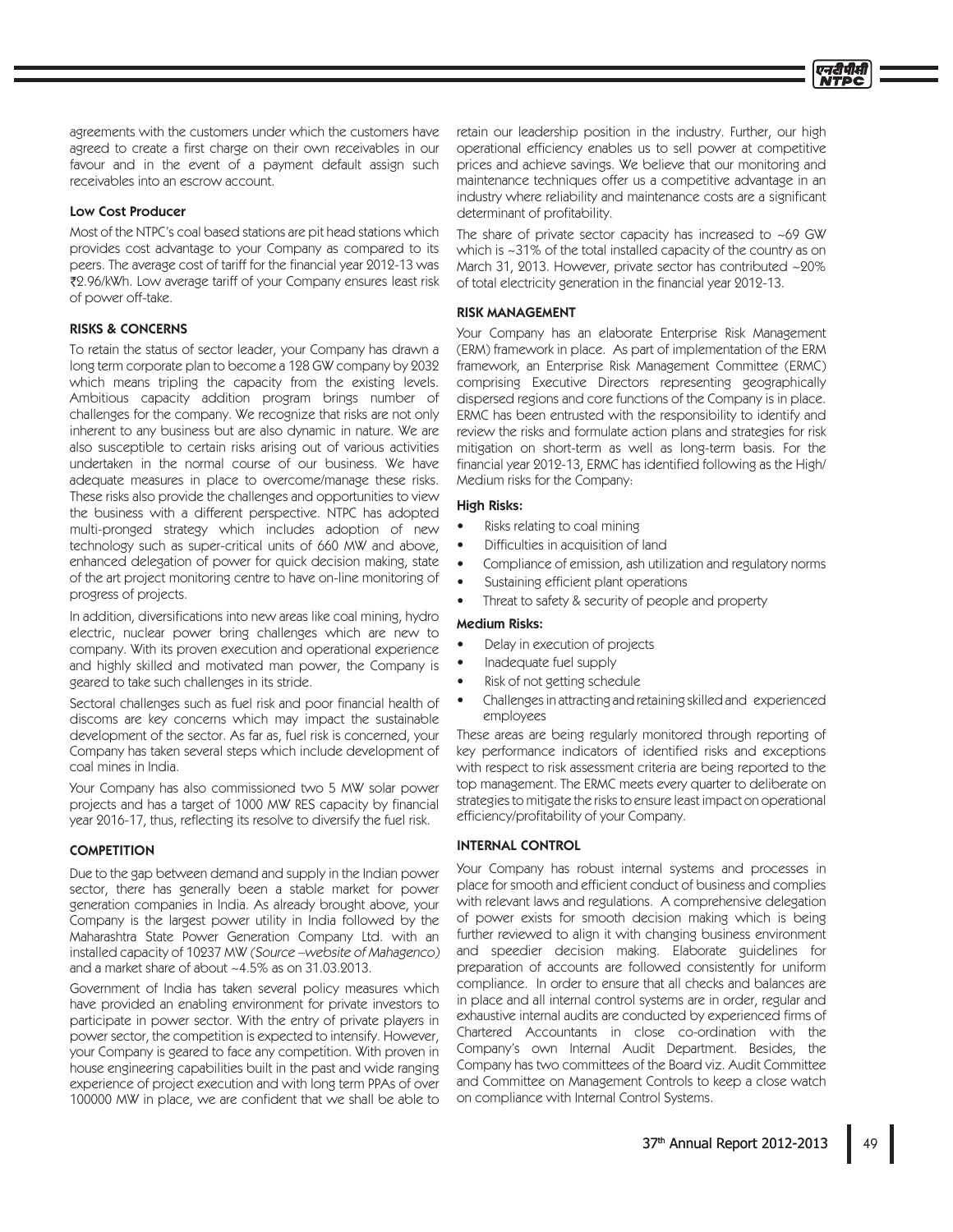A well defined internal control framework has been developed identifying key controls and supervision of operational efficiency of designed key controls by Internal Audit. The framework provides elaborate system of checks and balances based on self assessment as well as audit of controls conducted by Internal Audit at process level. Gap Tracking report for operating efficiency of controls is reviewed by management regularly and action is taken to further strengthen the Internal Control System by further standardizing systems and procedures and implement process changes, wherever required, keeping in view the dynamic environment in which your Company is operating. The Internal Control Framework system presents a written assessment of effectiveness of Company's internal control over financial reporting by the process owners; project/office heads to facilitate certification by CEO and CFO and enhances reliability of assertions.

## **FINANCIAL DISCUSSION AND ANALYSIS**

A detailed financial discussion and analysis on Financial Statements is furnished below. Figures of previous year have been regrouped/rearranged wherever necessary. Reference to Note(s) in the following paragraphs refers to the Notes to the Financial Statements for the year 2012-13 placed elsewhere in this report.

#### A **Results from Operations**

एनदीपीसी

#### Total Revenue (Note 22 & 23)  $\overline{\mathbf{1}}$

|                |                                                                                  | FY 2012-13 | FY 2011-12        | Change |
|----------------|----------------------------------------------------------------------------------|------------|-------------------|--------|
|                | Units of electricity<br>sold (MUs)                                               | 215,922    | 206,682           | 4%     |
|                | <b>Revenue</b>                                                                   |            | Amount in ₹ Crore |        |
| 1              | Energy Sales (Including<br>electricity duty)                                     | 64,715.88  | 61,430.85         | 5%     |
| $\overline{2}$ | Consultancy & other<br>services                                                  | 126.81     | 142.69            | $-11%$ |
| 3              | Energy internally<br>consumed                                                    | 76.73      | 80.75             | $-5%$  |
| 4              | Interest from customers                                                          | 432.60     | 510.57            | $-15%$ |
| 5              | Revenue recognized<br>from deferred foreign<br>currency fluctuation<br>liability | 3.52       | 0.16              | 2100%  |
| 6              | Provisions written back                                                          | 844.70     | 315.86            | 167%   |
|                | <b>Revenue from</b><br>operations (gross)                                        | 66,200.24  | 62,480.88         | 6%     |
| 7              | Less:- Electricity duty                                                          | 526.31     | 428.65            | 23%    |
|                | <b>Revenue from</b><br>operations (net)                                          | 65,673.93  | 62,052.23         | 6%     |
|                |                                                                                  |            |                   |        |
| 8              | Other income                                                                     | 3,101.58   | 2,789.65          | 11%    |

The revenue of the Company comprises income from sale of electricity (net of electricity duty), consultancy and other services, interest earned on investments such as term deposits, bonds (issued under One Time Settlement Scheme) and dividend income from subsidiary and joint venture companies and mutual funds. The total revenue for financial year 2012-13 is ₹ 68,775.51

 $| 68,775.51 | 64,841.88 |$ 

 $6\%$ 

crore as against  $\bar{\tau}$  64,841.88 crore in the previous year registering an increase of 6%.

The major revenue comes from energy sales. The tariff for computing energy sales is determined in terms of Central Electricity Regulatory Commission Regulations as notified from time to time which are briefly discussed below:

## Tariffs for computation of Sale of Energy

The Central Electricity Regulatory Commission (CERC) has issued Tariff Regulations for the period 2009-14 - Central Electricity Regulatory Commission (Terms and Conditions of Tariff) Regulations, 2009, which is a balanced regulation for both consumers and investors. As per the Regulations, 2009, the tariff for supply of electricity comprises two parts i.e. Capacity Charges for recovery of Annual Fixed Cost based on plant availability and Energy Charges for recovery of fuel cost. In addition, Regulations also provide for the recovery of certain miscellaneous charges. The CERC sets tariff for each stage of a station in accordance with the notified tariff regulations/norms.

## **Capacity Charge**

The capacity charge is allowed to be recovered in full if plant availability is at least 85%. If the availability of the plant is lower than 85%, the capacity charges are recovered on a pro-rata basis based on normative parameters as specified in the said regulations.

## **Energy Charge**

Energy charges for the electricity sold are determined on the basis of landed cost of fuel applied on the quantity of fuel consumption derived on the basis of norms for heat rate, auxiliary power consumption, specific oil consumption etc.

## **Other Charges**

Besides the capacity and energy charges, the other elements of tariff are:

- Cost of hedging in respect of interest and repayment of foreign currency loans and exchange rate fluctuations for the un-hedged portion of interest and repayment of foreign currency loans on a normative basis.
- The unscheduled interchange charge for the deviation in generation with respect to schedule, payable (or receivable) at rates linked to frequency prescribed in the regulation to bring grid discipline. The unscheduled interchange charge is payable (or receivable) at rates notified by the CERC from time to time
- Deferred tax liability for the period upto 31.03.2009 on generation income is allowed to be recovered from the customers on materialization.

Each element of total revenue is discussed below:

#### Energy sales (including electricity duty)

Your Company sells electricity to bulk customers comprising, mainly, electricity utilities owned by State Governments. Sale of electricity is made pursuant to long-term Power Purchase Agreements (PPAs) entered into for 25 years in case of most of our coal-fired plants and for 15 years in case of most of gas-fired plants in line with the estimated average life of the plants. The actual lives of the stations are often longer and unless customer

 $|9|$  Total revenue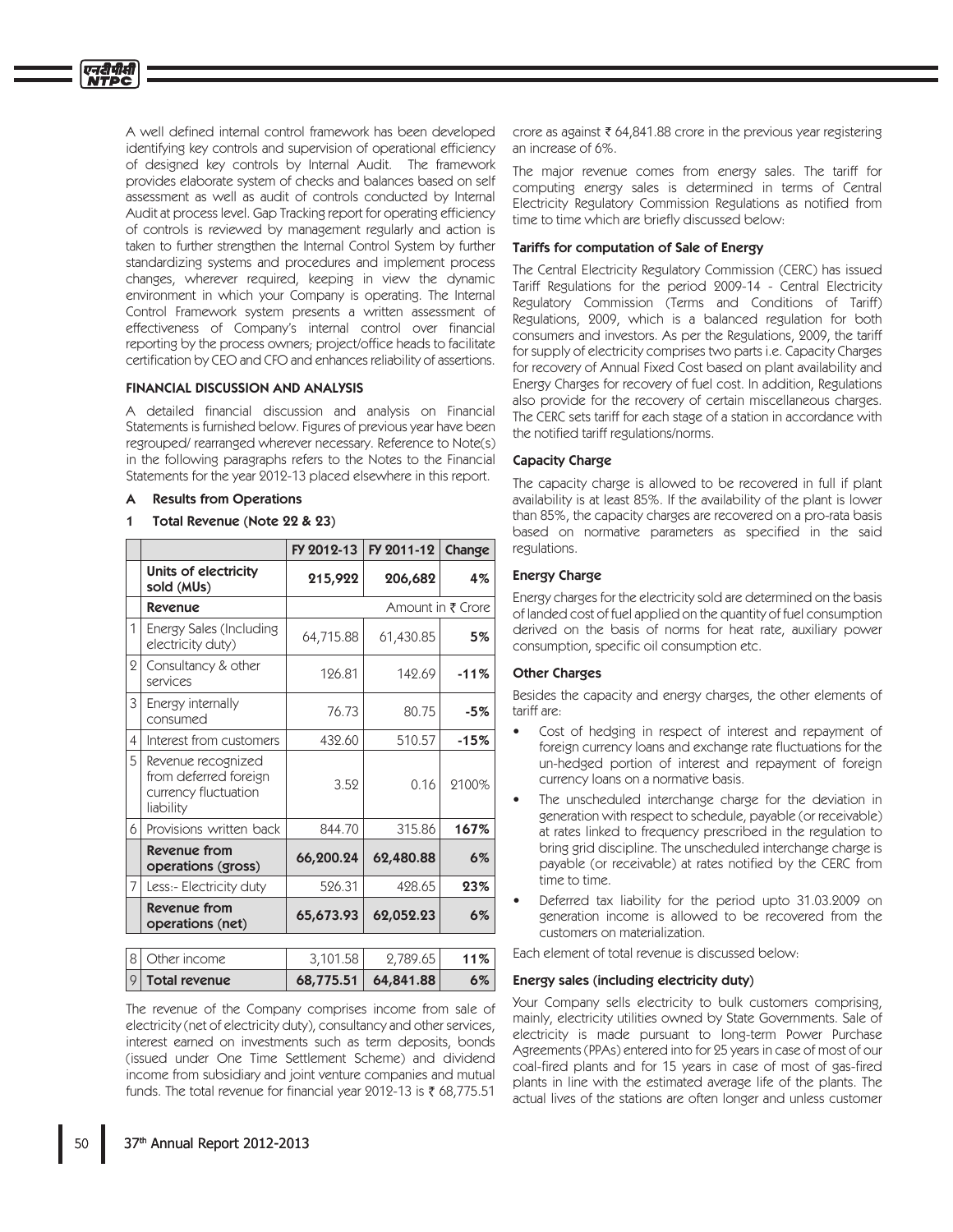ceases to draw power contracts continue to be in force until they are formally extended, renewed or replaced. With the issuance of CERC Tariff Regulation 2009, the average life of the gas stations is also estimated as 25 years. Hence, the long-term power purchase agreements for new gas stations hence forth, will also be for the same period.

| During the year, there is an increase in the commercial capacity by |  |
|---------------------------------------------------------------------|--|
| 3830 MW as detailed under:-                                         |  |

| <b>Unit</b>            | Capacity<br>(MW) | <b>Commercial</b><br><b>Operation Date</b> |
|------------------------|------------------|--------------------------------------------|
| Farakka-III Unit #1    | 500              | 04.04.2012                                 |
| Sipat-I Unit #2        | 660              | 25.05.2012                                 |
| Sipat-I Unit #3        | 660              | 01.08.2012                                 |
| Simhadri-II Unit #2    | 500              | 30.09.2012                                 |
| Rihand-III Unit #1     | 500              | 19.11.2012                                 |
| Vindhyachal-IV Unit #1 | 500              | 01.03.2013                                 |
| Mouda-I Unit #1        | 500              | 13.03.2013                                 |
| Dadri Solar            | 5                | 30.03.2013                                 |
| A&N Solar              | 5                | 31.03.2013                                 |
| Total                  | 3830             |                                            |

The commercial capacity of 1160 MW comprising unit #1 of 500 MW of Simhadri Stage-II and unit #1 of 660 MW of Sipat Stage-I, which were declared under commercial operation during the financial year 2011-12, were available for the entire financial year 2012-13 as compared to part of financial year 2011-12.

In line with the Regulations, 2009, the CERC has issued provisional/ final tariff orders w.e.f. 01.04.2009 for all the stations except for Talcher Thermal Power Station. Beneficiaries are billed in accordance with the said provisional/final tariff orders except for three stations where it is done on provisional basis (Note 22 (a)). The amount billed for the year ended March 31, 2013 on this basis is ₹ 61,794.68 crore.

Income from energy sales (including electricity duty) for the financial year 2012-13 was ₹ 64,715.88 crore which constituted 94% of the total revenue. The income from energy sales (including electricity duty) has increased by 5% over the previous year's income of ₹ 61,430.85 crore.

In respect of stations for which the CERC has issued final tariff orders under the Regulations, 2009 and Renewable Energy Regulations, 2009, sales have been recognised at ₹ 54,588.81 crore after truing up capital expenditure to arrive at the capacity charges. For other stations, pending determination of station-wise final tariff by the CERC, sales have been provisionally recognized at ₹8,059.66 crore on the basis of principles enunciated in the Regulations, 2009 after truing up capital expenditure to arrive at the capacity charges (Note 22(b)).

Sales include ₹ 1,241.90 crore pertaining to previous years recognized based on the orders issued by the CERC/Appellate Tribunal for Electricity (Note 22 (c)).

Sales also include ₹246.04 crore on account of income-tax recoverable from the beneficiaries as per Regulations, 2004 (Note 22 (e)).

As per Tariff Regulations 2009, the deferred tax liability for the period up to March 31, 2009 whenever it materializes shall be recoverable directly from the beneficiaries. Accordingly, sales also include ₹53.16 crore on account of deferred tax materialized which is recoverable from beneficiaries (Note 22 (e)).

Sales also include electricity duty on energy sales amounting to ₹ 526.31 crore. The same has been reduced from sales in the statement of profit and loss.

The average tariff for the financial year 2012-13 is ₹ 2.96/KWh. This average tariff is at the same level as it was for the previous year. The average tariff includes adjustments pertaining to previous years. If the impact of such adjustments were to be excluded, the average tariff would be ₹ 2.90/KWh in financial year 2012-13 as against ₹ 2.94/KWh in the previous year.

There has been 100% realization of the dues within the stipulated time frame for the tenth year in succession. All the beneficiaries have opened and are maintaining Letter of Credit equal to or more than 105% of average monthly billing as per One-Time Settlement Scheme (OTSS). In order to ensure prompt and early payment of bills for supply of energy to beneficiaries, your Company has formulated a rebate scheme by way of providing graded incentive for early payment based on the bill(s) raised on state utilities who are the members of NTPC's rebate scheme.

Under OTSS, tri-partite agreements are valid up to October 31. 2016. For the period beyond October 2016, the supplies to state utilities shall be covered by an escrow arrangement. The supplementary agreements signed with all state utilities have a provision of keeping a first charge on their revenue streams for supplies made by your Company. Under the supplementary agreement, the state utilities have agreed to provide payment security through execution of the hypothecation agreement and the default escrow agreement. Further, this will be over and above the LC requirement of 105% of average monthly billing. Moreover, NTPC can resort to regulation/diversion of power supply to third party at the risk and cost of defaulting utilities in case of non-payment of dues.

#### **Consultancy and other services**

Accredited with an ISO 9001:2000 certification, the Consultancy Division of your Company undertakes consultancy and turnkey project contracts for domestic and international clients in the different phases of power plants viz. engineering, project management, construction management, operation and maintenance of power plants.

During the year, Consultancy Division posted an income of ₹ 121.51 crore as against ₹ 141.82 crore achieved in the last financial year. In the financial year 2012-13, it has recorded a profit of ₹ 24.52 crore as against ₹ 30.73 crore in the last financial year. A total of 49 orders valued at ₹ 60.74 crore were secured by the division during the year.

#### **Energy Internally Consumed**

Energy internally consumed relates to own consumption of power for construction works at station(s), township power consumption, etc. It is valued at variable cost of generation and is shown in 'Revenue from Operations' with a debit to respective expense head under power charges. There is a decrease of 5% in the value of energy internally consumed during the year over the previous year due to decrease in fuel cost.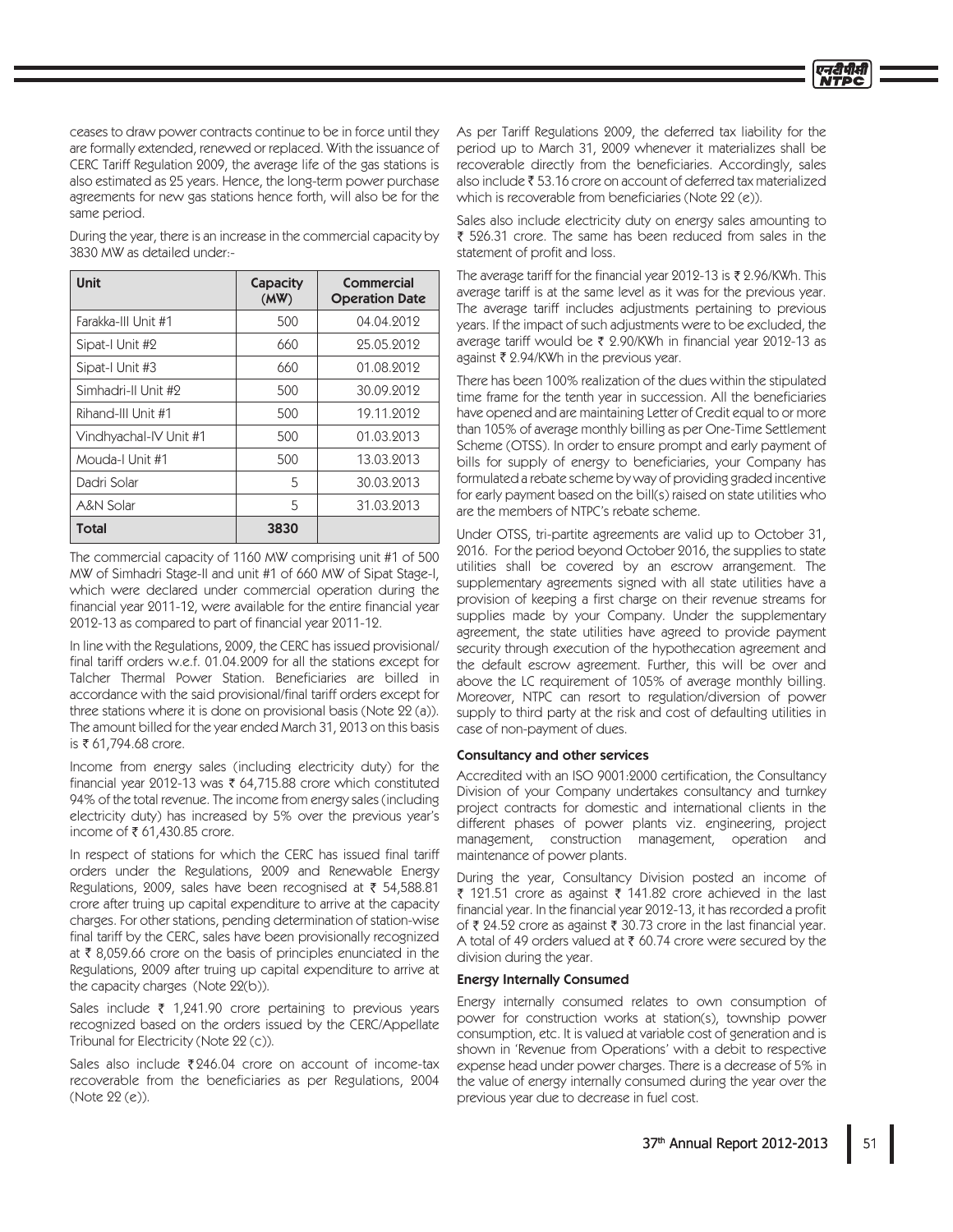#### Interest from Customers

CERC Regulations provides that where after the truing-up, the tariff recovered is less than the tariff approved by the Commission, the Company shall recover from the beneficiaries the under recovered amount along-with simple interest. Accordingly, the interest recoverable from the beneficiaries amounting to  $\bar{\tau}$  432.60 crore has been recognised as Interest from customers.

#### Provisions written back

During the financial year 2012-13, the Company had written back provisions made in earlier years amounting to  $\bar{\tau}$  844.70 crore in comparison to  $\bar{\tau}$  315.86 crore in the financial year 2011-12. Provision written back includes a write back of ₹835.97 crore on account of settlement of dues of erstwhile Delhi Electric Supply Undertaking (Note 32).

#### Other Income (Note 23)

'Other income' mainly comprises interest income from bonds issued under One Time Settlement Scheme (OTSS), income from term deposits with banks, mutual funds, dividend on equity investment in subsidiary & joint venture companies and miscellaneous income.

'Other income' in financial year 2012-13 was ₹ 3,101.58 crore as compared to  $\bar{\tau}$  2,789.65 crore in the financial year 2011-12. Broadly, the break-up of other income is as under:

|                                                                                             |            | ₹ Crore    |
|---------------------------------------------------------------------------------------------|------------|------------|
|                                                                                             | FY 2012-13 | FY 2011-12 |
| Interest on OTSS bonds / Loan to<br>State Govt.                                             | 555.44     | 702.10     |
| Income from investment in bank<br>term deposits, mutual funds                               | 1,951.96   | 1,692.66   |
| Dividend from JVs and<br>Subsidiaries/Interest from<br>subsidiaries                         | 131.03     | 82.19      |
| Income earned on other heads<br>such as hire charges, profit on<br>disposal of assets, etc. | 538.19     | 417.06     |
| Total                                                                                       | 3,176.62   | 2,894.01   |
| Less: Transfer to EDC/<br>development of coal mines                                         | 47.14      | 43.11      |
| Less: Transfer to Deferred Foreign<br>Currency Fluctuation Liability                        | 27.90      | 61.25      |
| Net other income                                                                            | 3,101.58   | 2,789.65   |

Interest income from OTSS bonds (including loan to State Government) for financial year 2012-13 is  $\bar{\tau}$  555.44 crore as compared to  $\bar{\tau}$  702.10 crore in financial year 2011-12. The reduction in interest income to the extent of  $\bar{\tau}$  146.66 crore is due to redemption of OTSS bonds amounting to  $\bar{\tau}$  1,622.46 crore and repayment of loan in lieu of settlement of dues to State Government amounting to  $\bar{\xi}$  95.73 crore. The Company has earned income of  $\bar{\tau}$  1,951.96 crore during the financial year 2012-13 on account of term deposits made in bank and investments in mutual funds as against  $\bar{\tau}$  1,692.66 crore earned last year. The income from investment in bank term deposits and mutual funds has registered a 15% increase over last financial year due to

increase in interest earnings on account of higher interest rates / dividends during the current year as compared to the previous year. The interest and dividend income has also increased due to increase in average annual investment from  $\bar{\tau}$  18,400 crore in financial year 2011-12 to  $\bar{\tau}$  20,649 crore in financial year 2012-13.

We have earned  $\bar{\tau}$  128.66 crore as dividend from our investments in joint venture and subsidiary companies. Further,  $\bar{\xi}$  2.37 crore has been earned as interest from loan of  $\bar{\tau}$  12.58 crore (as at March 31, 2013) extended to Kanti Bijlee Utpadan Nigam Limited, one of our subsidiary companies. Also, an amount of  $\bar{\tau}$  538.19 crore has been earned from various other sources mainly consisting of miscellaneous income of  $\bar{\tau}$  200.06 crore, sale of scrap ₹89.06 crore, surcharge received from customers ₹87.75 crore, Interest on income tax refunds ₹ 39.39 crore, interest from contractors  $\bar{z}$  36.25 crore and interest on loans to employees ₹ 28.84 crore etc.

#### 2 Expenses (Note 24, 25 & 26)

#### 2.1 Expenses related to operations

|                                                    | FY 2012-13 |              | FY 2011-12 |                     |
|----------------------------------------------------|------------|--------------|------------|---------------------|
| Commercial<br>generation (MUs)                     | 230,993    |              | 220,696    |                     |
| <b>Expenses</b>                                    | ₹ Crore    | ₹ per<br>kWh | ₹ Crore    | ₹ per<br><b>kWh</b> |
| Fuel                                               | 41,018.25  | 1.78         | 41,635.46  | 1.89                |
| Employee benefits<br>expense                       | 3,360.12   | 0.14         | 3,101.71   | 0.14                |
| Generation,<br>administration and<br>other expense | 4,211.22   | 0.18         | 3,588.79   | 0.16                |
| Total                                              | 48,589.59  | 2.10         | 48,325.96  | 2.19                |

The expenditure incurred on fuel, employee benefits expense and generation, administration and other expenses for the financial year 2012-13 was  $\bar{\tau}$  48,589.59 crore as against the expenditure of  $\bar{\tau}$  48,325.96 crore incurred during the previous year. In terms of expenses per unit of power produced, it was ₹ 2.10 per unit in financial year 2012-13 as against ₹ 2.19 per unit in financial year 2011-12. Component-wise, there has been a decrease in the fuel cost, however the employee benefits expense and generation, administration and other expenses have increased marginally. The increase in commercial generation due to commercial operation of new units has resulted in an additional operational expenditure of ₹3,034.17 crore.

A discussion on each of these components is given below:

#### Fuel

Expenditure on fuel constituted 84% of the total expenditure relating to operations. Expenditure on fuel was  $\bar{\tau}$  41,018.25 crore in financial year 2012-13 in comparison to  $\bar{\tau}$  41,635.46 crore in financial year 2011-12 representing a decrease of about 1%. From the current year fuel expenditure, an amount of  $\bar{\tau}$  2,526.29 crore is attributable to commercial capacity added during the year. The break-up of fuel cost in percentage terms is as under: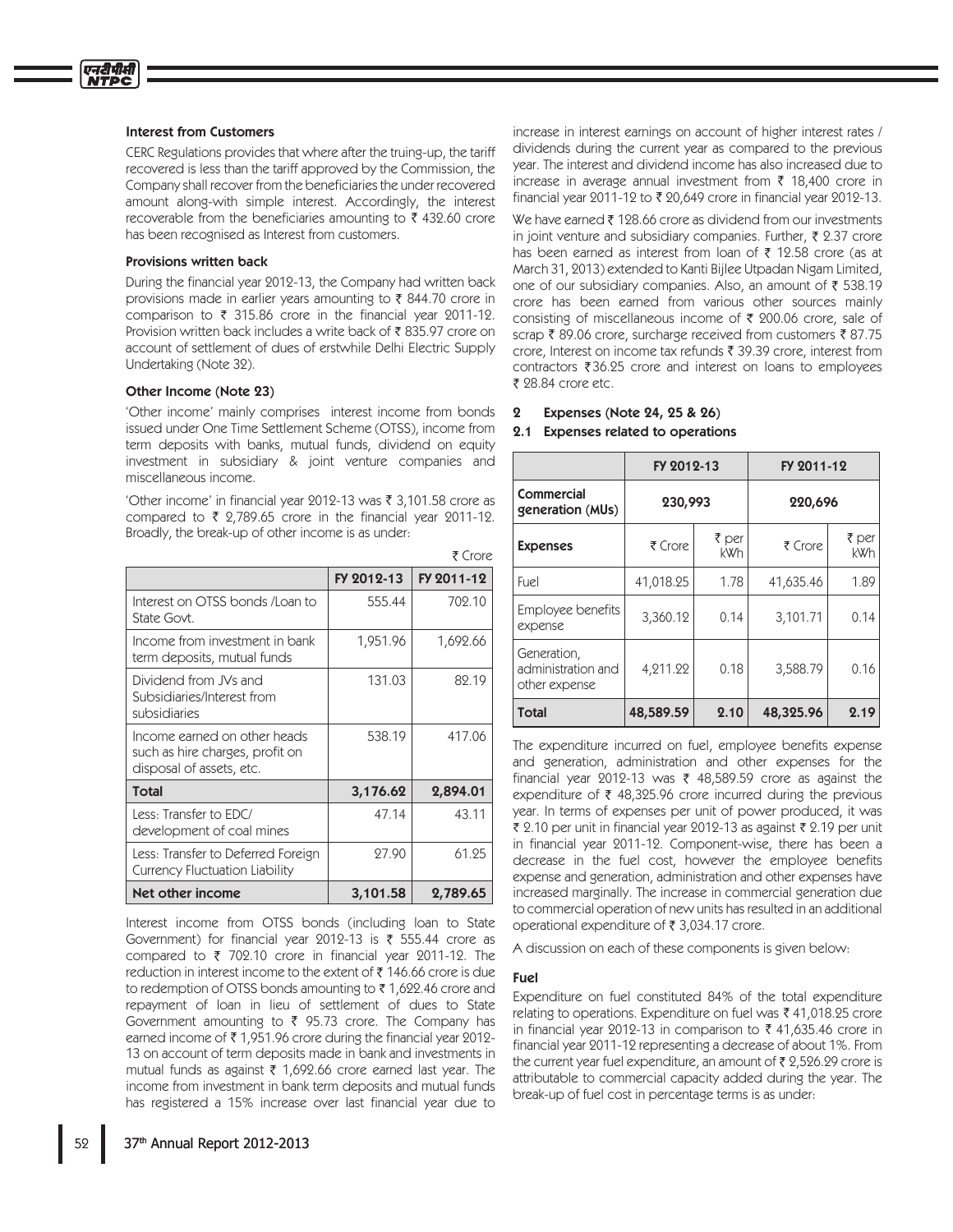|                     | FY 2012-13 | FY 2011-12 |  |
|---------------------|------------|------------|--|
| Fuel cost (₹ Crore) | 41,018.25  | 41,635.46  |  |
|                     | % break-up |            |  |
| Coal                | 80%        | 89%        |  |
| Gas                 | 15%        | 15%        |  |
| ∩il                 | $1\%$      | $1\%$      |  |
| Naphtha             | 4%         | 9%         |  |

The major part of the fuel cost is on coal. During the financial year 2012-13, the average price of coal was lower as compared to the average price in previous financial year, mainly on account of better domestic coal supply and lesser reliance on costlier imported coal. Thus, inspite of higher generation by coal based stations during the financial year 2012-13, the total coal cost was lower than previous financial year. However, the gains on coal cost were offset by higher average price of gas and naphtha during the financial year 2012-13 as compared to the average price in previous year.

Further, an amount of ₹2,531.10 crore is recognized as Contingent liability on account of difference between the amount billed by the coal companies and the payment released by NTPC pending resolution of the issues with coal companies (refer Notes 33 and 50(a)(iii)). The Company expects possible reimbursement of ₹ 2,531.10 crore against the Contingent liability in terms of CERC Regulations, 2009.

The prices of other component of fuel cost i.e. gas, oil and naphtha have shown an increase during the financial year 2012-13 as compared to the prices of previous year. Over all, fuel cost per unit generated decreased to ₹1.78 in financial year 2012-13 from ₹ 1.89 in financial year 2011-12.

The power plants of the Company use coal and natural gas as the primary fuels. Oil is used as a secondary fuel for coal-fired plants and naphtha as an alternate fuel in gas-fired plants. Under the tariff norms set by the CERC, your Company is allowed to pass on fuel charges through the tariff, provided the Company meets certain operating parameters. The Company purchases coal under the long term coal supply agreements with subsidiaries of Coal India Limited (CIL) and with Singareni Collieries Company Limited (SCCL). Based on the revised model Coal Supply Agreement (CSA) signed with CIL on May 29, 2009, we have CSAs in place for all our units commissioned before 31.03.2009. The CSAs are valid for 20 years and has a provision for review after every 5 years. The annual quantity contracted under these CSAs signed with the subsidiary coal companies of CIL and with SCCL is 124.90 Million Metric Tonnes (MMT).

In respect of units commissioned after March 2009, till 17<sup>th</sup> July 2013, CSAs have been signed with CIL subsidiaries for 4760 MW capacity. Further, in-principle agreement has been reached with CIL for signing of CSAs for balance capacity of 4860 MW. Detailed CSAs will be signed shortly.

In order to ensure uninterrupted supply of coal to its power stations, your Company during the financial year 2012-13 continued to source coal through bilateral arrangements as well as e-auction. A bilateral agreement has been reached with SCCL for supply of 4.0 MMT of coal. These supplies are at a premium of ₹1,034/MMT over SCCL's revised notified price. Further, a bilateral

agreement has been reached with North Eastern Coalfields Limited for supply of 0.300 MMT of 'A' grade coal, beyond the annual linkage quantity, to Farakka at notified prices. Your Company participated in 16 e-auctions announced by various coal subsidiaries of CIL. Against these e-auctions 0.514 MMT of coal was allotted to the Company.

In addition to these arrangements of procuring domestic coal, your Company is also having arrangements for procuring imported coal, to meet the shortfall in coal supply from domestic sources. Your Company has adopted multiple packaging concept for awarding imported coal contract based on geographical location of power stations by inviting bids under International Competitive Bidding basis. During the financial year 2012-13, award has been made for 12 MMT of imported coal.

During the financial year 2012-13, coal based stations consumed 155.07 MMT of coal as against 141.13 MMT consumed in the financial year 2011-12. This includes 9.23 MMT of imported coal as compared to 11.89 MMT imported in financial year 2011-12.

The Company sources gas domestically under an administered price mechanism regime. The main gas supplier is GAIL. Gas prices are fixed by the Ministry of Petroleum and Natural Gas (MoP&NG).

The Company has Gas Sales and Transmission Contracts with GAIL for supply of Administered Price Mechanism (APM) gas and Panna Mukta Tapti (PMT) gas to Anta, Auraiya, Dadri, Faridabad, Kawas & Gandhar for a combined quantity of 14.48 Million Metric Standard Cubic Meters per Day (MMSCMD). The validity of the APM gas agreements is upto July 6, 2021 while the PMT gas agreements are valid upto December 21, 2019. As per the terms of these agreements, the gas price is regulated in terms of the Government pricing orders issued from time to time. The present applicable price of APM/PMT gas (at APM price) inclusive of royalty is US\$ 4.2/ MMBtu as per Gol order dated 31.05.2010. The total quantity of APM & PMT gas supplied during 2012-13 was around 2840 MMSCM.

A long term agreement has been signed by your Company with GAIL for supply of 2.0 MMSCMD RLNG on firm basis and 0.5 MMSCMD on fallback basis for the NCR stations viz. Anta, Auraiya, Dadri & Faridabad valid upto 2019. The price is as declared on a monthly basis by Petronet LNG Ltd. as per the directives of Gol on "Pooled Price" basis. Around 485 MMSCM of RLNG was supplied by GAIL during the year 2012-13 under this agreement.

Your Company has tied up Gol allocated 0.82 MMSCMD non-APM gas of ONGC (through GAIL) for WR stations (Kawas & Gandhar). The contract is valid till 17.11.2016. Around 124 MMSCM of non-APM gas was supplied by GAIL during the year 2012-13.

Government of India has allocated 4.46 MMSCMD of KG D6 gas for NTPC's NCR stations viz. Anta, Auraiya, Dadri & Faridabad. Gas Supply & Purchase Agreements (GSPAs) have been signed with Reliance Industries Ltd. (RIL) and its JV partner Niko and BPEAL for the supply of 2.30 MMSCMD of this gas which is valid till March 2014. MoP&NG has directed RIL and its JV partners for signing the GSPA for balance quantity of 2.16 MMSCMD. RIL furnished a draft agreement which is in total variance from the earlier GSPA. Pending resolution of some of the terms & conditions, the GSPA for balance quantity of 2.16 MMSCMD has not yet been signed. The pricing of this gas is as decided by the Empowered Group of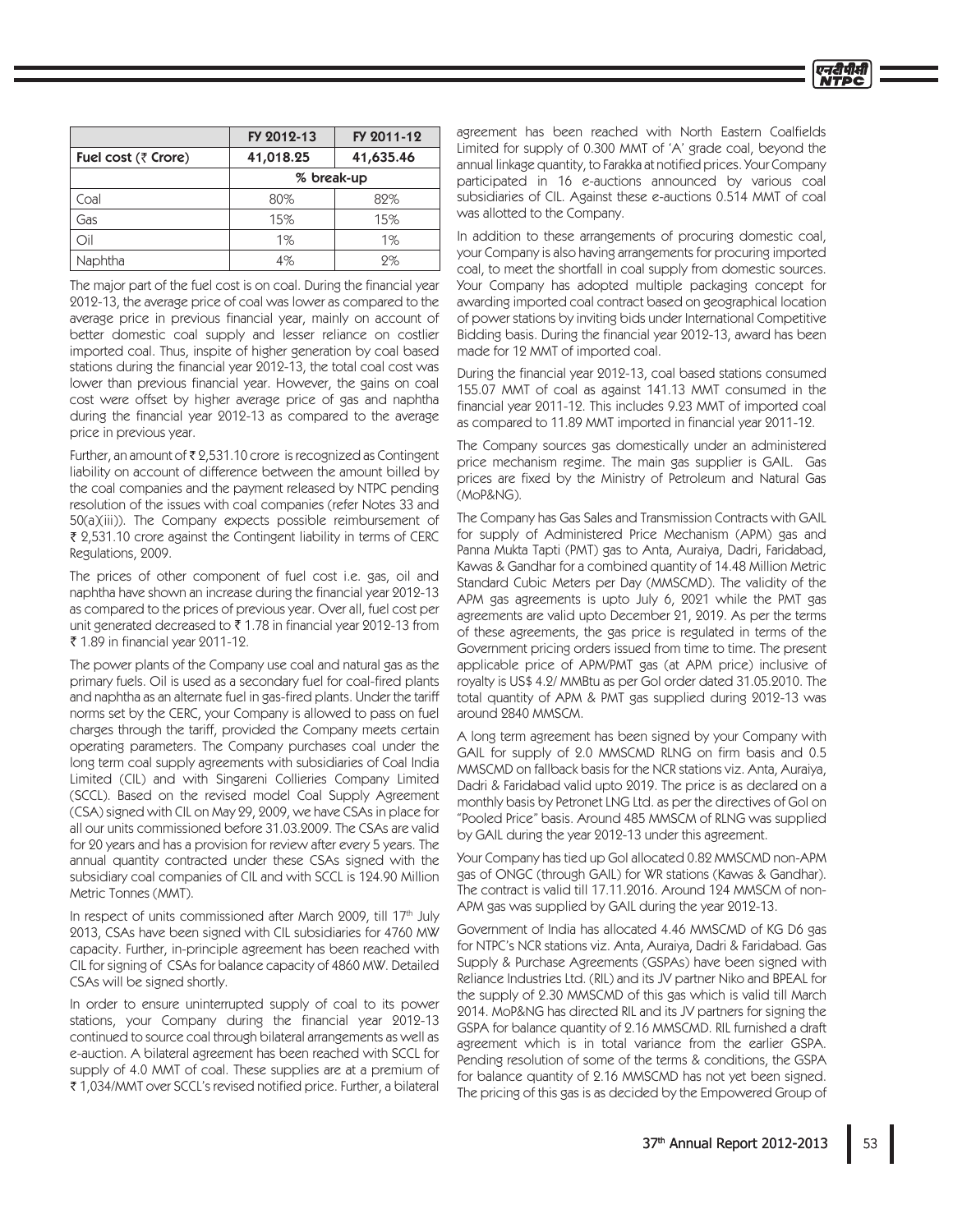Ministers, which at present is US\$ 4.20 /MMBTU. As against the annual contracted quantity of 839.50 MMSCM (considering DCQ of 2.30 MMSCM for 365 days) the total quantity of KG D6 gas supplied during the year 2012-13 was 237 MMSCM.

To meet the shortfall in supply of gas, NTPC procures Spot RLNG on limited tender basis from domestic suppliers and on 'Single Offer' basis from public sector gas marketing companies. During the year 2012-13, twelve rounds of tendering on "Spot basis" and six rounds of tendering on "Single Offer basis" have been conducted. The approximate delivered price for these supplies ranged between US\$ 12.71/MMBtu to US\$ 25.70 /MMBtu which has been off-taken strictly in the ascending order of prices. These RLNG supplies are being contracted on reasonable endeavour basis with no penalty on either party for short supply / short off take.

Your Company tied up approximately 1,712.4 MMSCM of Spot RLNG during the year 2012-13 against which approximately 208 MMSCM was off-taken.

During the financial year 2012-13, 10.67 MMSCMD of gas was received, which includes 8.12 MMSCMD of APM/PMT/Non APM gas, 1.33 MMSCMD of Long Term RLNG, 0.65 MMSCMD of KG D6 gas and 0.57 MMSCMD of spot gas and fall back gas. Gas received during 2011-12 was 13.09 MMSCMD.

Rajiv Gandhi Combined Cycle Power Project (RGCCPP), Kerala generates power on naphtha as no gas supply is available. Besides RGCCPP, other gas based stations also used naphtha depending upon the demand from customers and schedule from load dispatch centres. During the financial year 2012-13, 0.267 million MTs of naphtha was consumed as against 0.123 million MTs in the previous year.

## Employees benefits expense (Note 24)

Employees benefits expense have increased by 8% from ₹ 3,101.71 crore in financial year 2011-12 to ₹ 3,360.12 crore in financial year 2012-13 of which ₹ 162.41 crore is attributable to commercial capacity added during the year. Employees' remuneration and benefits expenses include salaries and wages, bonuses, allowances, benefits, contribution to provident and other funds and welfare expenses. These expenses account for approximately 7% of operational expenditure in financial year 2012-13.

#### Generation, Administration and Other Expenses (Note 26)

Generation, administration and other expenses consist primarily of repair and maintenance of buildings, plant and machinery, power and water charges, security, insurance, training and recruitment expenses and expenses towards travel, communication and provisions. These expenses are approximately 9% of operational expenditure in financial year 2012-13. In absolute terms, these expenses increased to ₹4,211.22 crore in financial year 2012-13 from ₹ 3,588.79 crore in financial year 2011-12 registering an increase of 17%. In terms of expenses per unit of generation, it is ₹ 0.18 in financial year 2012-13 as compared to ₹ 0.16 in previous financial year. An increase of ₹ 345.47 crore is attributable to addition of commercial capacity during the financial year 2012-13.

Repair & maintenance expenses constitute 48% of total generation, administration and other expenses and have increased to ₹2,028.99 crore from ₹ 1,746.78 crore resulting in an increase of 16%.

During the financial year 2012-13, your Company has made provisions amounting to ₹206.25 crore. This includes a provision of ₹103.24 crore towards tariff adjustments, ₹ 49.89 crore towards unserviceable capital work-in-progress and ₹1.04 crore towards permanent diminution in the value of investment by the Company in one of its joint venture company i.e. National Power Exchange Limited. Further, there are provisions for 'Others' amounting to  $\bar{\tau}$  40.51 crore, this mainly includes a provision towards usage of transmission line at a project and expenses towards an arbitration award.

## 2.2 Finance Costs (Note 25)

The finance costs for the financial year 2012-13 were  $\bar{\zeta}$  1,924.36 crore in comparison to  $\bar{\tau}$  1.711.64 crore in financial year 2011-12. The details of interest and other borrowing costs are tabulated helow.

|                                                                  |            | र Crore    |
|------------------------------------------------------------------|------------|------------|
|                                                                  | FY 2012-13 | FY 2011-12 |
| Interest on:                                                     |            |            |
| <b>Borrowings</b>                                                | 4,235.28   | 3,558.47   |
| Others                                                           | 73.14      | 60.99      |
| <b>Total interest</b>                                            | 4,308.42   | 3,619.46   |
| Other borrowing costs                                            | 114.57     | 84.18      |
| Exchange differences regarded<br>as adjustment to interest costs | $-350.21$  | 350.21     |
| Total                                                            | 4,072.78   | 4,053.85   |
| <b>Less: Transfers to</b>                                        |            |            |
| Expenditure during construction<br>period                        | 2,101.90   | 2,308.47   |
| Development of coal mines                                        | 46.52      | 33.74      |
| <b>Net interest and Other</b><br>borrowing costs                 | 1,924.36   | 1,711.64   |

Interest on borrowings (including interest during construction) has increased by 19% over last financial year due to increase in long term borrowings (net of repayment) during the year by ₹ 7,262.44 crore. The average cost of borrowing has increased marginally to 7.8008% in financial year 2012-13 from 7.7649% in previous financial year mainly due to the repayment of loans carrying lower rate of interest and raising of new loans at comparatively higher rate of interest.

The 'Other borrowing costs' have increased by 36% from ₹84.18 crore in financial year 2011-12 to ₹ 114.57 crore in financial year 2012-13. The increase is mainly due to fees and export credit guarantee premium on new foreign currency borrowings.

During the financial year 2012-13, unfavourable exchange rate variation treated as adjustment to interest cost amounted to ₹ 350.21 crore w.r.t. financial year 2011-12 has been reversed consequent to clarification by Ministry of Corporate Affairs, Government of India vide circular no. 25/2012 dated August 9, 2012 which clarified that para 6 of Accounting Standard (AS) 11 and para 4 (e) of AS 16 shall not apply to a Company which is applying para 46-A of AS 11 (Note 35).

For the financial year 2012-13, an amount of  $\bar{\tau}$  2,101.90 crore relating to finance costs of projects under construction was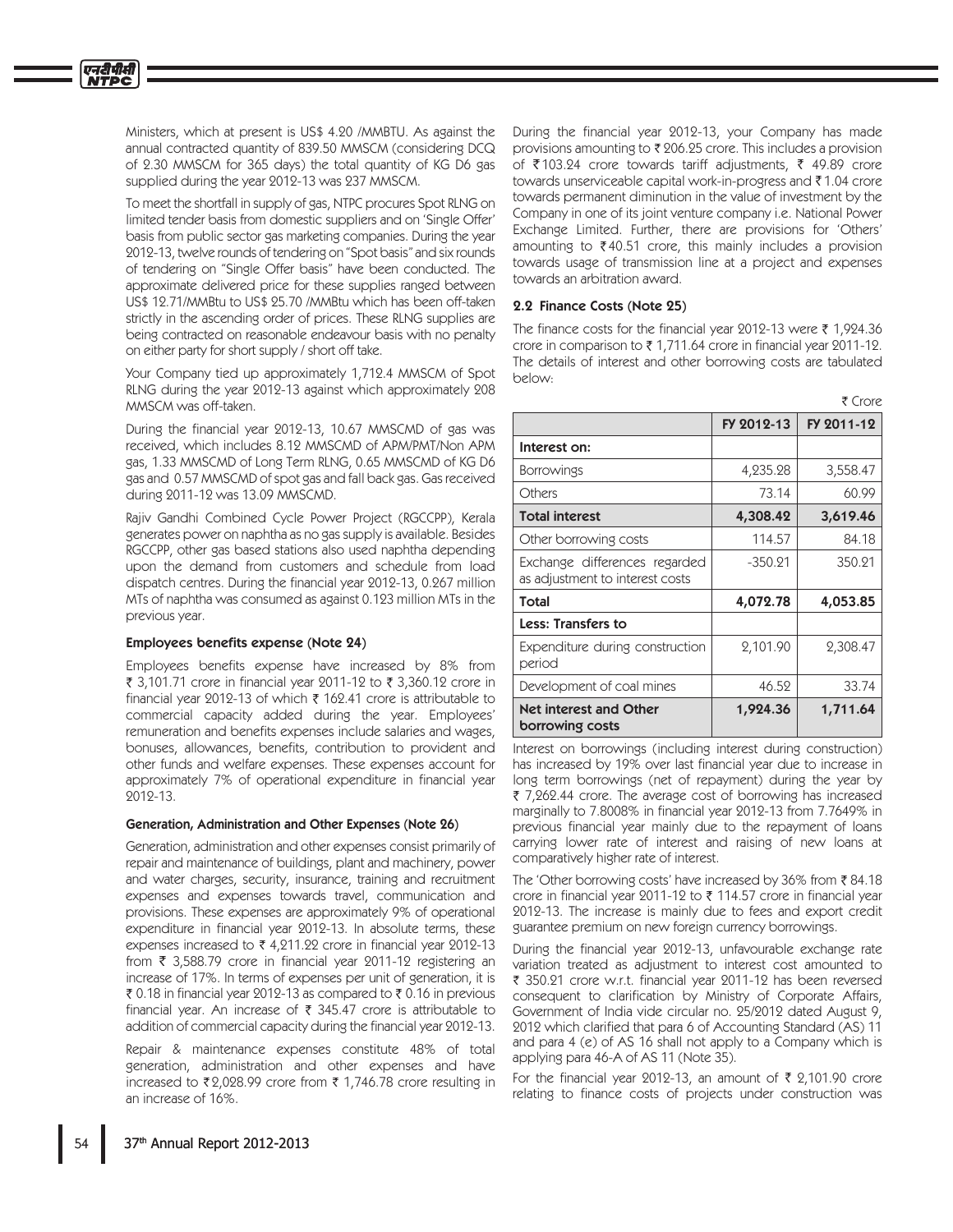capitalized while the corresponding amount for the previous year was ₹ 2,308.47 crore. Thus, finance costs capitalized registered a decrease of 9%. In addition, ₹ 46.52 crore has been capitalized in respect of development of coal mines as against ₹ 33.74 crore in previous year.

## 2.3 Depreciation and amortization expense (Note 12)

The depreciation and amortization expense charged to the profit and loss account during the year was ₹ 3,396.76 crore as compared to ₹2,791.70 crore in financial year 2011-12, registering an increase of 22%. This is due to increase in the gross block by ₹ 21,417.44 crore i.e. from ₹ 81,828.26 crore in the previous financial year to ₹ 1,03,245.70 crore in the current financial year. The increase in gross block is largely on account of increase in commercial capacity by 3830 MW resulting from additional capitalization on account of commercial declaration of new units as detailed above under 'Energy Sales'. Further, depreciation for unit #1 of 500 MW of Simhadri Stage-II and unit #1 of 660 MW of Sipat Stage-I has been charged for the entire financial year 2012-13 as against a pro-rata charge during the financial year 2011-12. The impact on depreciation from additional capitalization during the financial year 2012-13 is ₹ 621.33 crore.

As per the accounting policy of the Company, depreciation on the assets of the generation of electricity business is charged on straight line method following the rates and methodology notified by the CERC Tariff Regulations, 2009 in accordance with Section 616 (c) of the Companies Act, 1956 and depreciation on the assets of the coal mining, oil & gas exploration and consultancy business, is charged on straight line method following the rates specified in Schedule XIV of the Companies Act, 1956.

In case of certain assets, the Company has continued to charge higher depreciation based on technical assessment of useful life of those assets.

## 2.4 Prior Period Items (net)

Certain elements of income and expenditure have been charged to the profit and loss account relating to previous years. For the financial year 2012-13 a net amount of ₹ 29.72 crore was booked as prior period income whereas in the financial year 2011-12 a net amount of ₹313.58 crore was accounted as prior period income.

#### Profit Before Tax & Exceptional items

The profit of the Company before tax is tabulated below:

|                                           |            | र Crore    |
|-------------------------------------------|------------|------------|
|                                           | FY 2012-13 | FY 2011-12 |
| Total revenue                             | 68,775.51  | 64,841.88  |
| Less:                                     |            |            |
| Expenditure related to<br>operations      | 48,589.59  | 48,325.96  |
| Finance cost                              | 1,924.36   | 1,711.64   |
| Depreciation and<br>amortization expenses | 3,396.76   | 2,791.70   |
| Prior period items (net)                  | $-29.72$   | $-313.58$  |
| <b>Profit Before Tax</b>                  | 14,894.52  | 12,326.16  |

#### **Exceptional Items (Income)**

During the financial year 2012-13 an amount of ₹1,684.11 crore has been recognized as exceptional item (income) in view of Government of India, Ministry of Power directions to the

Government of National Capital Territory of Delhi to release payment towards settlement of dues of erstwhile Delhi Electric Supply Undertaking to the Company along with the interest. (Note 32)

## 5 Tax Expense

The Company provides for current tax and deferred tax computed in accordance with provisions of Income Tax Act, 1961.

Under Tariff Regulations, 2009, w.e.f. April 01, 2009, income tax is recoverable on normative basis as return on equity following the applicable rate of tax for respective year. The actual income tax liability, if any (more or less than the normative) is to be borne by the Company. Accordingly, provision for current tax has been computed at the applicable rate of 32.445% for the financial year 2012-13.

The deferred tax liability related to the period upto March 31, 2009 is recoverable from customers as and when the same materializes. However, the deferred tax liability/asset for the period after April 01, 2009 is to the account of the Company.

## Provision for Current tax

A total provision of  $\bar{\tau}$  3,680.84 crore has been made towards current tax for the year as against the provision of  $\bar{\tau}$  3,068.48 crore made in financial year 2011-12, an increase of ₹612.36 crore. The increase is mainly on account of increase in tax for the current year due to increase in profit.

## **Provision for Deferred tax**

The deferred tax liability arisen during the year on account of timing difference is ₹ 278.40 crore as against the provision of ₹ 33.95 crore made in financial year 2011-12, an increase of ₹ 244.45 crore. The increase is on account of a lesser amount of deferred tax liability in the financial year 2011-12 due to the change in the method of charging depreciation for tax purposes.

|                                      | FY 2011-12 (₹ Crore) |                          |              |  |  |
|--------------------------------------|----------------------|--------------------------|--------------|--|--|
|                                      |                      | Current tax Deferred tax | <b>Total</b> |  |  |
| Provision for FY<br>2011-12          | 2,913.64             | 327.85                   | 3,241.49     |  |  |
| Adjust. for earlier years            | 154.84               | (293.90)                 | (139.06)     |  |  |
| Net prov. as per<br>statement of P&L | 3,068.48             | 33.95                    | 3,102.43     |  |  |

|                                      | FY 2012-13 (₹ Crore) |                            |              |  |  |
|--------------------------------------|----------------------|----------------------------|--------------|--|--|
|                                      |                      | Current tax   Deferred tax | <b>Total</b> |  |  |
| Provision for FY<br>2012-13          | 3,839.69             | 278.40                     | 4,118.09     |  |  |
| Adjust. for earlier years            | (158.85)             |                            | (158.85)     |  |  |
| Net prov. as per<br>statement of P&L | 3,680.84             | 278.40                     | 3,959.24     |  |  |

Net provision of tax for the financial year 2012-13 was ₹ 3,959.24 crore in comparison to ₹ 3,102.43 crore in the financial year 2011-12, an increase of ₹856.81 crore.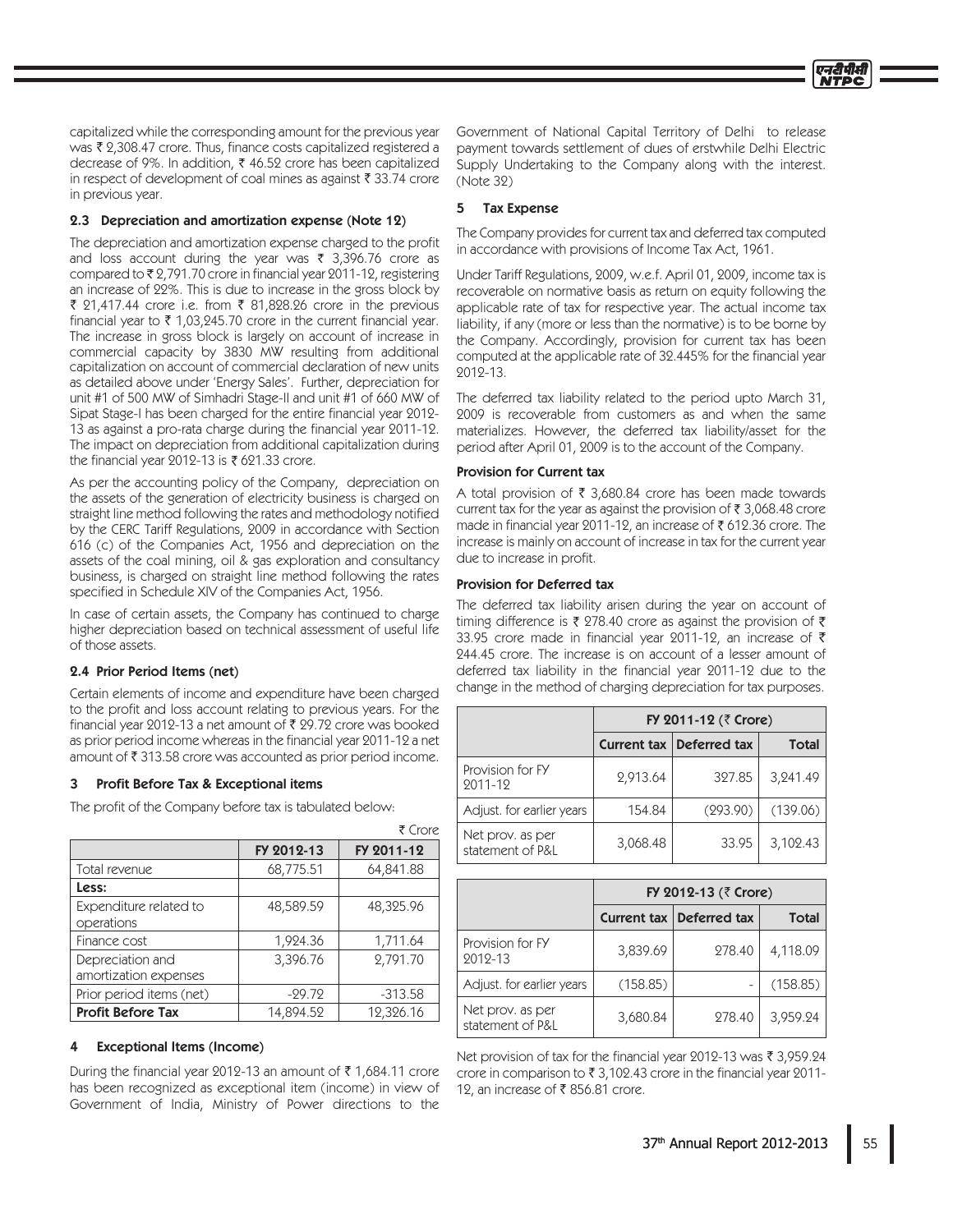## 6 Profit After Tax

The profit of the Company after tax is tabulated below:

|                                                     |           | FY 2012-13   FY 2011-12 |
|-----------------------------------------------------|-----------|-------------------------|
| <b>Profit Before Tax &amp; Exceptional</b><br>items | 14,894.52 | 12,326.16               |
| Exceptional Items (Income)                          | 1,684.11  |                         |
| Less:- Tax as per statement of P&L                  | 3,959.24  | 3,102.43                |
| <b>Profit After Tax</b>                             | 12,619.39 | 9,223.73                |

The profit after tax has grown by 37%.

#### 7 Segment-wise Performance

For the purpose of compiling segment-wise results, the business of the Company is segregated into 'Generation' and 'Other Business'. The Company's principal business is generation and sale of bulk power. Other business includes providing consultancy, project management and supervision, oil and gas exploration and coal mining.

The profit before tax and interest in the generation business for the financial year 2012-13 was  $\bar{\tau}$  16,645.05 crore as against ₹ 12,300.36 crore for financial year 2011-12. The profit before tax and interest from 'Other Business' represented by income from consultancy, coal mining and oil exploration was  $\bar{\tau}$  16.14 crore for financial year 2012-13 as against  $\bar{\tau}$  (-) 19.46 crore for the previous financial year.

#### B. Financial Position

Assets and liabilities in the Balance Sheet have been classified under head 'Current' and 'Non-Current' categories in line with revised Schedule VI to the Companies Act, 1956.

The items of the Balance Sheet are discussed as under:

#### 1 Net Worth

The net worth of the Company at the end of financial year 2012-13 increased to ₹ 80,387.51 crore from ₹ 73,291.17 crore in the previous year registering an increase of 10% due to retained earnings. Correspondingly, the book value per share also increased from ₹88.89 to ₹97.49.

### Deferred Revenue

Deferred revenue (Note 4) consists of two items detailed as under:

|                                          |                | ₹ Crore  |  |  |
|------------------------------------------|----------------|----------|--|--|
| Deferred revenue on account of           | As at March 31 |          |  |  |
|                                          | 2013           | 2012     |  |  |
| Advance Against Depreciation (AAD)       | 708.60         | 718.47   |  |  |
| Income from foreign currency fluctuation | 535.45         | 711.59   |  |  |
| Total                                    | 1,244.05       | 1,430.06 |  |  |

AAD was an element of tariff provided under the Tariff Regulations for 2001-04 and 2004-09 to facilitate debt servicing by the generators since it was considered that depreciation recovered in the tariff considering a useful life of 25 years is not adequate for debt servicing. CERC Tariff Regulations, 2009, has discontinued with the proviso relating to AAD.

Keeping in view the matching principle, and in line with the opinion of the Expert Advisory Committee (EAC) of the Institute of Chartered Accountants of India (ICAI), this was treated as deferred revenue to the extent depreciation chargeable in the accounts is considered to be higher than the depreciation recoverable in tariff in future years. Accordingly, the amount of AAD considered as deferred revenue in earlier years is included in sales, to the extent depreciation recovered in tariff during the year is lower than corresponding depreciation charged in  $\alpha$  accounts. Thus, an amount of  $\bar{\tau}$  9.87 crore has been recognized as sales during the year ended March 31, 2013.

Foreign Exchange Rate Variation (FERV) on foreign currency loans and interest thereon is recoverable from/payable to the customers in line with the Tariff Regulations. Keeping in view the opinion of the EAC of the ICAI, the Company is recognizing deferred foreign currency fluctuation asset by corresponding credit to deferred income from foreign currency fluctuation in respect of the FERV on foreign currency loans or interest thereon adjusted in the cost of fixed assets, which is recoverable from the customers in future years as provided in accounting policy no. L.3 (Note 1). This amount will be recognized as revenue corresponding to the depreciation charge in future years.

#### 3 Non-Current and Current Liabilities

Details of non-current and current liabilities are discussed below:

#### a. Borrowings:

 $\bar{\tau}$  Crore

Total borrowings as at March 31, 2013 were ₹ 58,146.30 crore in comparison to  $\bar{\tau}$  50,279.37 crore as at March 31, 2012. Current maturities out of long term borrowings have been shown under current liabilities. Details of the total borrowings are as under:

|                                                                                                  |                | ₹ Crore   |  |
|--------------------------------------------------------------------------------------------------|----------------|-----------|--|
|                                                                                                  | As at March 31 |           |  |
|                                                                                                  | 2013<br>2012   |           |  |
| Long term borrowings in non-<br>current liabilities (Note 5)                                     | 53,253.66      | 45,908.27 |  |
| Current maturities of long term<br>borrowings included in other<br>current liabilities (Note 10) | 4,892.64       | 4,371.10  |  |
| <b>Total borrowings</b>                                                                          | 58,146.30      | 50,279.37 |  |

A summary of the borrowings outstanding is given below:

|                                                      |                            |         |                              |        |          |                     | ₹ Crore     |
|------------------------------------------------------|----------------------------|---------|------------------------------|--------|----------|---------------------|-------------|
|                                                      | Non-current<br>liabilities |         | Other current<br>liabilities |        |          | Total<br>borrowings | %<br>Change |
|                                                      | 2013                       | 2012    | 2013                         | 2012   | 2013     | 2012                |             |
| Secured                                              |                            |         |                              |        |          |                     |             |
| <b>Bonds</b>                                         | 9404.00                    | 9057.00 | 693.00                       | 693.00 | 10097.00 | 9750.00             | 4%          |
| Foreign<br>currency<br>term loans                    |                            | 99.09   | 96.44                        | 186.38 | 96.44    | 285.47              | $-66%$      |
| Other                                                | 0.05                       | 0.21    | 0.22                         | 0.43   | 0.27     | 0.64                | $-58%$      |
| Sub-total                                            | 9404.05                    | 9156.30 | 789.66                       | 879.81 | 10193.71 | 10036.11            | 2%          |
| Unsecured                                            |                            |         |                              |        |          |                     |             |
| <b>Bonds</b><br>(including)<br>application<br>money) | 500.00                     |         |                              |        | 500.00   |                     |             |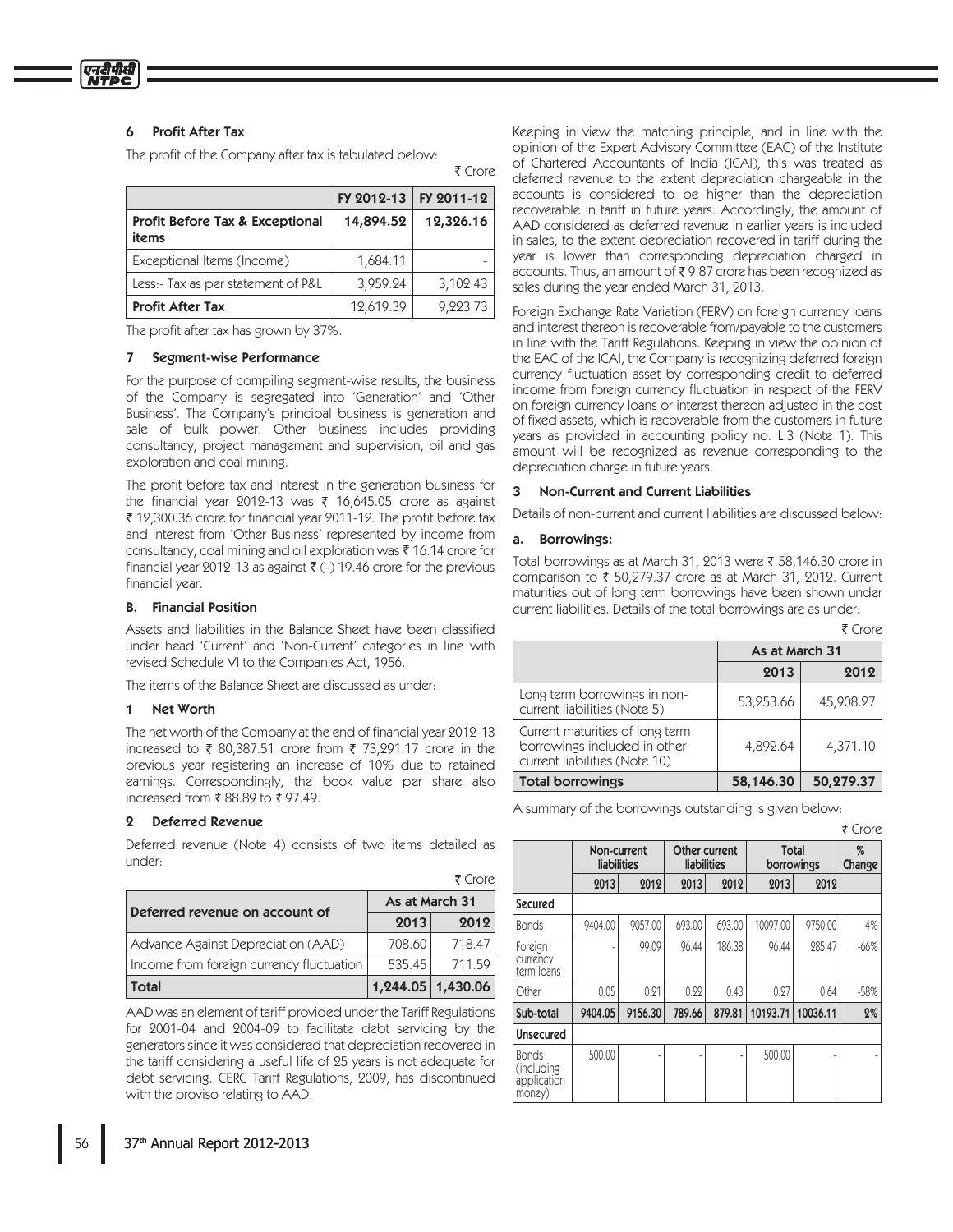|                              |          | Non-current<br><b>liabilities</b> | Other current<br><b>liabilities</b> |         | Total<br>borrowings |          | %<br>Change |
|------------------------------|----------|-----------------------------------|-------------------------------------|---------|---------------------|----------|-------------|
|                              | 2013     | 2012                              | 2013                                | 2012    | 2013                | 2012     |             |
| Fixed<br>deposits            | 0.52     | 0.47                              | 0.11                                | 11.79   | 0.63                | 12.26    | $-95%$      |
| Foreign<br>currency<br>notes | 7138.30  | 4130.40                           |                                     |         | 7138.30             | 4130.40  | 73%         |
| Foreign<br>currency<br>loans | 9235.34  | 8799.15                           | 981.51                              | 1049.32 | 10216.85            | 9848.47  | 4%          |
| Rupee term<br>loans          | 26975.45 | 23821.95                          | 3121.36                             | 2430.18 | 30096.81            | 26252.13 | 15%         |
| Sub-total                    | 43849.61 | 36751.97                          | 4102.98                             | 3491.29 | 47952.59            | 40243.26 | 19%         |
| Total                        | 53253.66 | 45908.27                          | 4892.64                             | 4371.10 | 58146.30            | 50279.37 | 16%         |

As on 31.03.2013, the foreign currency loan basket comprises of loans denominated in US Dollar, Japanese Yen and Euro which contributed about 79%, 16% and 5% respectively in the total foreign currency loans.

Over the last financial year, total borrowings have increased by 16%. Debt amounting to ₹11,696.96 crore was raised during the year 2012-13. The amount raised through term loans, bonds and foreign currency borrowings was used for capital expenditure and refinancing, while amount raised through public deposits have been used for working capital purposes. The domestic debt funds raised during the year included term loans amounting to ₹6,275.00 crore and bonds aggregating to ₹ 1,540.00 crore. Foreign Currency debt raised during 2012-13 was ₹ 3,881.81 crore. Details in respect of proceeds and repayment of borrowings are as under: ₹ Crore

| Source                                     | <b>Debt raised</b><br>& utilised | <b>Repayment</b> | <b>Net</b> |
|--------------------------------------------|----------------------------------|------------------|------------|
| Term Ioan                                  | 6,275.00                         | 2,430.32         | 3,844.68   |
| <b>Bonds</b>                               | 1,540.00                         | 693.00           | 847.00     |
| Foreign currency debts                     | 3,881.81                         | 1,299.05         | 2,582.76   |
| Others (Public deposits/<br>finance lease) | 0.15                             | 12.15            | $-12.00$   |
| <b>Total</b>                               | 11,696.96                        | 4,434.52         | 7.262.44   |
| FERV on FC borrowings                      |                                  |                  | 604.49     |
| <b>Total</b>                               | 7,866.93                         |                  |            |

Banks and domestic financial institutions continued to show interest in extending term loans for financing the on-going capacity expansion plans. During the year, fresh agreements for term loans aggregating ₹6,970.00 crore were entered into including the Loan Agreement(s) of  $\bar{\tau}$  2,000.00 crore with Union Bank of India and ₹600.00 crore with J&K Bank Ltd., being the 100<sup>th</sup> term loan. The cumulative amount of domestic loans tied up till 31<sup>st</sup> March 2013 is ₹59,699.35 crore (excluding undrawn loans short-closed as per the agreements). During 2012-13, an amount of  $\bar{\tau}$  6,275.00 crore was drawn from domestic banks and the cumulative drawl up to 31<sup>st</sup> March 2013 was ₹43.754.35 crore.

During the year 2012-13, the Company issued bonds amounting to  $\bar{\tau}$  150.00 crore to Army Group Insurance Fund (AGIF). The aggregate amount of bonds placed with AGIF as at March 31, 2013, was ₹1,005.00 crore. Further, bonds amounting to ₹1,390.00 crore were issued to eligible institutions through bidding route. Bonds issued during the year have a maturity period ranging from 10 to 20 years and weighted average coupon rate of 9.00%.

During the financial year 2012-13, the Company raised USD 750 million through external commercial borrowings. After enhancing its MTN programme to USD two billion, the Company issued in October 2012, USD 500 million (equivalent to  $\bar{\tau}$  2,595.50 crore) Senior Unsecured Fixed Rate Notes at a coupon of 4.75% p.a. with bullet repayment after 10 years. The proceeds were utilized during the year. A term loan facility of USD 250 million was tied up in January 2013 with State Bank of India, New York and Mizuho Corporate Bank. This loan bears floating rate of interest linked to LIBOR and has a door to door maturity of 7 years. USD 50 million  $(3.271.15)$  crore) has been drawn under the loan upto March 31, 2013 and the balance shall be drawn in financial year 2013-14.

During the year Exchange Risk Management Policy (ERMP) for managing exchange rate risk and/or interest rate risk associated with foreign exchange borrowings through various derivative instruments has come into effect. The necessary framework for implementation of the policy is under development.

Your Company has redeemed bonds amounting to  $\bar{\tau}$  693.00 crore during the year. Repayments amounting to  $\bar{\tau}$  2,430.32 crore were made under various term loans extended by Indian Banks and Indian Financial Institutions. Repayment of  $\bar{\tau}$  1,299.05 crore was made during the year towards foreign currency loans. Public Deposits for ₹11.79 crore and finance lease (net) of ₹0.36 crore were also discharged during the year.

The Company continues to enjoy highest credit ratings for its bonds programme, borrowings from banks as well as fixed deposits. The rating assigned by CRISIL, ICRA and CARE for rupee bonds program as well as term loans continue to be 'CRISIL AAA', 'ICRA AAA' and 'CARE AAA' respectively. The rating assigned by CRISIL for Company's fixed deposit schemes is 'FAAA'.

The Company's current foreign currency issuer ratings are at par with the sovereign ratings of India. The rating assigned by Fitch is 'BBB- with stable outlook' while S&P has assigned 'BBB- with negative outlook'.

The debt to equity ratio at the end of financial year 2012-13 of the Company increased to 0.72 from 0.69 at the end of the previous financial year. The Debt Service Coverage Ratio (DSCR) and Interest Service Coverage Ratio (ISCR) for financial year 2012-13 are 3.17 and 10.39 respectively.

Formula used for computation of coverage ratios  $DSCR = Earnings$ before Interest, Depreciation, Tax and Exceptional items/(Interest net of transferred to expenditure during construction  $+$  Principal repayment) and ISCR = Earnings before Interest, Depreciation, Tax and Exceptional items/ (Interest net of transferred to expenditure during construction).

The maturity profile of the borrowings by the Company is as under: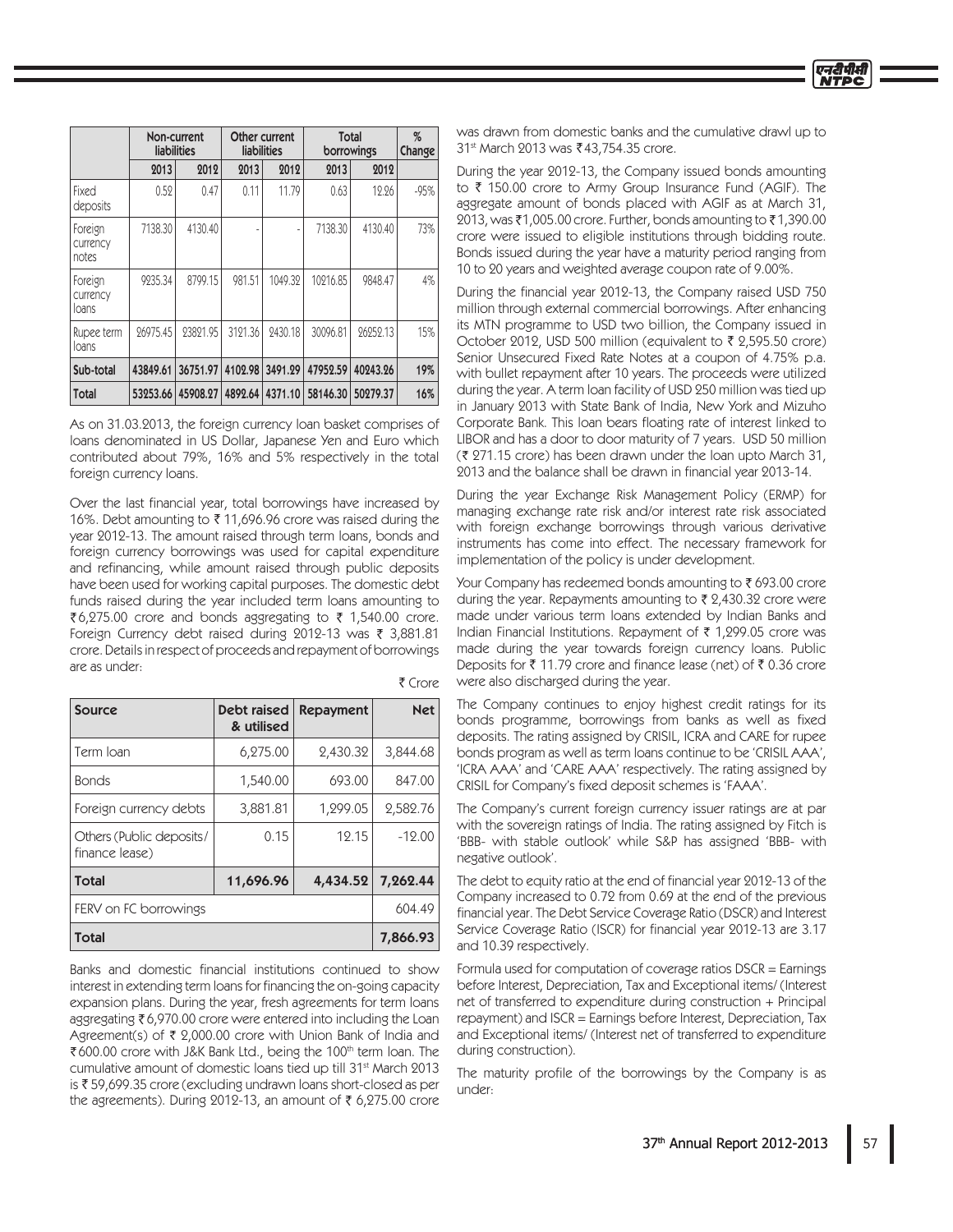|                 | <b>Rupee Loans</b><br>incl. Bonds<br>& PDS | Foreign<br><b>Currency</b><br>Loans | <b>Total</b> |
|-----------------|--------------------------------------------|-------------------------------------|--------------|
| Within 1 year   | 3,814.69                                   | 1,077.95                            | 4,892.64     |
| $2 - 3$ years   | 8,264.54                                   | 3,154.19                            | 11,418.73    |
| $4-5$ years     | 8,215.35                                   | 3,304.59                            | 11,519.94    |
| $6 - 10$ years  | 15,888.92                                  | 8,289.38                            | 24,178.30    |
| Beyond 10 years | 4,511.21*                                  | 1,625.48                            | 6,136.69     |
| <b>Total</b>    | 40,694.71                                  | 17,451.59                           | 58,146.30    |

\*including bond application money of ₹ 200.00 crore

#### b. Deferred Tax Liabilities (net):

Deferred tax liabilities (net) (Note 6) have increased from  $\bar{\tau}$  636.90 crore as at 31.03.2012 to  $\bar{\tau}$  915.30 crore as at 31.03.2013. These have increased mainly due to timing difference of depreciation and other expenses in accounts and as per allowability under the Income Tax Act.

#### c. Other Long Term Liabilities:

Other long term liabilities (Note 7) primarily consist of liabilities for capital expenditure and deferred foreign currency fluctuation liability. Liabilities for capital expenditure has increased from  $\bar{\tau}$ 1.589.28 crore as at 31.03.2012 to ₹ 1.823.64 crore as at 31.03.2013 mainly due to new projects going under construction. Liabilities for capital expenditure which have become due for payment within 12 months from the reporting date have been classified under Other current liabilities (Note 10).

Further, as per the opinion of the Expert Advisory Committee of the ICAI pronounced in earlier years, exchange differences on account of translation/settlement of foreign currency monetary items which are payable to the beneficiaries in subsequent periods as per CERC tariff regulations are accounted as 'Deferred foreign currency fluctuation liability'. Accordingly, an amount of  $\bar{\xi}$  135.60 crore has been accounted towards the same upto March 31, 2013 in line with accounting policy no. L.3. (Note 1)

#### d. Long Term Provisions:

Long term provisions (Note 8) consist of amounts provided towards employees benefits as per actuarial valuations which are expected to be settled beyond a period of 12 months from the Balance Sheet date. Long term provision as at 31.03.2013 was ₹ 739.92 crore as compared to ₹ 603.70 crore as at 31.03.2012.

#### e. Current Liabilities:

The current liabilities as at March 31, 2013 were  $\bar{\tau}$  22,610.03 crore as against  $\bar{\tau}$  17,231.58 crore as at the end of previous year. The break-up of current liabilities is as under:

|                                        |                |           |             | ₹ Crore |
|----------------------------------------|----------------|-----------|-------------|---------|
|                                        | As at March 31 |           | $Y$ -0- $Y$ | %       |
|                                        | 2013           | 2012      | Change      | Change  |
| Trade payables<br>$(Note-9)$           | 5,158.77       | 4,460.65  | 698.12      | 16%     |
| Other current<br>liabilities (Note-10) | 10,446.72      | 9,537.24  | 909.48      | 10%     |
| Short term provision<br>$(Note-11)$    | 7,004.54       | 3,233.69  | 3,770.85    | 117%    |
| Total                                  | 22,610.03      | 17,231.58 | 5,378.45    | 31%     |

₹ Crore The trade payables mainly comprise amount payable towards supply of goods & services, deposits & retention money from contractors. Other current liabilities mainly comprise current maturities of long term borrowings, payable towards capital expenditure and other statutory liabilities. The details of other current liabilities are as under:

|--|--|

|                                                                                | As at March 31 |          |
|--------------------------------------------------------------------------------|----------------|----------|
|                                                                                | 2013           | 2012     |
| Other current liabilities                                                      | 10,446.72      | 9,537.24 |
| Less: Current maturities of long term<br>borrowings, Finance lease obligations | 4,892.64       | 4,371.10 |
| Other current liabilities (net)                                                | 5,554.08       | 5,166.14 |

Other current liabilities (net) include amount payable for capital expenditure, interest accrued but not due on borrowings, advances from customers and others, deposits from contractors, gratuity obligations, payables to employees, unpaid dividends etc.

Short-term provisions mainly consist of provisions for employee benefits, provision for proposed dividend and taxes thereon, provision for obligations incidental to land acquisition and provision for tariff adjustment. As at March 31, 2013, your Company had outstanding short term provisions of  $\bar{\tau}$  7,004.54 crore as against  $\overline{\tau}$  3,233.69 crore as at March 31, 2012. The increase is due to reasons discussed as under.

Provision for obligations incidental to land acquisition on 31.03.2013 has increased by  $\bar{\tau}$  1,713.86 crore over the previous vear.

The increase in short-term provisions is also due to higher provisions for proposed final dividend including special dividend and tax on proposed dividend in 2012-13. The provision on above account for the financial year 2012-13 is  $\bar{\tau}$  1,929.35 crore as against  $\bar{\xi}$  475.10 crore in the previous financial year. The proposed final dividend including special dividend for the financial year 2012-13 is 20% of paid up equity capital as compared to 5% of paid up equity capital in the previous year.

Provision for tariff adjustment was created in the books of accounts as a prudent and conservative policy in the year 2010-11, to the extent of the impact of the issues challenged by CERC in Supreme Court on the APTEL's judgment. The Appeal is still pending for disposal and the CERC tariff orders are subject to the outcome of this appeal.

During the year, a provision for tariff adjustment for  $\bar{\tau}$  (-) 45.95 crore has been created by corresponding adjustment to sales on account of the impact of challenged issues of the APTEL judgement.

Provision for tariff adjustment also includes interest provision corresponding to the impact of challenged issues. Further, as the tariff for revenue recognition for the tariff period 2009-14 is based on duly trued-up capital expenditure, provision for interest payable on the differential amount considered for revenue recognition and billing has also been made upto 31.03.2013.

Other provisions include  $\bar{\xi}$  46.27 crore (previous year  $\bar{\xi}$  41.19 crore) towards cost of unfinished minimum work programme demanded by the Ministry of Petroleum and Natural Gas (MoP&NG) in relation to block AA-ONN-2003/2. [Refer Note 45 b) ii)] and ₹ 200.84 crore (previous year ₹18.07 crore) towards provision for litigation cases.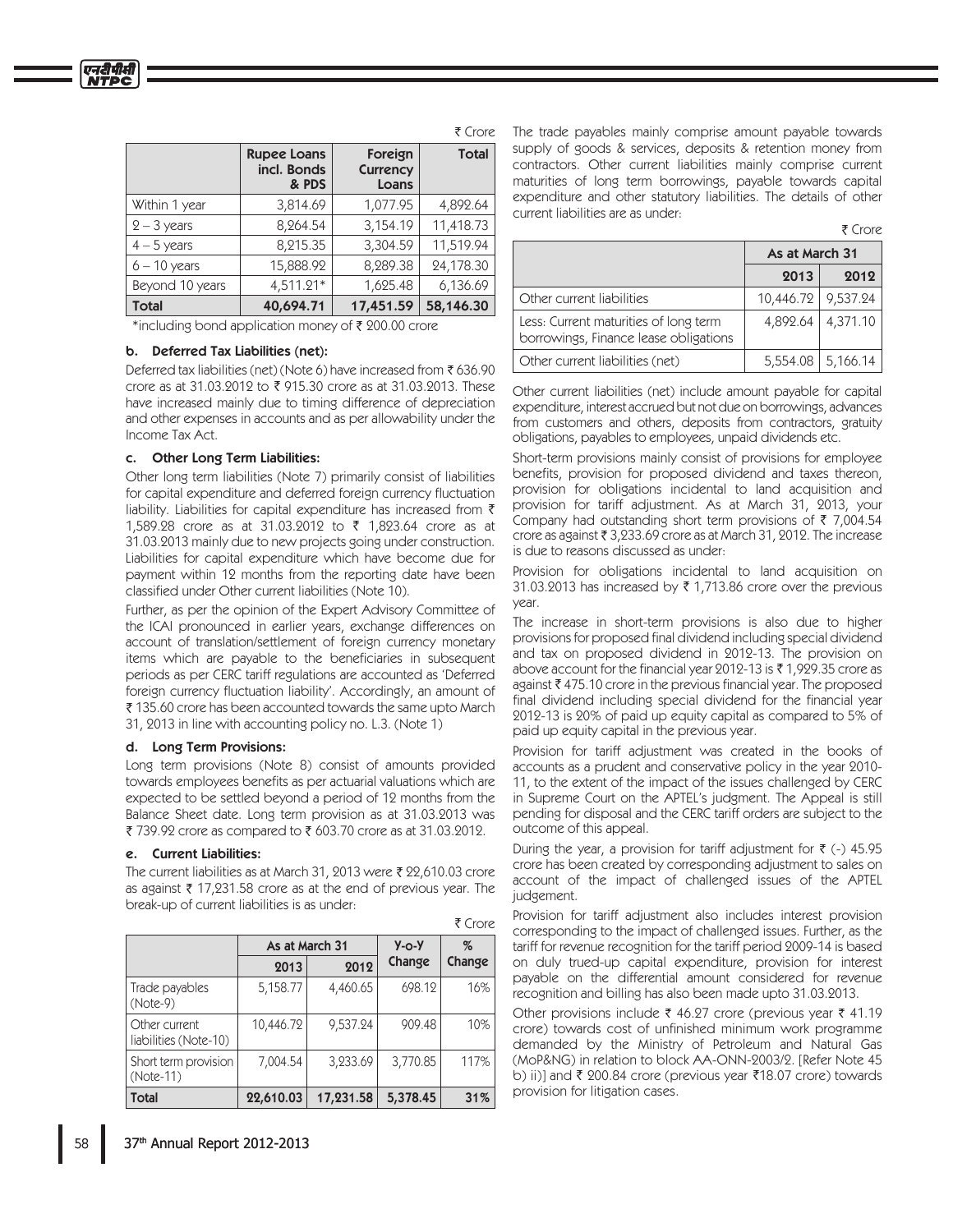During the year, provision for employee benefits has also increased. In terms of guidelines of Department of Public Enterprises (DPE), and subsequent clarification issued by the DPE, the Company is allowed to contribute upto 30% of employees' salary (basic pay plus DA) towards superannuation benefits including pension w.e.f. 1<sup>st</sup> January 2007. Consequent upon receipt of approval from the Ministry of Power (MoP), GOI for introduction of a defined contribution pension scheme in the Company w.e.f. 1<sup>st</sup> January 2007, a separate pension trust has been formed for administration of the pension scheme. The pension scheme is yet to be made operational as clarification on certain issues referred to MoP and DPE are awaited. Pending this, an amount of ₹156.90 crore (previous year ₹174.55 crore) for the year and ₹458.40 crore up to 31<sup>st</sup> March 2013 (upto the previous year ₹ 301.50 crore) has been provided and included in provision for employee benefits.

## 4 Fixed Assets

Fixed assets of the Company are detailed as under:

|                                                                          |                |           | V CIVIE |
|--------------------------------------------------------------------------|----------------|-----------|---------|
|                                                                          | As at March 31 |           | $\%$    |
|                                                                          | 2013           | 2012      | Change  |
| Tangible assets                                                          | 102,876.14     | 81,509.59 | 26%     |
| Intangible assets                                                        | 369.56         | 318.67    | 16%     |
| Total gross block                                                        | 103,245.70     | 81,828.26 | 26%     |
| <b>Total net block</b>                                                   | 62,936.10      | 45,256.36 | 39%     |
| Capital work- in -progress<br>and Intangible assets<br>under development | 37,109.42      | 41,827.86 | $-11%$  |

During the year gross block of the Company increased by 26% over the previous year by  $\bar{\tau}$  21,417.44 crore. This was mainly on account of declaration of commercial operation of 3830 MW during 2012-13.

Correspondingly, net block has increased by 39%. Due to increase in capitalisation of CWIP, there was a decrease of ₹4,718.44 crore in the capital work-in-progress (excluding capital advances which is shown as Long-term loans & advances in Note 15 of Balance Sheet) registering a decrease of 11% over the last year.

#### 5 Investments

Investments have been bifurcated into non-current investments and current investments and discussed accordingly:

|                                      | 1 UUR     |                |        |  |
|--------------------------------------|-----------|----------------|--------|--|
|                                      |           | As at March 31 |        |  |
|                                      | 2013      | 2012           | Change |  |
| Non-current investments<br>(Note 14) | 9,137.64  | 9,583.92       | $-5%$  |  |
| Current investments<br>(Note 16)     | 1,622.46  | 1,622.46       |        |  |
| Total                                | 10,760.10 | 11,206.38      | -4%    |  |

Investments as at year end mainly consist of bonds issued under One Time Settlement Scheme (OTSS) and equity participation in subsidiary and joint venture companies. Over the year, the investments decreased by about 4% mainly due to redemption of OTSS bonds. The outstanding OTSS bonds reduced by 25% while investment in subsidiary and joint venture companies

increased by 31% and 3% respectively. Broadly the break-up of investments is as follows:

 $F$  Crore

|                                                               | As at March 31 |           |
|---------------------------------------------------------------|----------------|-----------|
|                                                               | 2013           | 2012      |
| Bonds issued under One Time<br>Settlement Scheme (OTSS Bonds) | 4,910.88       | 6,533.34  |
| Investments in Joint Ventures                                 | 4,823.46       | 3,672.93  |
| Investment in Subsidiaries                                    | 1,025.76       | 1,000.11  |
| <b>Total investments</b>                                      | 10,760.10      | 11,206.38 |

OTSS Bonds account for 46% of total investments at the end of financial year 2012-13. These bonds carry a 'call option' giving right to SEBs to redeem the bonds before scheduled redemption date. However, no call option was exercised by any SEB during the financial year 2012-13. During the year, OTSS Bonds of ₹1,622.46 crore were redeemed as per scheduled redemption.

Your Company invested ₹1,150.53 crore in following joint venture companies during the year:

|                                                                                                    | V CIUR   |
|----------------------------------------------------------------------------------------------------|----------|
| <b>Name of JV Companies</b>                                                                        | Amount   |
| NTPC-SAIL Power Company Private Ltd.                                                               | 15.00    |
| NTPC-Tamil Nadu Energy Company Ltd.                                                                | 244.61   |
| Ratnagiri Gas & Power Private Ltd.                                                                 | 197.40   |
| Aravali Power Company Private Ltd.                                                                 | 119.00   |
| Meja Urja Nigam Private Limited                                                                    | 300.00   |
| Nabinagar Power Generating Company Private Ltd.                                                    | 267.12   |
| National High Power Test Laboratory Private Ltd.                                                   | 8.44     |
| Less: provision for permanent diminution in value<br>of investment in National Power Exchange Ltd. | (1.04)   |
| <b>Total</b>                                                                                       | 1,150.53 |

The Company also invested ₹ 25.65 crore in subsidiary- Kanti Bijlee Utpadan Nigam Ltd. during 2012-13.

#### 6 Long Term Loans and Advances

Long term loans and advances (Note 15) include those loans and advances which are expected to be realized after a period of 12 months from Balance Sheet date. Total long term loans and advances as at March 31, 2013 were ₹ 9,633.45 crore as against ₹ 5,394.35 crore as at March 31, 2012. Long term loans and advances consist of advances for capital expenditure and other advances to contractors, security deposits and loans to employees. These also include a loan of ₹ 239.31 crore (previous year ₹ 335.04 crore) to the Govt. of Delhi subsequent to conversion of the dues of Delhi Vidyut Board under the One-Time-Settlement Scheme. The Govt. of Delhi pays 8.5% tax-free interest on this loan. Longterm loans and advances also include advance tax & Tax deducted at source as reduced by provision for current tax.

Long-term loans and advances have increased primarily due to increase in capital advances to contractors on account of construction of new projects.

#### 7 Other Non-Current Assets

As per the opinion of the Expert Advisory Committee of the ICAI (referred at para 3c above), exchange differences on account of translation of foreign currency borrowings which are recoverable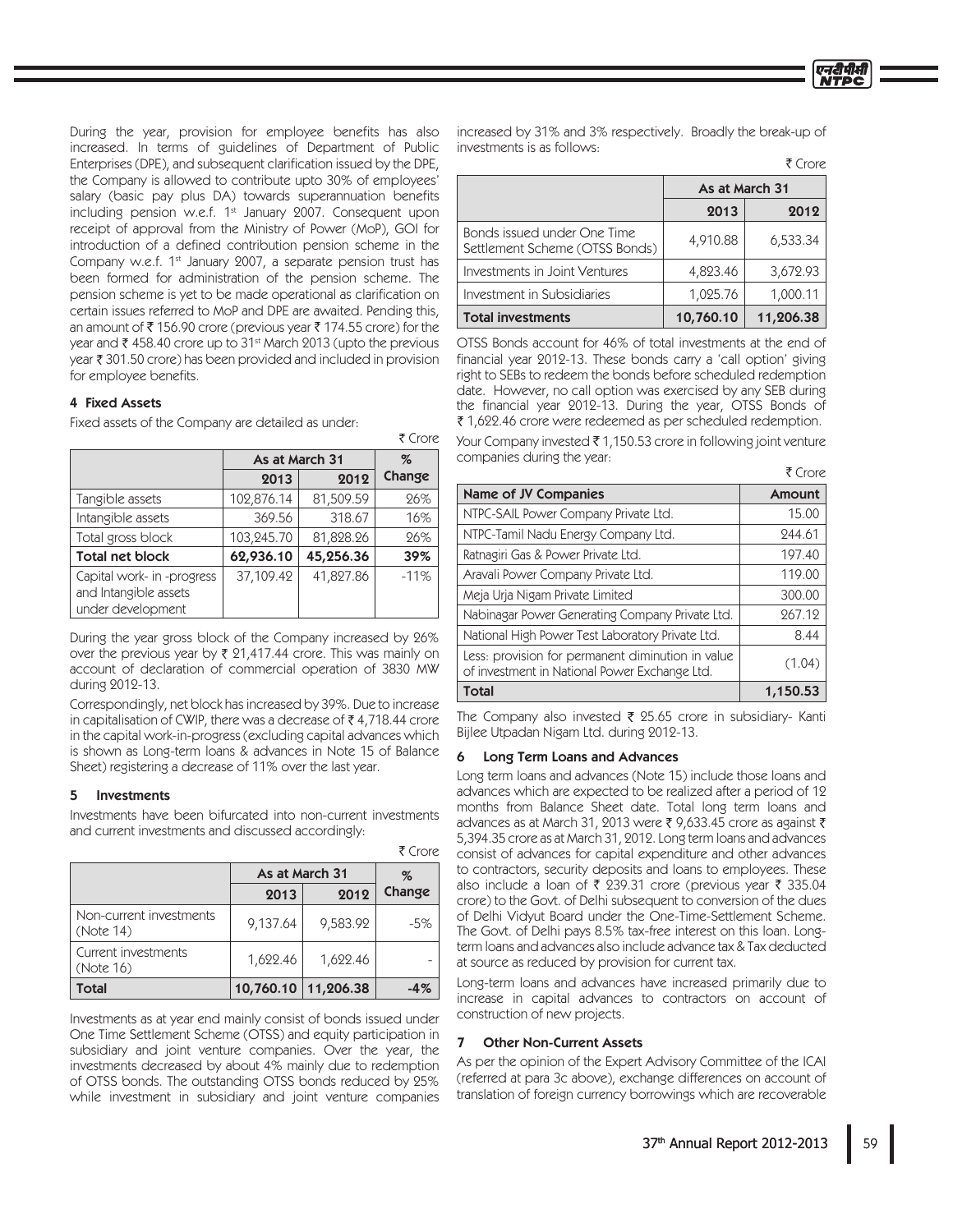एनटीपीक्ष

from the beneficiaries in subsequent periods as per CERC tariff regulations are accounted as 'deferred foreign currency fluctuation asset'. Accordingly, an amount of  $\bar{\tau}$  1,132.77 crore has been accounted under this head upto March 31, 2013 (Previous year  $\bar{\tau}$ 1,371.88 crore) (Note 15A). Deferred foreign currency fluctuation asset has decreased due to overall appreciation in value of Indian Rupee vis-à-vis other currencies in loan basket with respect to operating stations.

## 8 Current Assets

The current assets as at March 31, 2013 and March 31, 2012 and the changes therein are as follows:

| <b>Current Assets</b>                    | As at March 31 |           | <b>Yo Y</b> | %      |
|------------------------------------------|----------------|-----------|-------------|--------|
|                                          | 2013           | 2012      | Change      | Change |
| Current investments<br>(Note 16)         | 1,622.46       | 1,622.46  |             |        |
| Inventories (Note 17)                    | 4,057.19       | 3,702.85  | 354.34      | 10%    |
| Trade receivables<br>(Note 18)           | 5,365.49       | 5,832.51  | $-467.02$   | $-8%$  |
| Cash & bank<br>balances (Note 19)        | 16,867.70      | 16,141.83 | 725.87      | 4%     |
| Short term loans &<br>advances (Note 20) | 1,745.53       | 1,543.32  | 202.21      | 13%    |
| Other current assets<br>(Note 21)        | 11,508.71      | 8,553.40  | 2,955.31    | 35%    |
| <b>Total current assets</b>              | 41,167.08      | 37,396.37 | 3,770.71    | 10%    |

₹ Crore

A major portion of current assets comprised cash and bank balances. As at March 31, 2013, cash and bank balances stood at ₹16,867.70 crore being 41% of the total current assets in comparison to  $\bar{\tau}$  16,141.83 crore as at March 31, 2012 which was 43% of the total current assets as at that date. Of this, ₹ 16,469.97 crore was held as term deposits with banks as at March 31, 2013 as against ₹ 15,657.98 crore as at March 31, 2012.

#### Inventories

Inventories as at March 31, 2013 were  $\bar{\tau}$  4,057.19 crore (being  $\sim$ 10% of current assets) as against ₹ 3,702.85 crore as at March 31, 2012. Inventories mainly comprise stores and spares and coal which are maintained for operating plants. Stores and spares were ₹ 2,210.19 crore as against ₹ 1,899.57 crore in previous year end. Coal inventory amounted to ₹885.62 crore as at 31.03.2013 as against ₹ 1,096.14 crore in previous year.

## Trade Receivables

Trade receivables (net) as at 31.03.2013 are  $\bar{\tau}$  5,365.49 crore as against ₹ 5,832.51 crore as at 31.03.2012. The trade receivables collection period is 30 days as against 35 days as at 31.03.2012. Trade receivables before provision for bad and doubtful debts stand at ₹5,365.52 crore as at 31.03.2013 and ₹6,673.21 crore as at 31.03.2012. The trade receivable collection period is 30 days as at 31.03.2013 as against 40 days as at 31.03.2012 before considering the provision for bad and doubtful debts.

Keeping in view the requirements of revised Schedule VI to the Companies Act, 1956, unbilled revenues are shown under 'Other current assets' in Note 21 of balance sheet.

### Short term loans and advances

Short term loans and advances as at 31.03.2013 comprise of advances to contractors and suppliers including materials issued on loan, short term advances to employees, security deposits, loans and advances to subsidiary and joint venture companies etc. Short term loans and advances have increased from ₹1.543.32 crore in 2011-12 to ₹1.745.53 crore in 2012-13 mainly on account of increase in security deposits and loans and advances extended to joint venture companies.

## Other Current Assets

Other current assets excluding unbilled revenue are as under:

|                                     |                | ₹ Crore  |
|-------------------------------------|----------------|----------|
|                                     | As at March 31 |          |
|                                     | 2013           | 2012     |
| Other current assets as per Note 21 | 11,508.71      | 8,553.40 |
| Less: Unbilled revenue              | 5,624.27       | 5,616.10 |
| Net Other current assets            | 5,884.44       | 2.937.30 |

Other current assets include interest accrued on OTSS Bonds. term deposits with banks, other deposits and claims recoverable. Claims recoverable includes  $\bar{\tau}$  2,520.08 crore (previous year  $\bar{\tau}$  Nil) recoverable from Government of National Capital Territory of Delhi towards settlement of dues of erstwhile Delhi Electric Supply Undertaking (DESU).

Claims recoverable also include  $\bar{\tau}$  894.72 crore (previous year ₹ 766.12 crore) recoverable towards the cost incurred upto 31<sup>st</sup> March 2013 in respect of Loharinag Pala Hydro Power Project which has been discontinued on advice of Ministry of Power, Government of India. The empowered committee in its meeting held in June 2012 approved an interim payment of ₹536.30 crore for reimbursement to NTPC against the amount of work done and paid including IDC upto December 2011. This amount is expected to be received during the current financial year 2013-14 and balance amount recoverable is under various stages of review by the empowered committee.

Claims recoverable also include claims against railways  $\overline{\epsilon}1,147.69$ crore (previous year ₹ 852.28 crore).

Unbilled revenue of ₹ 5,624.27 crore (previous year ₹ 5,616.10 crore) is net of credits to be passed to beneficiaries at the time of billing and includes  $\bar{\tau}$  6,005.41 crore (previous year  $\bar{\tau}$  5,411.93 crore) being billed to the beneficiaries after 31<sup>st</sup> March for energy sales

## 9 Cash flows

Cash, cash equivalents and cash flows on various activities is given below:

|                                            |              | ₹ Crore               |
|--------------------------------------------|--------------|-----------------------|
|                                            |              | FY 2012-13 FY 2011-12 |
| Opening cash & cash equivalents            | 16,141.83    | 16,181.60             |
| Net cash from operating activities         | 15,495.17    | 10,709.85             |
| Net cash used in investing activities      | $-14,016.89$ | $-7,880.54$           |
| Net cash flow from financing<br>activities | $-752.41$    | $-2,869.08$           |
| Change in cash and cash equivalents        | 725.87       | $-39.77$              |
| Closing cash & cash equivalents            | 16,867.70    | 16,141.83             |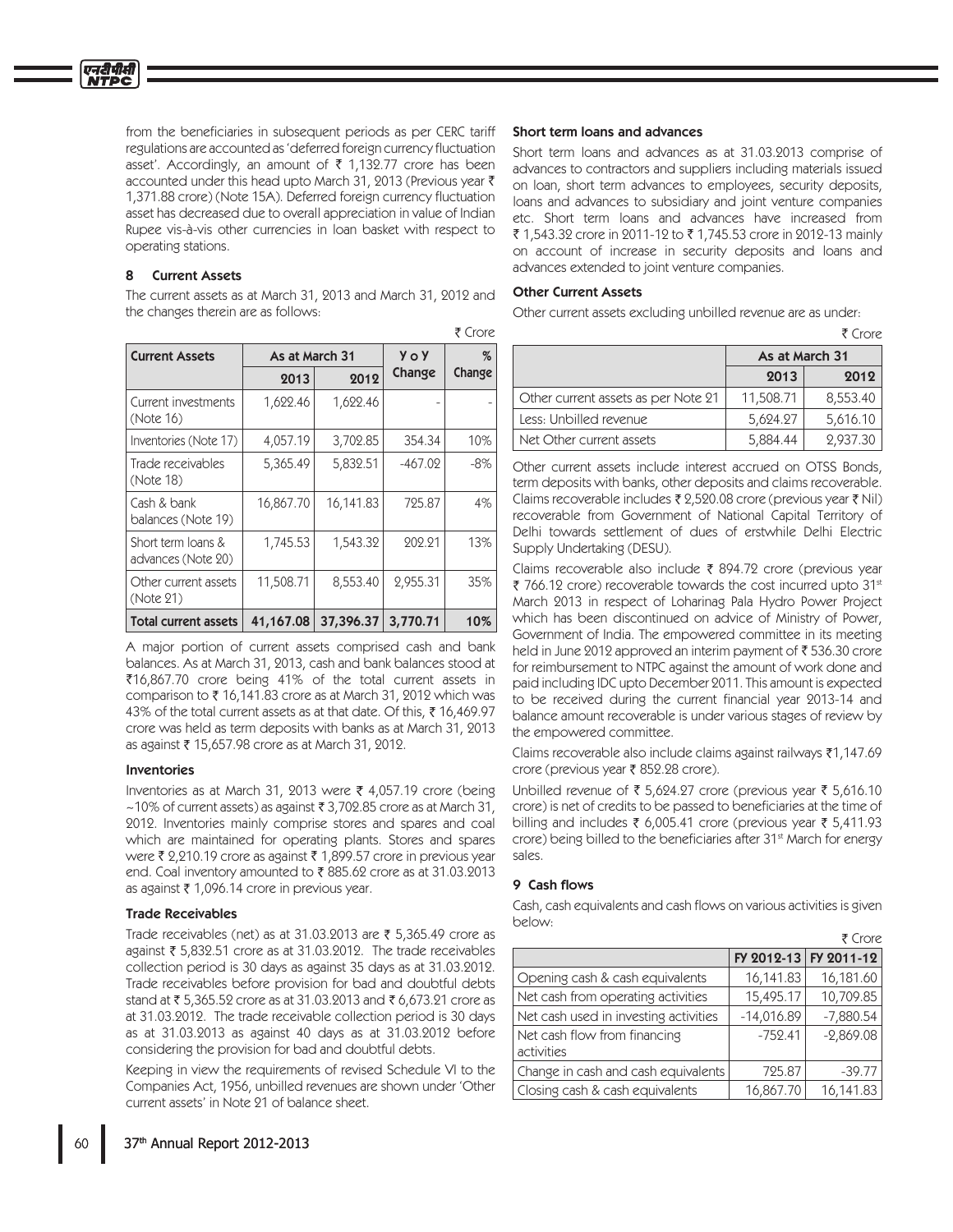Net cash used in investing activities increased by 78% and was ₹ 14,016.89 crore in financial year 2012-13 as compared to ₹ 7,880.54 crore in the previous year. Cash outflows on investing activities arise from expenditure on setting up power projects, investment of surplus cash in various securities, investments in joint ventures & subsidiaries and tax outflow on income from investing activities. Cash inflows arise from interest from banks and dividend income from joint ventures and subsidiaries and Mutual Funds. Cash invested on purchase of Fixed Assets increased by 51% i.e. from ₹ 10,794.44 crore in financial year 2011-12 to ₹16,296.65 crore in financial year 2012-13. During the year, there was purchase and sale of non-trade investments and redemption of OTSS Bonds. Cash flows from sale of investment (net of purchase of investment) was ₹1,622.46 crore.

During the year, out of cash generated from operating activities the Company used net  $\overline{3}$  752.41 crore of cash for servicing financing activities as against  $\bar{\tau}$  2,869.08 crore in the previous year. During the financial year 2012-13 the Company had an inflow of  $\bar{\tau}$ 11,696.96 crore from long term borrowings as against ₹8,736.39 crore in the previous year. Cash used for repayment of long term borrowings during the financial year 2012-13 was ₹4,434.52 crore as against ₹ 3,522.93 crore repaid in the previous year. Cash used for paying dividend and the tax thereon was ₹4,068.78 crore.

## BUSINESS AND FINANCIAL REVIEW OF SUBSIDIARY COMPANIES

Your Company has five subsidiary companies as at 31.03.2013 out of which three are wholly owned.

The detailed financial statements of the subsidiaries are included elsewhere in this Annual Report. The performance of the five subsidiaries is briefly discussed here:

## (a) NTPC Electric Supply Company Limited (NESCL)

The Company was formed on August 21, 2002 as a wholly owned subsidiary company of NTPC with an objective to make a foray in the business of distribution and supply of electrical energy as a sequel to reforms initiated in the power sector. NESCL is working broadly in the following areas:

- Implementation of turnkey projects under Rajiv Gandhi Grameen Vidyutikaran Yojana (RGGVY).
- Provision of supply of electricity in 5 Km area around NTPC power stations.
- Turnkey execution of sub-stations for utilities.
- Project management consultancy assignments.
- Retail distribution of power in various industrial parks developed by Kerala Industrial Infrastructure Development Corporation (KINFRA), SEZs and other industrial areas. A Joint Venture company KINESCO power & utilities Pvt. Ltd has been formed.

Under RGGVY, NESCL is carrying out the implementation in 29 districts in 5 states (Madhya Pradesh, Chhattisgarh, Odisha, Jharkhand and West Bengal). During the financial year 2012-13, 1407 Un-electrified/De-electrified (UE/DE) villages have been energized and work of 2,820 partially electrified (PE) villages have been completed. Further, during the year, electricity connections have been provided to 25,204 Below Poverty Line (BPL) rural households. Cumulatively, till 31.03.2013, 14,242 UE/DE villages have been energised, work of 17,679 PE villages completed and connections provided

to 26 lakh BPL households. Out of 30 projects, physical work of 15 projects has been completed.

The company is also involved in providing supply of electricity in 5 Km area around NTPC power plants in eight projects which is expected to be completed by second quarter of financial year 2013-14.

| The financial highlights of the Company are as under: |  |
|-------------------------------------------------------|--|
|-------------------------------------------------------|--|

| FY 2012-13 FY 2011-12<br><b>Particulars</b>       |            |         |  |
|---------------------------------------------------|------------|---------|--|
|                                                   |            | ₹ Crore |  |
| NTPC's investment in equity                       | 0.08       | 0.081   |  |
| Total Revenue                                     | 28.92      | 55.67   |  |
| Profit /(Loss) After Tax                          | (24.59)    | 7.66    |  |
| Earnings/(Loss) per share (basic) (in $\bar{z}$ ) | (3,038.77) | 946.59  |  |

## Joint venture of NESCL

The Company has made a foray into the distribution sector by formation of a JV Company KINESCO Power & Utility Pvt. Ltd. with Kerala Industrial Infrastructure Development Corporation (KINFRA) to take up retail distribution of power in various Industrial Parks developed by KINFRA in Kerala and other SEZs and industrial areas. The new JV Company has taken over the operations from 1<sup>st</sup> February 2010. Total sale of energy during the financial year 2012-13 is 59.46 MU.

As at 31.03.2013, the paid up share capital of the Company is ₹ 0.10 crore and ₹ 0.26 crore of share application money is pending for allotment. NESCL holds 50% of share capital amounting to ₹ 0.05 crore and entire ₹ 0.26 crore of share application money pending allotment.

## (b) NTPC Vidyut Vyapar Nigam Limited (NVVN)

The Company was formed on November 1, 2002 as a wholly owned subsidiary company of NTPC with an objective to undertake business of sale and purchase of electric power. During the year 2012-13, the Company transacted business with various state electricity boards spread all over the country and traded 8,382 MUs of electricity in comparison to 8,529 MUs traded in the previous year resulting in decrease of 2% over the previous year which is mainly due to congestion in the transmission system resulting in considerable curtailment of open access by the Central Transmission Utility (CTU).

NVVN is the designated nodal agency for purchase of grid connected solar power upto 1,000 MW as a part of phase-1 (2009-2013) of Jawaharlal Nehru National Solar Mission (JNNSM) and for sale of such power to distribution utilities after bundling with equivalent megawatt of the unallocated power at the disposal of Govt. of India from NTPC's coal power stations. So far, 468 MW of solar PV capacity has been commissioned. Further, around 500 MW solar PV projects are scheduled for commissioning during 2013-14.

During the year 2012-13, the company transacted solar energy with various DISCOMs spread all over the country and traded 1,590 MUs of solar bundled power in comparison to 329 MUs traded in previous year.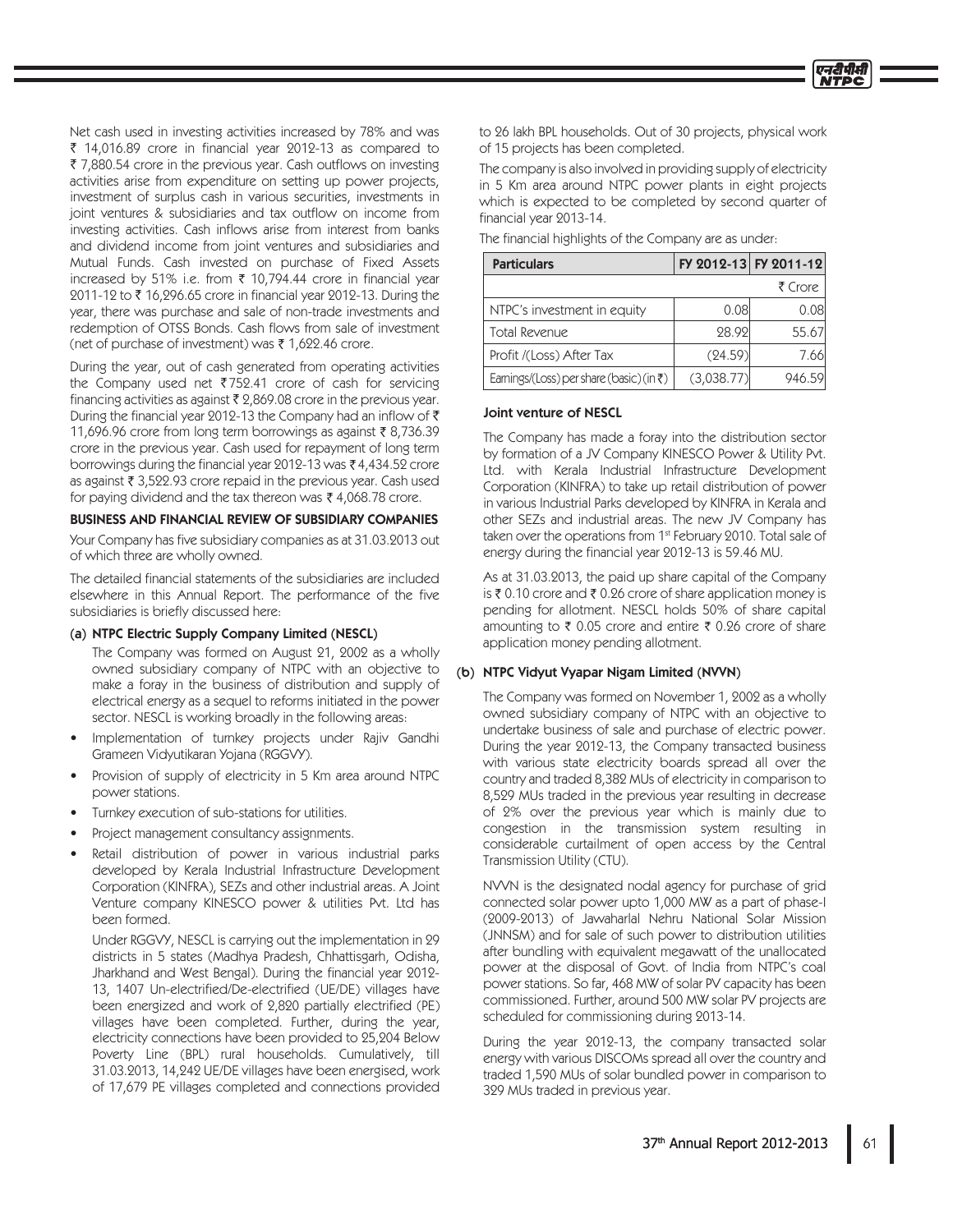एनदीपीसी

NVVN has also been designated as the Nodal Agency for cross border power trading with Bangladesh and Bhutan. NVVN has signed a PPA with Bangladesh Power Development Board on 28th February 2012 for supply of 250 MW power from NTPC stations for 25 years. The power supply is likely to commence from end of July 2013.

The financial highlights of the Company are as under:

| <b>Particulars</b>                                                                   | FY 2012-13 | FY 2011-12 |
|--------------------------------------------------------------------------------------|------------|------------|
|                                                                                      |            | ₹ Crorel   |
| NTPC's investment in equity                                                          | 20.00      | 20.00      |
| Total revenue                                                                        | 3,075.32   | 2,379.18   |
| Profit /(Loss) After Tax                                                             | (34.84)    | 111.93     |
| Earnings /(Loss) Per Share<br>before exceptional items<br>$(Basic)(in \mathfrak{k})$ | 21.30      | 20.54      |
| Earnings /(Loss) Per Share<br>after exceptional items<br>$(Basic)$ (in ₹)            | (17.42)    | 55.97      |

## (c) NTPC Hydro Limited (NHL)

NTPC Hydro Ltd. was set up as a wholly owned subsidiary company of NTPC Ltd. on 12<sup>th</sup> December 2002. Your Board approved a scheme of amalgamation of NHL with NTPC considering the benefits of synergy of operation, reduction in overhead expenditure, enhancement of efficiency & administrative control and to optimize utilization of resources. Ministry of Power, Government of India through Letter No. 5/5/2012-Th.II dated 10.04.2012, has decided to allow for amalgamation of NHL with NTPC subject to approval of competent authority in terms of Section 391-394 of Companies Act, 1956 after following due process. The competent authority i.e. Ministry of Corporate Affairs (MCA) has vide order dated 20.12.2012 directed for convening the meeting of shareholders of both NHL and NTPC. Accordingly, the meeting of shareholder of both these companies was conducted on 24.05.2013 and scheme was approved by requisite majority. Final approval of MCA is awaited.

Presently, the Company is implementing the following projects:

- Lata Tapovan Hydro Electric Project (171 MW) is proposed as a run of river hydro project in the state of Uttrakhand. All the statutory clearances have been obtained and entire land required for the project has been physically acquired. The project shall be developed as a regional power station with 12% free power to Govt. of Uttarakhand. The power generated from the project would be provided to the beneficiaries of Northern Region States. The project is scheduled for commissioning during 13<sup>th</sup> plan period. The project cost has been approved at ₹ 1,527.08 crore on 17.07.2012. Annual generation from the project is estimated as 869 MUs.
- **Rammam-III (120 MW)** in the state of West Bengal. All the statutory clearances have been obtained and majority of land acquisition activities have been completed. Various

infrastructure developmental works are under progress. Annual generation from this project is estimated as 476 MUs.

The financial highlights of the Company are as under:

| <b>Particulars</b>                                                                                             |        | FY 2012-13   FY 2011-12 |  |  |
|----------------------------------------------------------------------------------------------------------------|--------|-------------------------|--|--|
|                                                                                                                |        | ₹ Crore                 |  |  |
| NTPC's investment in equity<br>(incl. share capital deposit)<br>(net of provision for<br>permanent diminution) | 113.49 | 113.42                  |  |  |
| Profit /(Loss) After Tax*                                                                                      |        |                         |  |  |

\* Loss of  $\overline{3}31,348/$ - and  $\overline{5}$  64,781/- for the financial year 2012-13 and 2011-12 respectively.

As at 31.3.2013, the paid-up share capital of the Company is ₹ 121.36 crore and ₹ 0.20 crore of share application money is pending for allotment.

## (d) Kanti Bijlee Utpadan Nigam Limited (KBUNL)

A Company named 'Vaishali Power Generating Company Ltd.' was incorporated on September 6, 2006 as a subsidiary of NTPC to take over Muzaffarpur Thermal Power Station (2 x 110 MW). The Company was rechristened as 'Kanti Bijlee Utpadan Nigam Limited' on 10.04.2008. The equity contribution in the Company as at  $31.03.2013$  is 65% by NTPC and 35 % by Bihar State Power Generation Co. Ltd. (BSPGCL).

Unit # 2 of 110 MW of Stage-I was declared commercial in October 2010. Renovation and Modernization (R&M) of existing units 2X110 MW is being carried-out by BHEL.

For Stage II, out of 31 packages, 28 packages have been awarded upto 31.03.2013. Hydro test of one unit of Stage II (unit #3) has been completed.

Other financial highlights of the Company are given below:

| <b>Particulars</b>                                          | FY 2012-13 FY 2011-12 |         |  |  |
|-------------------------------------------------------------|-----------------------|---------|--|--|
|                                                             |                       | ₹ Crore |  |  |
| NTPC's investment in equity<br>(incl share capital deposit) | 382.80                | 357.15  |  |  |
| Total revenue                                               | 9.93                  | 127.76  |  |  |
| Profit /(Loss) After Tax                                    | (12.90)               | 5.35    |  |  |
| Earnings/(Loss) Per Share<br>(Basic) (in ₹)                 | (0.25)                | 0.15    |  |  |

As at 31.3.2013, the paid up share capital of the Company is ₹ 549.46 crore and ₹ 88.61 crore of share application money is pending for allotment which includes ₹ 357.15 crore and ₹ 25.65 crore respectively as the share of NTPC Ltd.

#### (e) Bhartiya Rail Bijlee Company Limited (BRBCL)

BRBCL was incorporated as a subsidiary of NTPC on November 22, 2007 having equity participation of 74:26 by NTPC Ltd. and Ministry of Railways, Govt. of India respectively for setting up of 4 units of 250 MW each of coal based power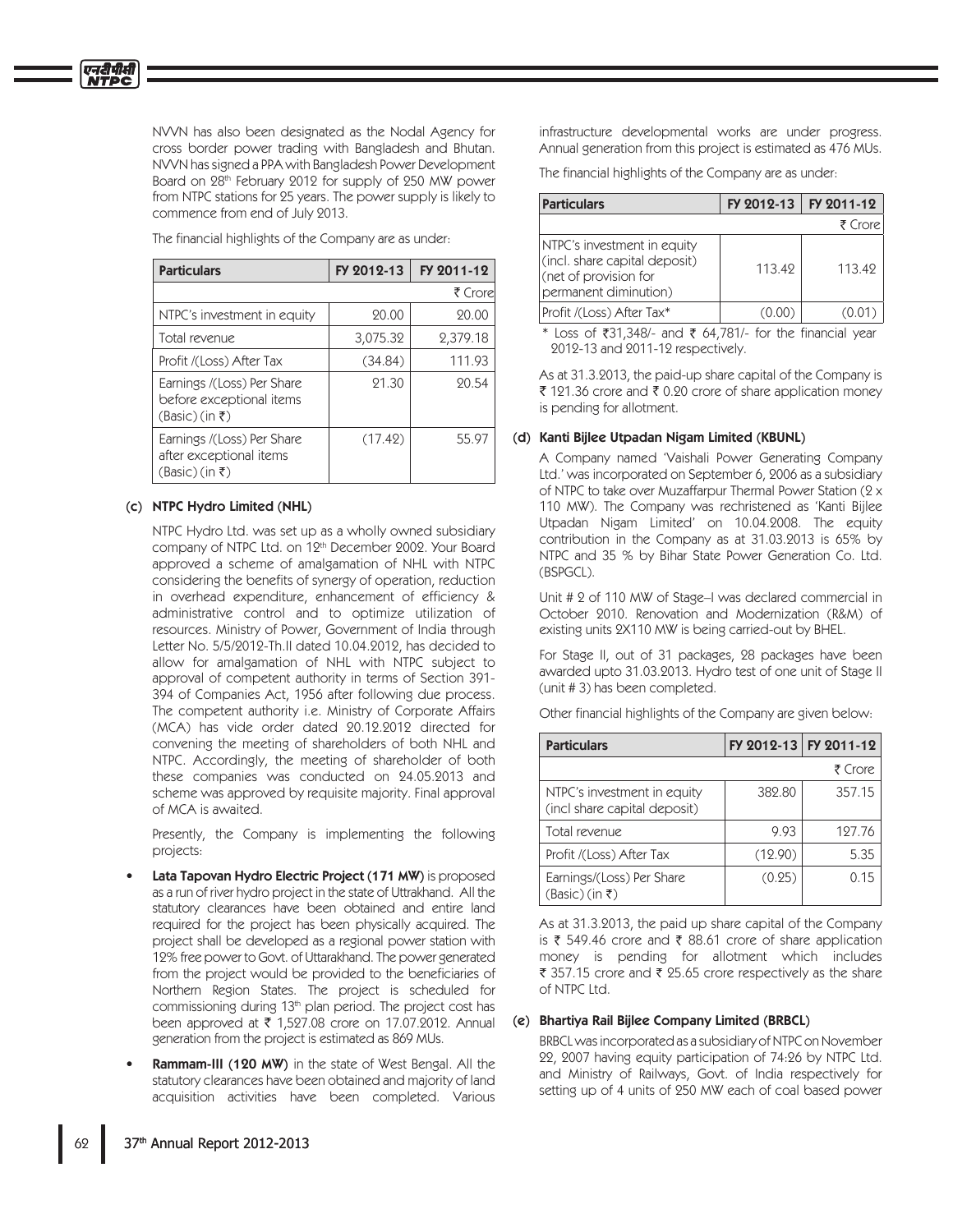plant at Nabinagar, district Aurangabad, Bihar.

The financial highlights of the Company are given below:

| FY 2012-13<br><b>Particulars</b>                             |        | FY 2011-12 |
|--------------------------------------------------------------|--------|------------|
|                                                              |        | ₹ Crore    |
| NTPC's investment in equity<br>(incl. share capital deposit) | 509.46 | 509.46     |
| Profit /(Loss) After Tax                                     | (0.16) | (0.01)     |
| Earnings /(Loss) Per Share<br>$(Basic)$ (in $\bar{z}$ )      | (0.00) | (0.00)     |

As at 31.3.2013, the paid up share capital of the Company is ₹ 688.46 crore of which NTPC's share is ₹ 509.46 crore. Share application money pending allotment as on 31.03.2013 is ₹83.00 crore of which NTPC's share is  $\bar{x}$  39,000/-.

## BUSINESS AND FINANCIAL REVIEW OF JOINT VENTURE **COMPANIES**

## a) Utility Powertech Limited (UPL)

UPL is a 50.50 joint venture company of NTPC and Reliance Infrastructure Limited formed to take up assignments of construction, erection and supervision in power sector and other sectors in India and abroad as well as to provide man power to power, telecom and other sectors.

The financial highlights of the Company are as under:

| <b>Particulars</b>                                        | FY 2012-13 | FY 2011-12 |  |
|-----------------------------------------------------------|------------|------------|--|
|                                                           |            | ₹ Crore    |  |
| NTPC's investment in equity                               | 1.00       | 1.00       |  |
| Total revenue                                             | 438.93     | 402.35     |  |
| Profit /(Loss) After Tax                                  | 15.94      | 15.93      |  |
| Earnings / (Loss) Per Share<br>$(Basic)(in \mathfrak{k})$ | 39.86      | 38.06      |  |

As at 31.03.2013, the paid up share capital of the Company is ₹ 4.00 crore. NTPC has a share of ₹ 2.00 crore in the paid up share capital which includes  $\bar{\tau}$  1.00 crore of bonus share allotted in the earlier years.

For the financial year 2012-13, the company has paid interim dividend of  $\bar{\tau}$  4.00 crore and also proposed a final dividend of  $\bar{\tau}$  6.00 crore. NTPC's share of total dividend is  $\bar{\tau}$  5.00 crore.

## b) NTPC-SAIL Power Company Pvt. Ltd. (NSPCL)

NSPCL, a 50:50 joint venture company of NTPC and SAIL was incorporated on 08.02.1999 for running the captive power plants of SAIL at Durgapur, Rourkela and Bhilai.

NSPCL owns and operates a capacity of 814 MW mostly as captive power plants for SAIL's steel manufacturing facilities located at Durgapur, Rourkela and Bhilai. Captive power plants (314 MW) of NSPCL recorded generation of 2,602 MUs at 94.59% PLF. Further, Bhilai Expansion (2X250MW) achieved 92% PLF and generated 4,030 MUs.

The financial highlights of the Company are as under:

| <b>Particulars</b>                                       | FY 2012-13 | FY 2011-12 |  |
|----------------------------------------------------------|------------|------------|--|
|                                                          |            | ₹ Crore    |  |
| NTPC's investment in equity                              | 490.25     | 475.25     |  |
| Total revenue                                            | 1,898.00   | 1,780.06   |  |
| Profit /(Loss) After Tax                                 | 248.06     | 194.23     |  |
| Earnings /(Loss) Per Share<br>$(Basic)(in \mathfrak{k})$ | 2.56       | 2.04       |  |

As at 31.03.2013, the paid up share capital of the Company is ₹ 980.50 crore and out of this, 50% has been contributed by NTPC Ltd.

NSPCL has recommended a final dividend of ₹132.37 crore of which NTPC's share is  $\bar{\tau}$  66.19 crore.

#### c) NTPC-ALSTOM Power Services Private Limited (NASL)

NASL is a 50:50 joint venture company between NTPC Limited and Alstom Power Systems GmbH, Germany. The Company was formed on 27.09.1999 for taking up Renovation & Modernization assignments of power plants both in India and SAARC countries. Apart from above, the Company has ventured into various studies like Residual Life Assessment (RLA) Studies, Steam Path Audit, etc.

During the year 2012-13, the Company has registered a turnover of  $\bar{\tau}$  67.62 crore and is executing orders at NALCO, NTPC Tanda, SAIL Rourkela, Amarkantak sites etc. In addition, the company is exploring new opportunities in the integrated retrofit business, ESP, operation and maintenance and large scale erection work across various power plants in India.

| <b>Particulars</b>                                      | FY 2012-13 | FY 2011-12 |
|---------------------------------------------------------|------------|------------|
|                                                         |            | ₹ Crore    |
| NTPC's investment in equity                             | 3.00       | 3.00       |
| Total revenue                                           | 70.06      | 78.43      |
| Profit /(Loss) After Tax                                | 2.32       | 2.84       |
| Earnings/(Loss) Per Share<br>$(Basic)(in \mathfrak{k})$ | 3.86       | 4.73       |

The financial highlights of the Company are as under:

As at 31.03.2013, the paid up share capital of the Company is  $\bar{\tau}$  6.00 crore with 50% being contributed by your Company. The Company declared a dividend of  $\bar{\bar{\xi}}$  0.60 crore during the year 2012-13 of which NTPC's share is ₹ 0.30 crore.

## d) NTPC Tamil Nadu Energy Company Limited (NTECL)

NTECL was formed as a 50:50 joint venture between NTPC and Tamilnadu Generation and Distribution Company (TANGEDCO) on May 25, 2003 to develop and operate 1500 MW power project at Vallur. The project is named as Vallur Thermal Power Project and is expected to use Ennore port infrastructure facilities.

Unit-I (500 MW) of the project was commissioned on 28.03.2012 and declared commercial on 29.11.2012. Unit-II was commissioned on 28.02.2013.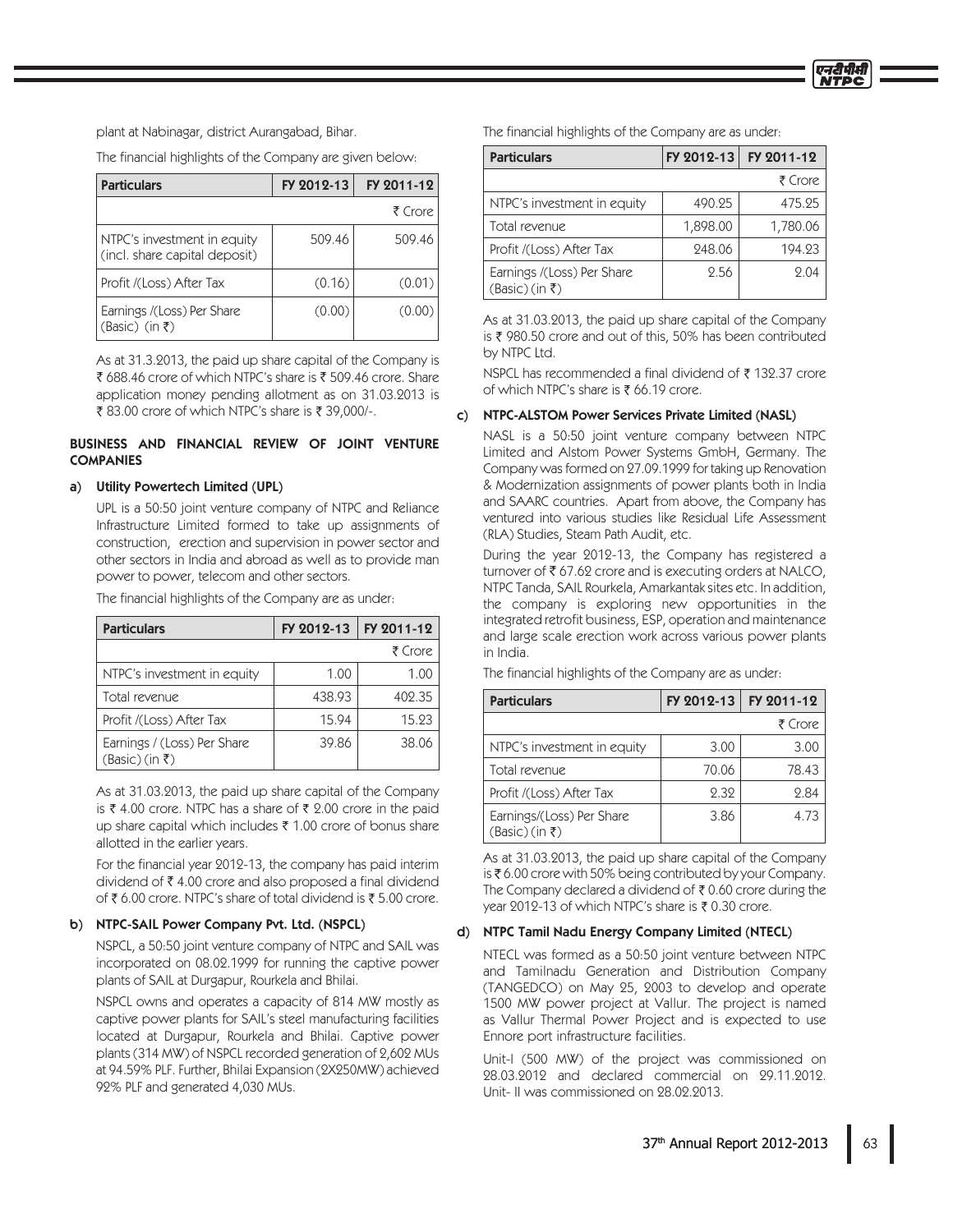The financial highlights of the Company are as under.

| <b>Particulars</b>                                             | FY 2012-13 | FY 2011-12 |  |  |
|----------------------------------------------------------------|------------|------------|--|--|
|                                                                |            | ₹ Crore    |  |  |
| NTPC's investment in equity<br>(incl. share capital deposit)   | 1,143.61   | 899.00     |  |  |
| Total revenue                                                  | 302.26     |            |  |  |
| Profit /(Loss) After Tax                                       | (49.98)    | (1.32)     |  |  |
| Earnings /(Loss) Per Share<br>$(Basic)$ (in $\overline{\xi}$ ) | (0.27)     | (0.01)     |  |  |

The paid up share capital of the Company is  $\bar{\tau}$  2,287.21 crore and out of this, 50% had been contributed by NTPC Ltd. Further, as at 31.03.2013, the amount of share capital deposit pending for allotment is  $\bar{\tau}$  20.00 crore from TANGEDCO.

## e) Ratnagiri Gas and Power Pvt. Limited (RGPPL)

RGPPL was formed in July 2005 as joint venture between NTPC and GAIL as promoters and MSEB Holding Co. Ltd. and Indian Financial Institutions as other equity participants for taking over and operating erstwhile Dabhol Power Project assets consisting of 1940 MW gas based combined cycle power block and 5 MMTPA LNG block. The assets were transferred to RGPPL in October 2005.

The Power Block, spearheaded by NTPC, has been fully revived and under commercial operation since May 19, 2009 supplying 43.5 BUs so far to the Western Grid. State of Maharashtra (95%), UT of Daman & Diu (2%), UT of Dadra and Nagar Haveli (2%) and State of Goa (1%) are the beneficiaries of the power generated from the facility. The power block operated at 31.21% PLF during 2012-13 matching with the dwindling supply of domestic gas from KG D6 basin gas fields of RIL/BPEAL/NIKO (7.6 MMSCMD) and inability of GAIL to supply gas from ONGC's marginal fields (0.9 MMSCMD).

LNG block, spearheaded by GAIL, has been commissioned and gas delivery has started from January 10, 2013. Since, the power generation is envisaged using the domestic gas entirely, the integrated LNG terminal shall be utilized for tolling purposes. RGPPL has already entered into a long term agreement with GAIL for commercial utilization of the terminal and tolling operations have started during this test run.

|  | The financial highlights of the Company are as under: |  |  |
|--|-------------------------------------------------------|--|--|
|  |                                                       |  |  |
|  |                                                       |  |  |

| <b>Particulars</b>                                        | FY 2012-13 | FY 2011-12 |
|-----------------------------------------------------------|------------|------------|
|                                                           |            | ₹ Crore    |
| NTPC's investment in equity                               | 974.30     | 776.90     |
| Total revenue                                             | 2,289.51   | 5,223.83   |
| Profit /(Loss) After Tax                                  | (375.33)   | 1,089.24   |
| Earnings / (Loss) Per Share<br>$(Basic)(in \mathfrak{k})$ | (1.43)     | 4.60       |

As at 31.03.2013, the paid up share capital of the Company is ₹ 2,916.46 crore and out of this, NTPC's share contribution is ₹ 974.30 crore.

### f) Aravali Power Company Private Limited (APCPL)

APCPL (A joint venture company of NTPC Ltd., Indraprastha Power Generating Co. Ltd. [IPGCL] of Delhi Govt. and Haryana Power Generating Co. Ltd. [HPGCL] of Haryana Govt. has set up Indira Gandhi Super Thermal Power Project of 1500 MW (3x500 MW), coal fired power plant, in Jhajjar District of Harvana.

All the three units i.e. Unit-I, Unit-II and Unit-III of the plant are under commercial operation w.e.f. from 05.03.2011, 21.04.2012 and 26.04.2013 respectively.

The financial highlights of the Company are as under:

| <b>Particulars</b>                                           |          | FY 2012-13 FY 2011-12 |
|--------------------------------------------------------------|----------|-----------------------|
|                                                              |          | ₹ Crore               |
| NTPC's investment in equity<br>(incl. share capital deposit) | 1,208.52 | 1,089.51              |
| Total revenue                                                | 2,776.87 | 1,408.93              |
| Profit /(Loss) After Tax                                     | 177.72   | 34.15                 |
| Earnings / (Loss)Per Share<br>$(Basic)(in \bar{z})$          | 0.78     | 0.18                  |

As on 31.03.2013, the paid up capital of the Company is ₹ 2,319.02 crore with 50% being contributed by NTPC Ltd. Further, as on 31.03.2013, the amount of share capital deposit pending for allotment is ₹ 98.01 crore out of which NTPC's share is ₹ 49.01 crore.

## g) NTPC-SCCL Global Venture Pvt. Ltd (NSGVPL)

NTPC Limited along with Singareni Collieries Company Limited formed a 50:50 joint venture company under the name 'NTPC-SCCL Global Ventures Private Limited' on July 31, 2007 to undertake various activities in coal and power sectors including acquisition of coal/lignite mine blocks, development and operation of integrated coal based power plants and providing consultancy services. Both NTPC and SCCL hold 50% equity each.

NTPC has appointed NSGVPL as MDO for Tallaipalli Coal Mining Project on nomination basis.

As at 31.03.2013, the paid up share capital of the Company is  $\bar{\tau}$  0.10 crore, out of which 50% has been contributed by your Company.

#### h) Meja Urja Nigam Private Limited (MUNPL)

This JV Company was formed with Uttar Pradesh Rajya Vidyut Utpadan Nigam Limited (UPRVUNL) on April 2, 2008 for setting up a power plant of 1320 MW (2X660 MW) at Meja Tehsil in Allahabad district in the state of Uttar Pradesh.

The Board of Directors of MUNPL approved an investment of ₹ 10,829.58 crore on 28.04.2012.

SG package has been awarded to BGR Energy on 30.04.2012 and TG package has been awarded to Toshiba Corporation, Japan and Toshiba JSW Turbine & Generator Pvt. Ltd. on 01.05.2012.

Financial closure for the 2X660 MW Meja Thermal Power Project has been achieved and loan agreement for ₹7,574.77 crore has been executed on 06.06.2012, with a consortium of banks and financial institutions led by State Bank of India.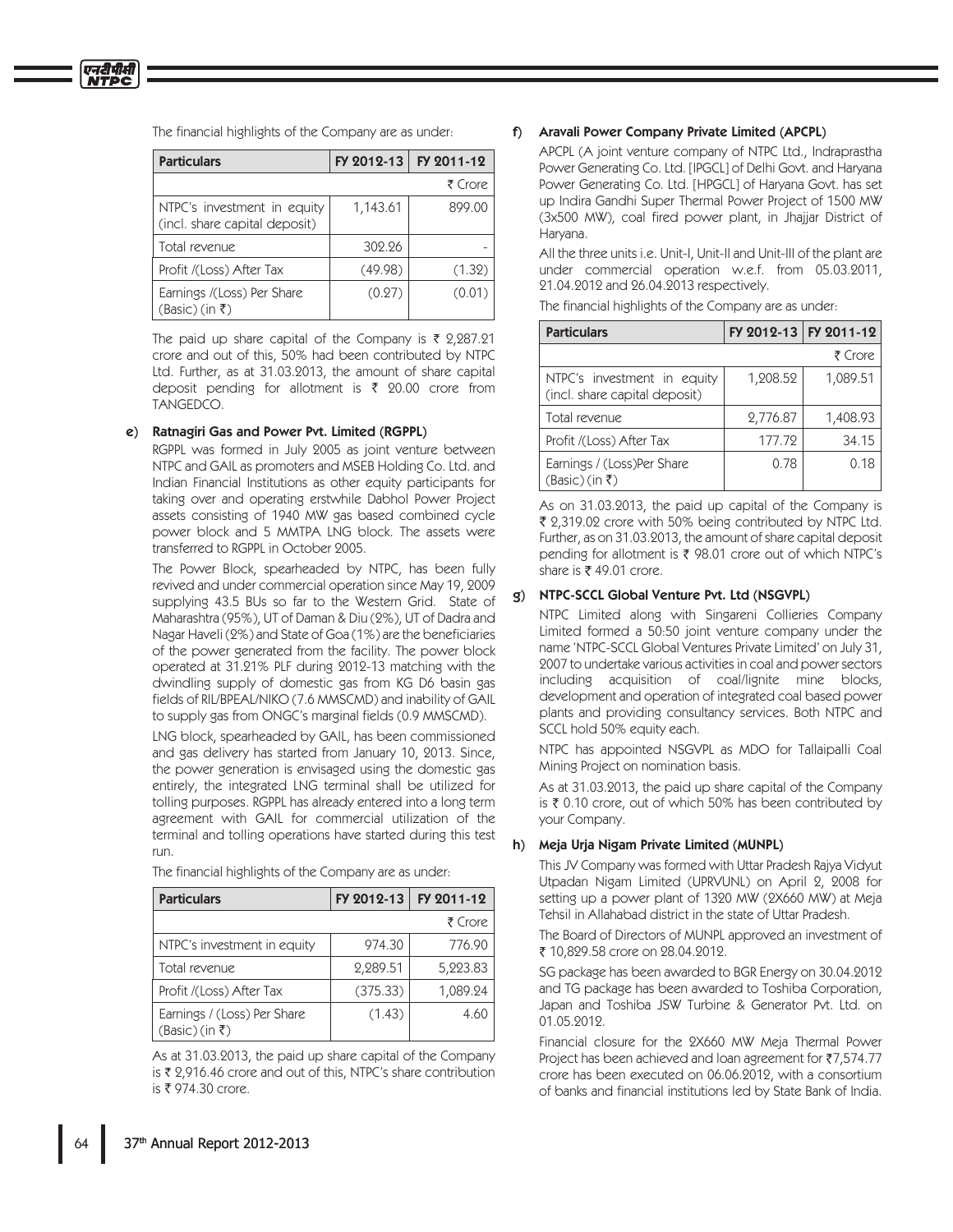The company has incurred a cumulative capex of  $\bar{\tau}$  1082.36 crore upto 31.03.2013 of which ₹859.99 crore was incurred in 2012-13.

As at 31.03.2013, the paid up share capital of the Company is ₹757.58 crore and out of this, 50% has been contributed by NTPC Ltd. Further, as at 31.03.2013, out of share capital deposit pending for allotment amounting to ₹ 67.28 crore, ₹ 33.64 crore being 50% of the total share capital deposit has been contributed by NTPC Ltd.

#### NTPC BHEL Power Projects Pvt. Ltd. (NBPPL) i)

NBPPL was formed on April 28, 2008 as a JV Company with Bharat Heavy Electrical Ltd (BHEL) for carrying out Engineering Procurement and Construction (EPC) activities in the power sector and to engage in manufacturing and supply of equipment for power plants and other infrastructure projects in India and abroad.

Manufacturing plant of NBPPL is being constructed at Mannavaram, Tirupati Distt., A.P. for CHP and AHP. Currently, NBPPL is executing EPC contracts for balance of plant packages of Palatana Combined Cycle Power Plant in Tripura and Namrup Combined Cycle Power Plant in Assam and BoP including E&C Works of entire plant for Monarchak, Tripura for NEEPCO.

The financial highlights of the Company are as under.

| <b>Particulars</b>                                       |        | FY 2012-13 FY 2011-12 |
|----------------------------------------------------------|--------|-----------------------|
|                                                          |        | ₹ Crore               |
| NTPC's investment in equity                              | 25.00  | 25.00                 |
| Total revenue                                            | 114.66 | 146.92                |
| Profit /(Loss) After Tax                                 | 5.66   | 13.06                 |
| Earnings /(Loss) Per Share<br>$(Basic)(in \mathfrak{k})$ | 1.13   | 9.61                  |

As at 31.03.2013, the paid up share capital of the Company is ₹ 50.00 crore, out of this, 50% has been contributed by your Company.

#### $\ddot{\mathbf{i}}$ BF-NTPC Energy Systems Limited (BFNESL)

BF-NTPC Energy Systems Limited was formed on June 19, 2008 with Bharat Forge Limited to establish a facility to take up manufacturing of castings, forgings, fittings and high pressure piping required for power projects and other industries, Balance of Plant (BoP) equipment for the power sector.

As at 31.03.2013, the paid up share capital of the Company is ₹12.00 crore with 49% i.e. ₹5.88 crore being contributed by NTPC Ltd.

## k) Nabinagar Power Generating Company Private Limited  $(NPGC)$

'Nabinagar Power Generating Company Private Limited' was incorporated as a JV Company on September 9, 2008 with equal equity contribution from erstwhile Bihar State Electricity Board (now Bihar State Power Generation Co. Ltd.) for setting-up of a coal based power project at New Nabinagar in district Aurangabad of State of Bihar. The project will have a capacity of 1980 MW (3X660 MW). The Company will also undertake operation & maintenance of the project after its commissioning.

NTPC's Board approved the investment of ₹15,131.67 crore on 21.01.2013. Financial closure was achieved by signing loans for ₹8,575.00 crore. TG & SG packages were awarded on 31.01.2013.

As at 31.03.2013, the paid up share capital of the Company is ₹ 306.00 crore of which NTPC has contributed ₹ 153.00 crore. Further, the amount of share capital deposit pending for allotment is  $\bar{\zeta}$  634.25 crore out of which NTPC's share is  $\bar{\zeta}$ 317.13 crore.

## **National Power Exchange Limited (NPEX)**

 $\mathsf{D}$ 

NPEX was incorporated as a JV Company with NHPC Ltd., Power Finance Corporation Ltd. and Tata Consultancy Services Ltd. on December 11, 2008 to set up and operate a power exchange at national level.

Keeping in view the change in market scenario and the fact that NTPC's objective of joining NPEX has not been achieved so far, Board of Directors of NTPC in its 388<sup>th</sup> meeting held on 01.11.2012 approved the proposal of NTPC's exit from NPEX. The decision of NTPC to exit from NPEX has been communicated to other promoters of NPEX. In view of above, provision towards permanent diminution, in the value of Company's investment amounting to  $\bar{\tau}$  1.04 crore has been made in the books of accounts of NTPC.

As on 31.03.2013, the Company has paid-up share capital of ₹ 13.13 crore of which NTPC has contributed ₹2.19 crore.

## m) International Coal Ventures Private Limited (ICVL)

A JV Company was incorporated on May 20, 2009 under the name 'International Coal Ventures Private Limited' (ICVL) in association with Steel Authority of India (SAIL), Coal India Limited (CIL), Rashtriya Ispat Nigam Limited (RINL) and NMDC Limited (NMDC). SAIL, CIL, RINL, NMDC and NTPC shall contribute in the equity share capital of the Company in the ratio of 2:2:1:1:1 respectively. The Company has been incorporated for the purpose of carrying on business for overseas acquisition/ operation of coal mines or blocks/ companies for securing coking and thermal coal supplies.

The Board of Directors of NTPC Ltd., in their meeting on 27th January 2012, decided to exit out of ICVL. A letter permitting the same has been received from the Ministry of Power. ICVL is to take up the issue with other partners after obtaining Cabinet approval. ICVL response on this matter and on Cabinet clearance is awaited, subsequent to which, the withdrawal process would commence.

As at 31.03.2013, the paid up share capital of the Company is ₹9.80 crore in which NTPC's contribution is ₹1.40 crore.

#### $n)$ National High Power Test Laboratory Private Limited (NHPTL)

NTPC has formed a JV Company on May 22, 2009 under the name 'National High Power Test Laboratory Private Limited' in association with NHPC Limited, Power Grid Corporation of India Limited and Damodar Valley Corporation. On 24.02.2012. Central Power Research Institute was formally inducted as fifth equity JV partner. All JV partners will contribute equally to the share capital of the Company. The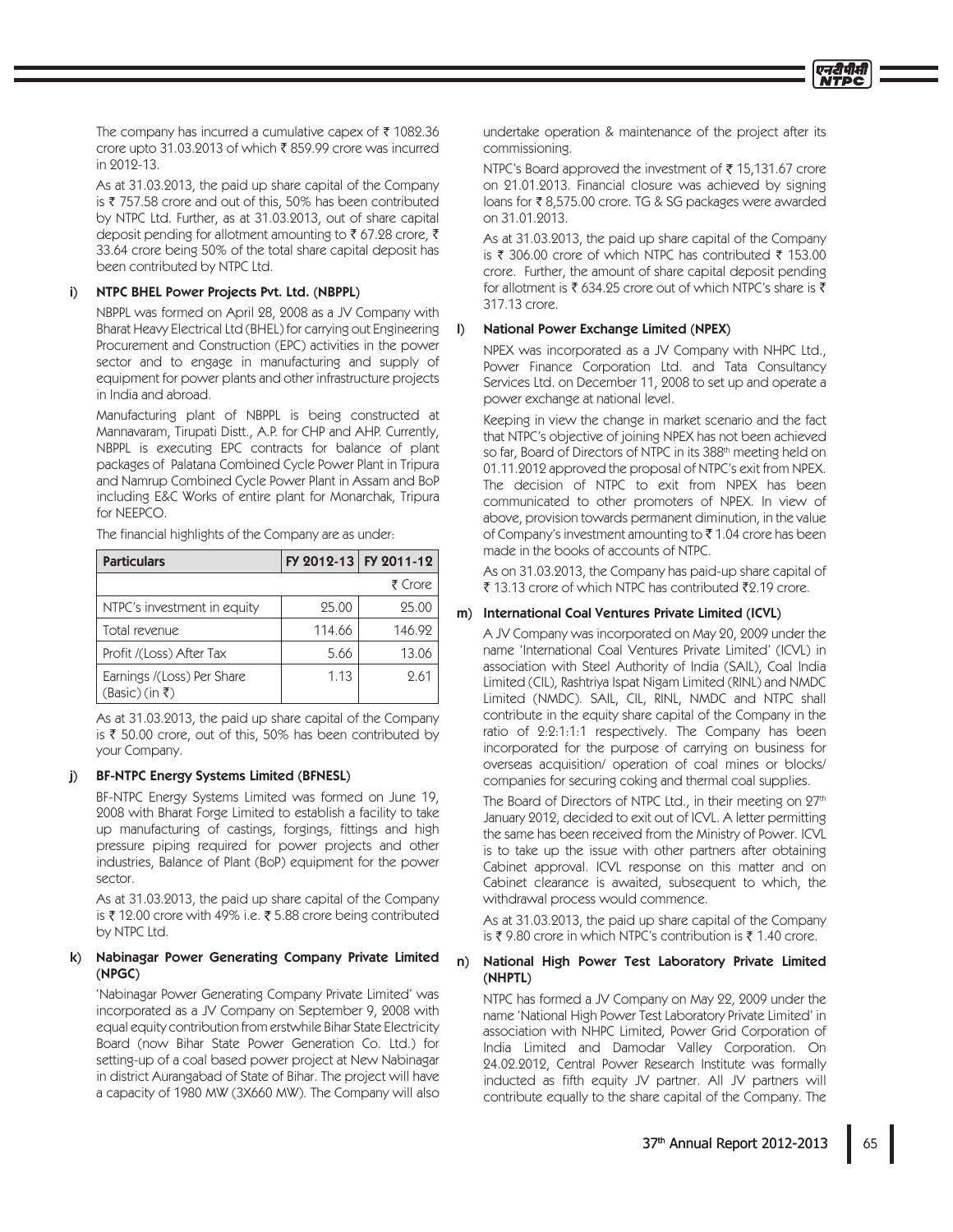एनटीपीसी

Company has been incorporated for setting up an On-line High Power Test Laboratory for short-circuits test facility in the country.

O&M agreement between CPRI and NHPTL signed on 8th Feb, 2013. Various erection & commissioning work is under progress at site.

As at 31.03.2013, the paid up share capital of the Company is ₹ 55.30 crore which includes ₹ 11.06 crore (20%) being NTPC's share.

## o) Energy Efficiency Services Limited (EESL)

EESL was formed on December 10, 2009 to carry on and promote the business of energy efficiency and climate change including manufacture and supply of energy efficiency services and products. NTPC, PFC, PGCIL and REC hold shares in the equity share capital of the Company equally. Different energy efficiency improvement related works like replacement of agricultural pumps, report under Perform, Achieve and Trade (PAT) Scheme are being taken up by the Company

|  |  |  | The financial highlights of the Company are as under: |  |
|--|--|--|-------------------------------------------------------|--|
|--|--|--|-------------------------------------------------------|--|

| <b>Particulars</b>                                           | FY 2012-13 | FY 2011-12 |
|--------------------------------------------------------------|------------|------------|
|                                                              |            | ₹ Crore    |
| NTPC's investment in equity<br>(incl. share capital deposit) | 25.00      | 25.00      |
| Total revenue                                                | 14.54      | 12.68      |
| Profit /(Loss) After Tax                                     | 6.34       | 5.02       |
| Earnings /(Loss) Per Share<br>$(Basic)(in \mathfrak{k})$     | 16.11      | 20.08      |

As at 31.03.2013, paid up share capital of the Company is ₹ 90.00 crore of which ₹ 22.50 crore has been contributed by NTPC.

#### p) Transformers and Electricals Kerala Limited (TELK)

In 2007, NTPC Ltd. joined hands with Government of Kerala for strategic acquisition of 44.60% stake in TELK at a total value of ₹31.34 crore.

Subsequent to this acquisition, NTPC brought its system and procedures in the work culture of TELK, carried out financial restructuring and injected a new lease of life in the company. The efforts started showing positive results and today TELK is a zero debt, dividend paying company with a positive net worth of over ₹117.59 crore. TELK has regained its financial health and retained its technical edge for producing best quality transformers in the country and is now looking optimistically at higher technology space in 765kV voltage levels.

Financial year 2012-13 was seen as the most difficult period for transformer industry which registered a negative growth for first time in last ten years. This was primarily due to the stagnation in power sector growth and overall economic growth which slowed to its lowest rate in the decade, estimated by the Government at 5%. Further, the stiff competition offered by Chinese and Korean manufacturers also affected the domestic manufacturers.

Despite these challenges. TELK managed to remain healthy and profitable and finished the year with production of 5178 MVA, thereby registering a plant capacity utilisation factor of 115%.

As at 31.03.2013, the paid up share capital of the Company is  $\bar{\tau}$  42.97 crore with NTPC Limited holding 44.60% of the paid-up capital of TELK at an acquisition cost of ₹ 31.34 crore.

The financial highlights of the Company are:

| <b>Particulars</b>                                       | FY 2012-13 | FY 2011-12 |
|----------------------------------------------------------|------------|------------|
|                                                          |            | ₹ Crore    |
| NTPC's investment in equity                              | 31.34      | 31.34      |
| Total revenue                                            | 154.46     | 202.37     |
| Profit /(Loss) After Tax                                 | 1.59       | 13.21      |
| Earnings /(Loss) Per Share<br>$(Basic)(in \mathfrak{k})$ | 0.37       | 3.07       |

## q) CIL NTPC Urja Private Limited (CNUPL)

CIL NTPC Urja Private Limited was formed as a joint venture Company between NTPC Ltd. and Coal India Limited (CIL) on April 27, 2010.

This Company has been formed with the aim of undertaking the development, operation & maintenance of coal blocks at Brahmini and Chichro Patsimal in Jharkhand and integrated coal based power plants.

MOC vide its communication dated 14.06.2011, deallocated Brahmini & Chichro-Patsimal coal blocks from the JV Company. MOC vide letter dated 21.06.12 has tentatively assigned these coal blocks to CIL and asked to submit the timeframe in which these blocks will be brought into production. NTPC as well as Ministry of Power are pursuing with MOC for withdrawal of de-allocation of these two coal blocks and restoring it to JV Company.

The authorized capital of the company is  $\bar{\tau}$  10.00 crore and as on 31.03.2013, paid up capital is ₹ 0.05 crore of which NTPC shareholding is 50%. NTPC's share capital pending allotment as on 31-03-2013 is ₹ 0.05 crore

#### Anushakti Vidhyut Nigam Limited (ASHVINI) r)

Ashvini has been incorporated as a Joint Venture Company between NTPC Limited (NTPC) and Nuclear Power Corporation of India Limited (NPCIL) on January 27, 2011. NPCIL and NTPC would hold 51% and 49% of the equity share capital respectively. The Company has been formed for the purpose of development of nuclear power projects in the country within the framework of Atomic Energy Act, 1962.

NTPC proposes to establish 2x700 MW capacity of PHWR based nuclear reactor at Hisar in Haryana subject to amendment in Atomic energy Act, 1962 and subsequent transfer of the project to the proposed JV Company. The amendment bill is being actively pursued by AEC for early introduction in parliament.

As on 31.03.2013, Company has a paid up capital of  $\bar{\tau}$  0.10 crore and NTPC has released ₹ 0.05 crore as initial equity contribution.